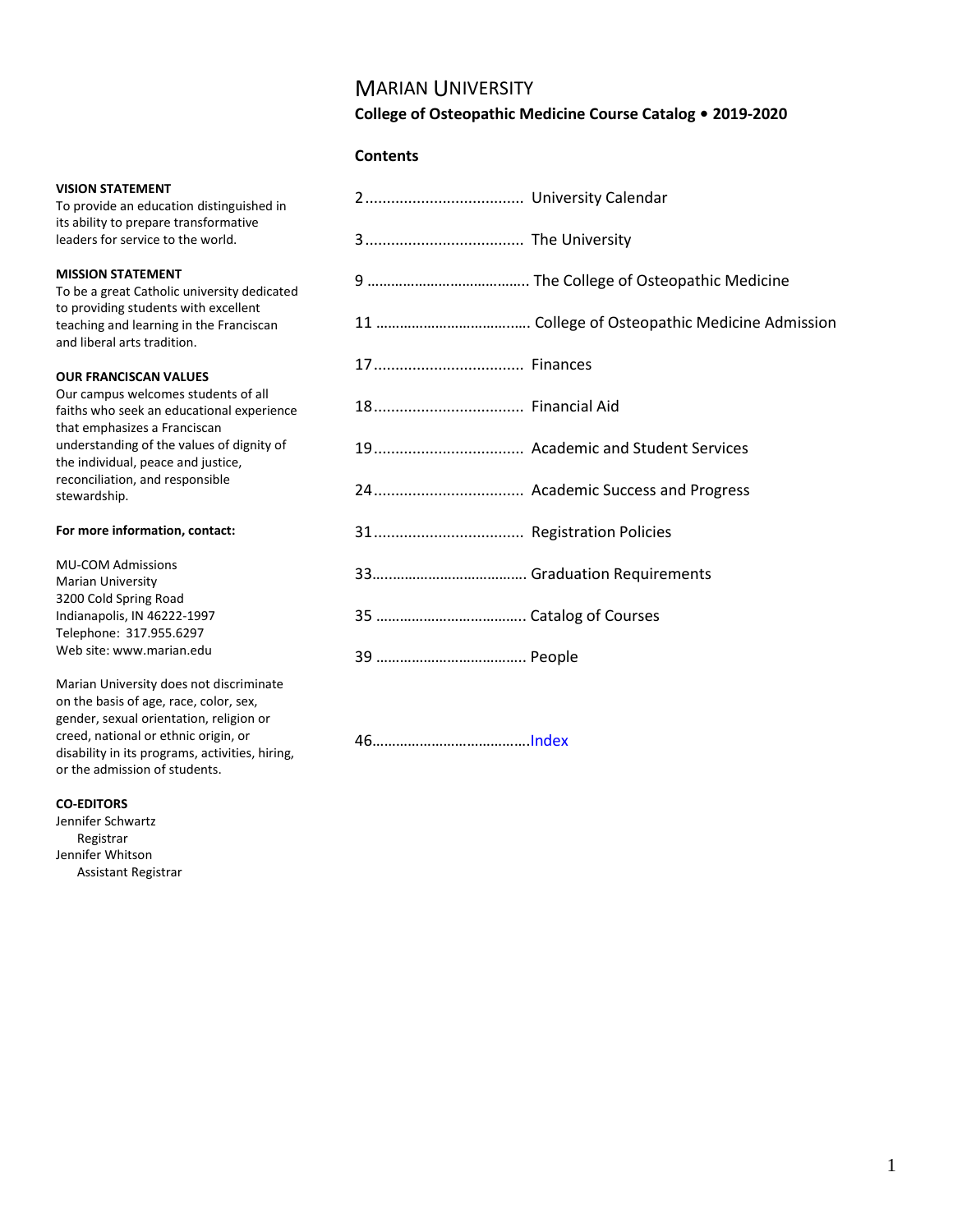## <span id="page-1-0"></span>**[University Calendar 2019-202](#page-1-0)0**

## **FIRST SEMESTER • FALL**

| May 2020 graduation candidates: last day to apply Dec. 2 |  |
|----------------------------------------------------------|--|
|                                                          |  |
|                                                          |  |
|                                                          |  |

### **SECOND SEMESTER • SPRING**

| Last day to add a course or change from/to audit Jan. 17 |  |
|----------------------------------------------------------|--|
| Martin Luther King, Jr. Day: university closed Jan. 20   |  |
|                                                          |  |
|                                                          |  |
|                                                          |  |
|                                                          |  |
|                                                          |  |
|                                                          |  |
|                                                          |  |
|                                                          |  |
|                                                          |  |
|                                                          |  |

#### **THIRD SEMESTER • SUMMER**

| Independence Day observed: university closedJuly 3 |  |
|----------------------------------------------------|--|
|                                                    |  |
|                                                    |  |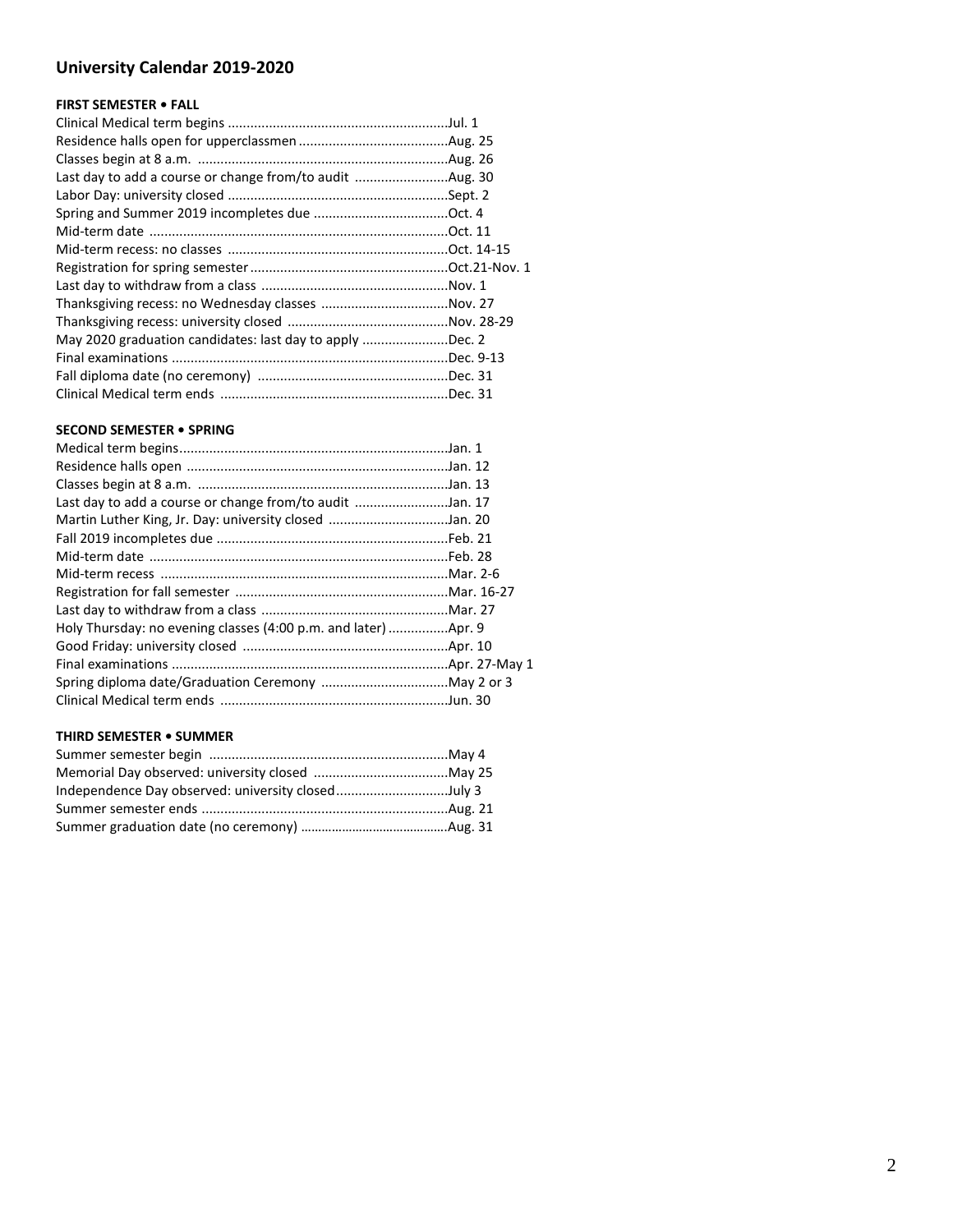## <span id="page-2-0"></span>**The University**

#### <span id="page-2-5"></span>**Vision Statement**

To provide an education distinguished in its ability to prepare transformative leaders for service to the world.

#### <span id="page-2-3"></span>**Mission Statement**

To be a great Catholic university dedicated to providing students with excellent teaching and learning in the Franciscan and liberal arts traditions.

#### <span id="page-2-4"></span>**Values**

Our campus welcomes students of all faiths who seek an educational experience that emphasizes a Franciscan understanding of four values: dignity of the individual, peace and justice, reconciliation, and responsible stewardship. These values guide faculty, staff, and students.

#### <span id="page-2-2"></span>**Description and Goals of Marian University**

Marian University is a Catholic, coeducational, comprehensive liberal arts university established by the Sisters of Saint Francis, Oldenburg which provides higher education for a student body of traditional age and adult students, resident and non-resident, with diverse abilities and varied religious, cultural, ethnic, and socio-economic backgrounds. The university integrates a values-centered, liberal arts-based approach into its curriculum. Degrees are conferred in arts, science, business administration, and nursing at the associate and bachelor level. In addition, Marian University confers a master of arts in teaching, a master of education in Special Education, a master of education in educational leadership, the Building Level Administrator licensure program, and a doctoral degree in osteopathic medicine. Marian University provides a mentoring environment that emphasizes individual attention and fosters multi-faceted personal development. Marian University is engaged in dialogue and conversation within the Catholic Church, with the broader Christian community, with other religious people, and with all people of good will.

Marian University also commits itself with integrity and creativity to the ongoing process of renewal as it pursues its institutional goals:

- to provide quality academic programs, support services, and enrichment activities to ensure intellectual, emotional, social, physical, and spiritual development and responsible career preparation, within an environment that promotes respect for knowledge and the intellectual life, and a habit of critical thinking in pursuit of what is true, good, holy, and beautiful;
- to promote the continuing search for a mutually enriching synthesis of faith and reason; and to be engaged in a fruitful dialogue between the gospel and culture in order to discern and evaluate both the progress and decline of society;
- to support academic freedom with responsibility in order to foster a dynamic community of learners;
- to provide for effective development of faculty and staff, by encouraging academic and professional excellence and by acknowledging creative achievements;
- to provide students and personnel financial and physical resources sufficient to achieve, based on a strategic planning process, the institution's goals; to create a caring and challenging learning environment in which students, faculty, and staff prepare to be responsible agents of a more humane society, with special concerns for those who are socially, politically, and economically marginalized.

#### <span id="page-2-1"></span>**Strategic Direction**

Marian University has fashioned a bold, clear vision to profoundly transform the lives of our students through an excellent education that addresses every dimension of their collegiate experience. The university intends to educate every dimension of the human person—mind, body, and spirit. To realize this vision, Marian University's Board of Trustees approved a strategic plan with four goals that will:

- elevate the university's academic stature to a superior level;
- create a more vibrant campus life and learning environment;
- enrich the Catholic and Franciscan dimension of the university; and
- strengthen the university's financial resources.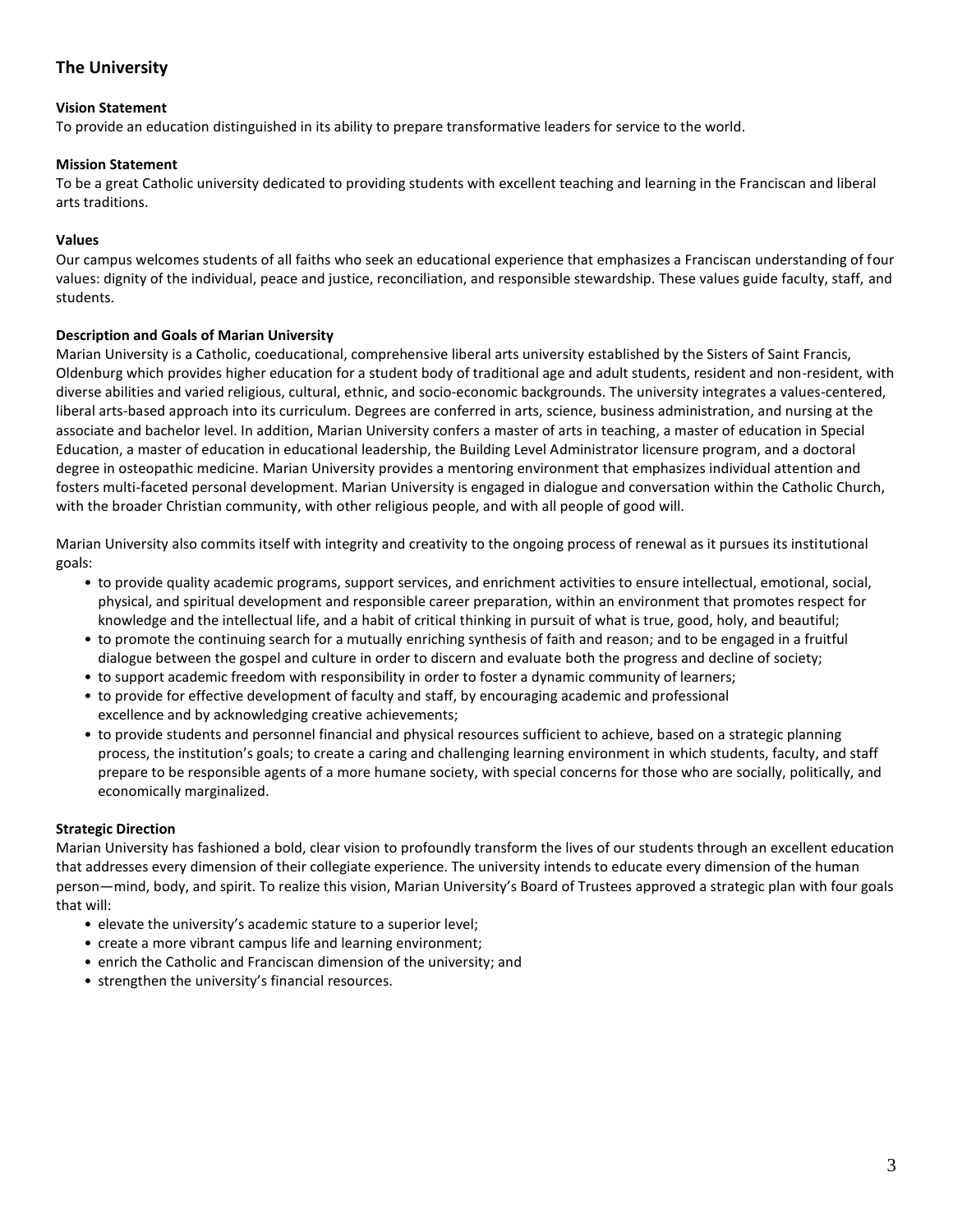These goals will be achieved primarily through seven initiatives that build on the traditional strengths of the university and address the needs of our modern society. They are:

- Great teaching and learning
- Mathematics and science education
- "Rebuild My Church" a faith-based initative
- Nursing
- Performing and visual arts
- Athletics
- Technology and facility improvement

#### **Accreditation**

Marian University is accredited by The Higher Learning Commission, a commission of the North Central Association of Colleges and Schools; the National Council for Accreditation of Teacher Education, and the Commission on Collegiate Nursing Education. Specific academic programs are approved by the Indiana Professional Standards Board, the Indiana State Board of Nurses' Registration and Nursing Education, and the International Assembly for Collegiate Business Education, and Indiana Department of Education. Marian University College of Osteopathic Medicine is accredited by the Commission on Osteopathic College Accreditation (COCA).

#### <span id="page-3-0"></span>**History**

Marian University, dedicated to Mary the Blessed Mother of God, evolved out of the teaching mission of the Sisters of Saint Francis, Oldenburg in Oldenburg, Indiana. Founded in 1851 by Father Francis Joseph Rudolf and Mother Theresa Hackelmeier, a Franciscan sister from Vienna, Austria, the congregation sought to meet the educational needs of the German-Catholic residents of southern Indiana. Soon, the new congregation started teacher-training classes to prepare its members for teaching in its schools.

This teacher-training program, eventually called St. Francis Normal, was established long before Indiana adopted its first taxsupported normal school for the preparation of teachers. St. Francis Normal was accredited by the Indiana State Board of Education in 1910. In 1936, the normal school merged with Immaculate Conception Junior College, founded in 1924, to become Marian College, a four-year institution open to both Sisters and lay women. The following year, under the direction of its founder Mother M. Clarissa Dillhoff, the college moved to Indianapolis after securing a state charter and purchasing the James A. Allison estate.

When the college for Catholic women opened in the fall of 1937, a staff of 16 welcomed 24 full-time women students and a larger number of part-time students; with the addition of evening and Saturday classes, enrollment quickly increased to 100. In June of 1938, the first commencement was held; four Bachelor of Arts degrees were conferred. For the initial 10-year period, the entire college—classrooms, library, dormitory space, cafeteria, science laboratory, and faculty residences—was housed in existing buildings of the Allison Estate. In 1948, the college embarked on an expansion program, which added Clare Hall and the gymnasium, now known as the intramural gymnasium. Marian Hall, the present administration building, was completed in 1954. In that year, Marian College became the first Catholic coeducational college in Indiana. Monsignor Francis J. Reine was then named president, succeeding Sister Mary Kevin Kavanagh. Two years later the college was accredited by the North Central Association.

The gradual increase in student numbers demanded a larger campus. In 1963, the Frank Wheeler estate, then owned by William Stokely, was purchased. The mansion became the William Stokely Jr. Music Hall. The former estate of Carl Fisher separated the north and south campuses. Until 1967 it served as a private preparatory school for boys. The property was purchased in 1967, giving the college 114 adjoining acres. Over time, residence halls and classroom buildings were added to the campus, and features such as the statue of Saint Francis (1941), Franciscan Heritage Fountain and DeHaan Family Forum (1998), and the Allen Whitehill Clowes Amphitheater (1999) were added. Renovations to existing buildings have been ongoing and include the auditorium in Marian Hall (2004), Physical Education Center (2007), the St. Francis Hall garage, which became the Marian College Cycling Center (2007), the new residence hall, University Hall (2008), the new Campus Operations Building (2008) and the new Marian University multi-purpose field (2008-2009).

Until 1968 Marian College was administered by the Sisters of Saint Francis, Oldenburg with the assistance of Monsignor Reine who served as president from 1954 to 1968. He was succeeded by Marian College's first lay president, Dr. Dominic J. Guzzetta, and the Board of Trustees was reorganized with a predominance of lay members. Dr. Louis C. Gatto, the college's fifth president, retired at the end of the 1988-89 academic year after leading the college for 18 years. Dr. Daniel A. Felicetti served as the sixth president of Marian College from 1989-99, and Dr. Robert M. Abene, the seventh president of Marian College, served from 1999-2001. Daniel J. Elsener became the eighth president in 2001.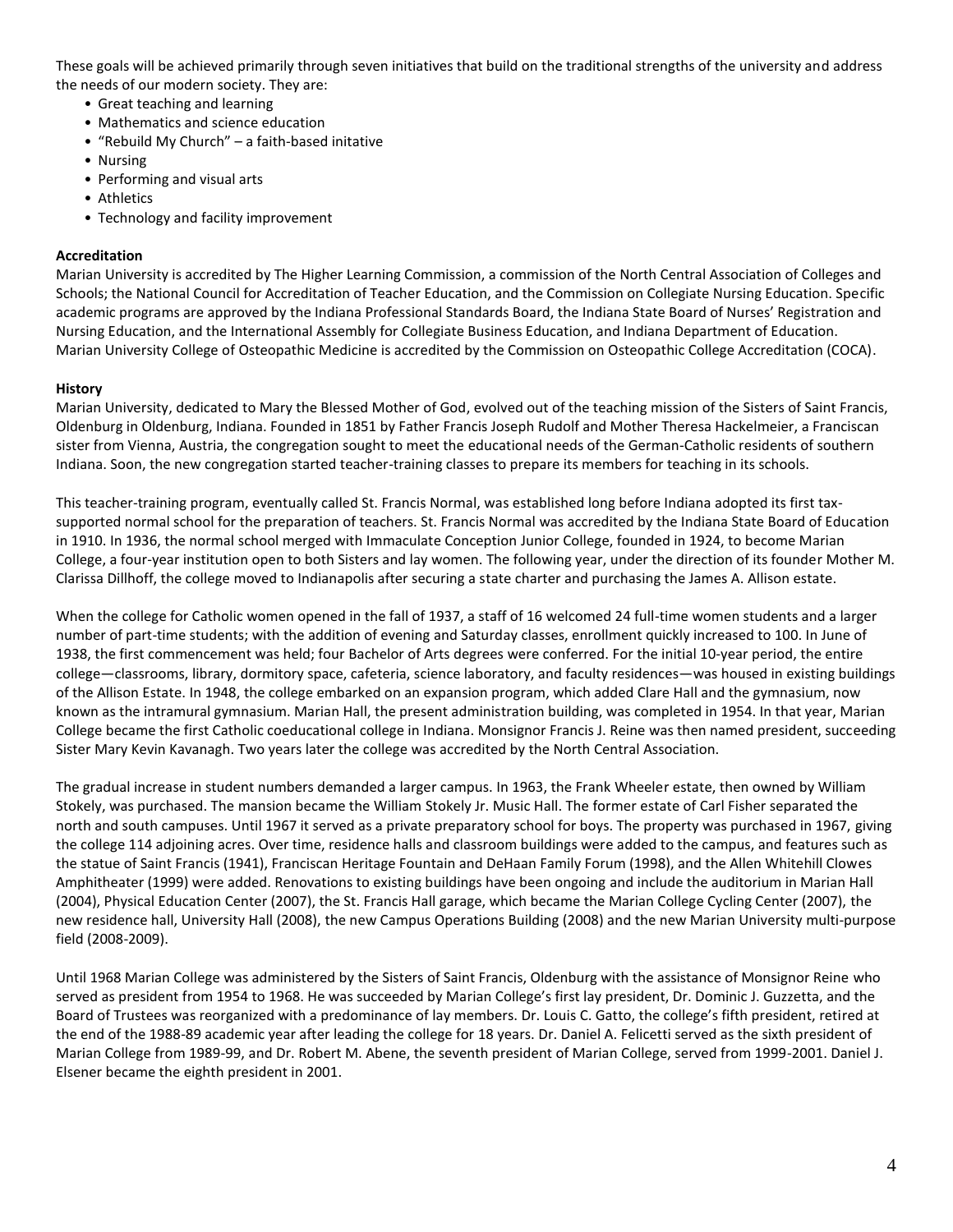The National Council for Accreditation of Teacher Education formally accredited all teacher education programs of the college in 1976. The Indiana State Board of Nursing approved the bachelor-level nursing curriculum in 1987. The Commission on Collegiate Nursing Education renewed the accreditation in 2009. In Education, Marian University partnered with The New Teacher Project in 2007 and Teach For America in 2008 to bring hundreds of new teachers each year to teach in Indianapolis area schools while enrolled in the Master of Arts in Teaching program. In 2011, Marian implemented the Building Level Administrator licensing program as part of its new Academy for Teaching and Learning Leadership. In 2014, the National Council of Teacher Education reaccredited the Department of Education and the Marian Leadership Academy with the ranking of highest distinction.

On July 1, 2009, Marian College became Marian University, and continues to seek means to make significant educational contributions to Indianapolis. This commitment to the community is actively demonstrated through such initiatives as Consortium for Urban Education; advanced placement testing and Advanced Study Program for outstanding high school students; degreecompletion programs for the career military; Marian's Adult Programs; career ladder programs in nursing; the Master of Arts in Teaching program; intensive summer science workshops and camps for middle and high school teachers and students; Family Mathematics and Family Science nights; and a partnership with the Nina Mason Pulliam EcoLab.

The Marian University College of Osteopathic Medicine (MU-COM) welcomed its first class of 162 medical students in August 2013. MU-COM combines the strengths of the osteopathic philosophy and Marian University's rich Catholic history, making it one of only five Catholic medical schools, and the only Catholic osteopathic medical school in Indiana.

#### <span id="page-4-2"></span>**Mentoring**

The Marian University environment encourages mentoring relationships. As with many colleges and universities, natural mentoring relationships develop between students and faculty or staff such as those of academic advisor and advisee, club advisor and club officer, residence hall directors and on-campus students, coaches and team members, etc. Opportunities for Marian University students to volunteer as mentors include both on and off campus programs. For example, students may volunteer to welcome and orient new students in the first weeks of the academic year, to relate to new students residing on campus throughout the year, or to provide extra support to off-campus students, especially those who are "non-traditional" students, age 24 years or older. Offcampus opportunities include outreach to younger students in elementary, junior high, or high schools.

#### <span id="page-4-1"></span>**Family Educational Rights and Privacy Act of 1974**

Marian University operates in compliance with the Family Educational Rights and Privacy Act of 1974 (FERPA), as amended. Students have the right to inspect all official records pertaining to them and to challenge inaccurate or misleading information. Exceptions are parents' financial records and confidential letters and statements placed in the record before January 1, 1975, or placed under conditions where students have signed a waiver of right of access.

All student academic information is considered confidential except for the following "directory" information available to the public: student's name, campus and off-campus address, e-mail address, telephone and voice mail number, date of birth, photograph, major field of study, participation in university activities and sports, physical and performance statistics of members of athletic teams, dates of attendance, full- or part-time status, degrees, awards, honors, dean's list, and the most recent previous institution attended by the student.

Students may waive the right of nondisclosure, allowing access to their records by anyone designated on the waiver form. The waiver form is effective through the student's graduation or until the student designates otherwise.

The student may request that directory information not be released. This must be made in writing to the Office of the Registrar within 15 days of the beginning of each term. Failure to notify the Office of the Registrar may mean university publications, such as team rosters, promotional brochures, or the student directory, may include some directory information. More information can be found online a[t www.marian.edu/current-students/registrar/ferpa.](http://www.marian.edu/current-students/registrar/ferpa)

#### <span id="page-4-0"></span>**Campus**

The Marian University campus, located six miles from the center of Indianapolis, extends over 165 wooded acres, and includes the estates of three of the four developers of the Indianapolis Motor Speedway: James A. Allison, Carl G. Fisher, and Frank H. Wheeler. The university is within easy access of state and interstate highway systems which pass through Indianapolis.

A 95-acre wetland and forest area that was part of the original Jens Jensen landscape plan for the Allison estate has been established as an outdoor environmental science laboratory, known as the Marian University EcoLab, which is used by central Indiana educational groups as an educational resource and learning center.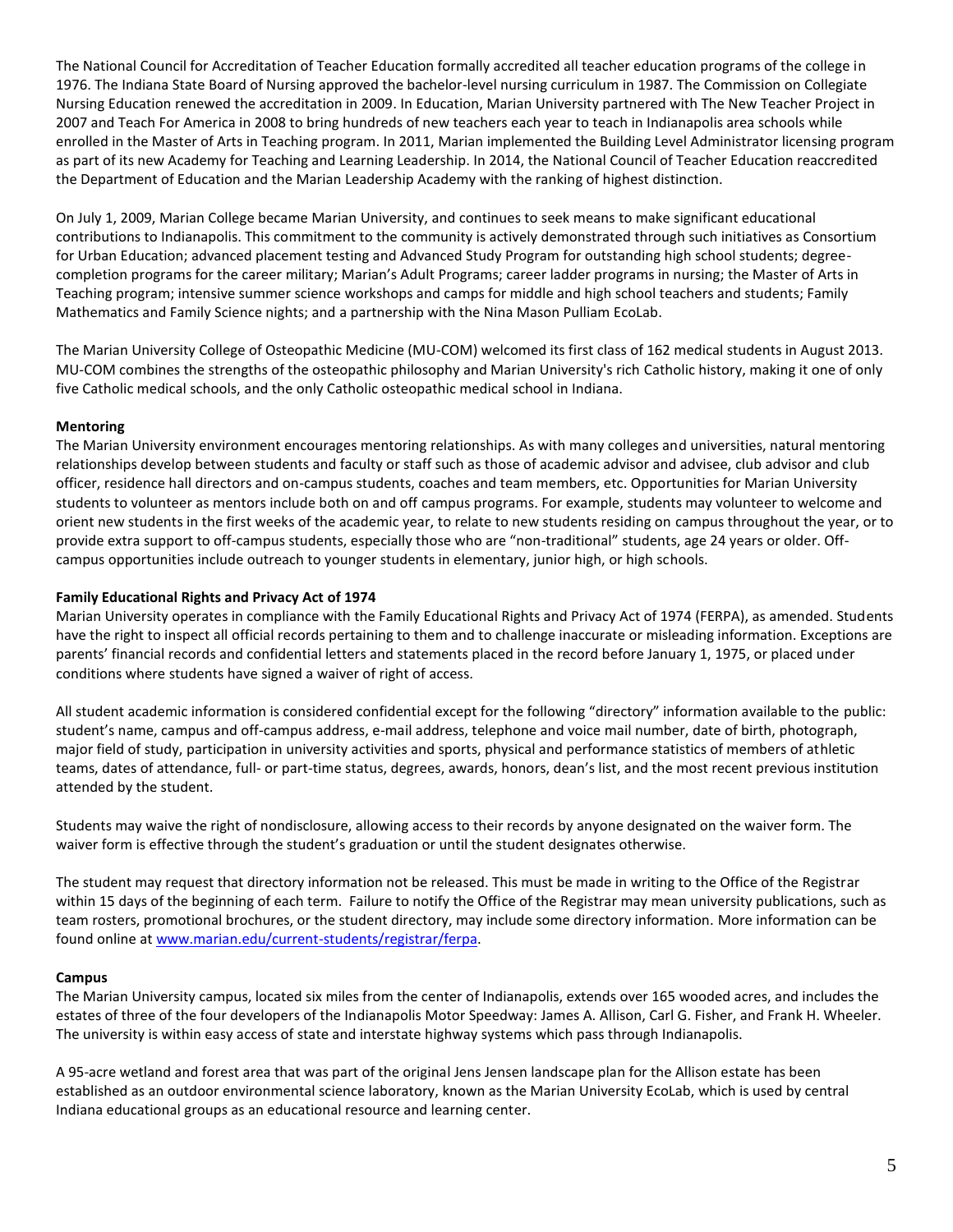Major campus buildings include:

- Allison Mansion The former home of James Allison was known as the "House of Wonders" when it was completed in 1914. The Sisters of Saint Francis purchased it in 1936 and relocated Marian College from Oldenburg to the property in 1937. It was originally the main building on campus and housed the library, administrative offices, classrooms, and sleeping quarters for the Sisters. Biology and chemistry offices and student dormitory were located in the former greenhouses. Listed in the National Register of Historic Places, today the offices of the university's president are located here.
- Alumni Hall This building opened in fall 2014 to serve as the new student center for the campus. The university bookstore and a food court with a Starbucks, Papa Johns, and a grill, serves the students, faculty and staff. There are outdoor and indoor seating options and gathering spaces, including nooks designed for small group collaboration. The building was designed to also serve as a banquet hall with seating for up to 300 guests.
- Caretaker's Cottage This building served as the caretaker's cottage for the Wheeler-Stokely estate; it houses the Art Department.
- Clare Hall Clare Hall was named for Mother Clarissa Dillhoff, the first president of Marian College. Clare Hall was completed in 1949 and used as the primary residence hall. The lower level of Clare Hall houses the Writing Center; and language lab. The first floor of this building houses the campus cafeteria, the Counseling and Consultation Services Office, the Center for Academic Success and Engagement, Student Health Services, two classrooms, and a student lounge. Upper floors serve as a residence for students.
- Doyle Hall Doyle Hall opened in 1964 as a men's residence hall. It was dedicated and named for Monsignor John J. Doyle on May 17, 1967. Today it is a coed residence hall that is home to 220 students, including most incoming freshmen.
- Drew Hall Drew Hall opened in the fall of 2012 as a residence hall. The tallest building on campus, it has four floors of suitestyle rooms, with four students sharing a common living area and private bathroom in each suite. All floors have the benefit of the OnGuard Card system, allowing students access to the building, their floor, and their suite with a prox card (making standard keys unnecessary). The building's amenities extend to its exterior, with a bricked courtyard and fire pit available for student use. A coed residence, the hall is home to 144 upper class students.
- Marian University Cycling Center The indoor cycling training facility opened in the spring of 2007 and is the training ground for the over 30-time national champion Marian University cycling team. It also serves as a health and fitness resource for the larger campus and Indianapolis community.
- Marian Hall Dedicated in 1954 by Archbishop Paul Schulte of Indianapolis, Marian Hall, like the university, was named for and dedicated to Mary, the Mother of God, by the Sisters of Saint Francis, Oldenburg. The statue of Mary located at the building's center was also dedicated in 1954. The cornerstone of the building is set in the chapel wing to symbolize the Christ-centered education Marian University provides. Marian Hall houses the Bishop Chartrand Memorial Chapel and Marian Hall Theatre on opposite ends, with classrooms and Scotus Science Hall in the middle. In addition to being a classroom building, this central administration building houses the offices for academic and financial student services, human resources, and Marian's Adult Programs. It is the home of the office of the Dean of the College of Arts and Sciences and houses faculty offices for behavioral, natural, and social sciences.
- Michael A. Evans Center for Health Sciences The Michael A. Evans Center for Health Sciences is home to the Marian University College of Osteopathic Medicine (MU-COM), the Leighton School of Nursing, Exercise Science programs, an art gallery and classrooms. The building opened in August 2013. It is a 140,000 square foot building on four floors and is LEED Gold certified. Classrooms, two lecture halls, and the admissions and student affairs offices for graduate programs occupy the first floor. The building also houses an anatomy lab and osteopathic manipulative medicine lab. Modern patient simulation centers, which duplicate hospital and clinic treatment areas for teaching and assessment of student skills and competencies for both medical and nursing students, are also located here.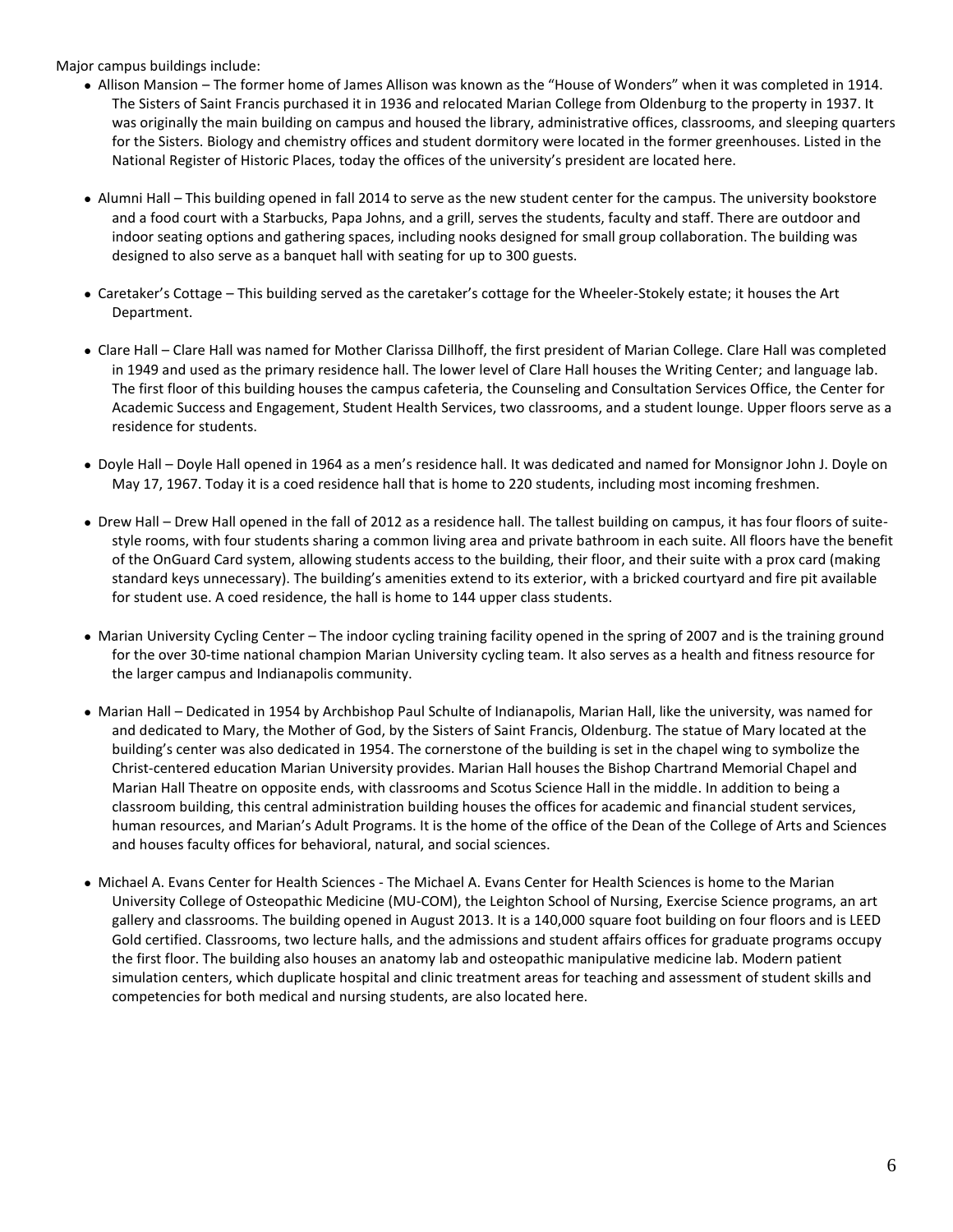- Mother Theresa Hackelmeier Memorial Library Named for the founding member of the Oldenburg Franciscan congregation and dedicated in 1970, this contemporary structure can house 200,000 volumes. Students have access to individual and group study spaces as well as several collaborative research pods combining computing technology and research tools. The library offers students and faculty traditional library collections, electronic resources, and a wireless network in a friendly student-centered environment. The library Learning Commons includes the largest open computing lab on campus, SmartSuite seminar rooms, a student lounge, student presentation rehearsal room, and a 220-seat auditorium. The Exchange, located on the first floor, connects students with key stakeholders in the community and assists them in identifying and honing their skills and talents.
- Paul J. Norman Center The Paul J. Norman Center was built in 2017 to represent the changing work styles and mobile technology of businesses today, with breakout areas, expansive glass walls, and open perimeter spaces. The building includes a total of seven classrooms, 14 offices, three conference rooms, four collaboration rooms, a large board room, and a presentation venue. The center is home to the Bryum School of Business, campus safety and police services and Subway restaurant.
- Physical Education Center In 1983, the university opened the Physical Education Center, a building attached to Clare Hall at the west end. It houses the varsity gym, an intramural gym (the former Clare Hall gymnasium), a weight room, physical assessment lab, and classrooms as well as offices for athletics administration. To accommodate the growing need for better equipment and more space, ground was broken in June 2006 for expansion and renovation of the Physical Education Center. There is now a fitness center, expanded locker rooms, and weight room, and all are open to all students, faculty, staff, and alumni.
- Sisters of Saint Francis Oldenburg Hall Built in 1967 as a residence for the members of the Sisters of Saint Francis, Oldenburg who worked at Marian College. The Sisters lived there until additional room was needed to accommodate the school's growing enrollment. After serving as a residence hall for many years, it now houses many liberal arts, theology and philosophy department offices, the offices of the Educator's College, Office of Mission Effectiveness, Rebuild My Church, San Damiano Scholars, Campus Ministry, the offices of the Department for University Marketing, offices of the Athletics Department, and the St. Francis Chapel. Originally named St. Francis Hall, the name of the building was changed to Sisters of Saint Francis of Oldenburg Hall in 2014.
- Sommers Mansion Added to the university in 2017, this mansion serves as the home for the University Advancement offices as well as outreach segments of the Educators College, including the Ruth Lilly Health Education Center and Nina Mason Pulliam Eco Lab.
- Steffen Music Center The music center was originally built in 1968 as a home for the incoming president, Dominic Guzzetta. In 1990, the Department of Music relocated from the Wheeler-Stokely Mansion to this building after the university renovated the house and added classroom and rehearsal space. Special features were added during the renovation, making the acoustics tremendous in the teaching studios, practice rooms, and rehearsal room. A renovation and expansion project began in 2009 with a gift from the estate of the late Andrew Steffen. To honor the university's Catholic foundation, the building façade features the first 10 notes of the fight song, We Rise and Cheer for You Dear Marian, marked in pneumatic notation, a style most commonly associated with Gregorian chants and Catholic liturgical music. Additions included multiple Wenger practice rooms; a large rehearsal hall; large instrument, percussion, and uniform storage rooms; and instrument repair station.
- The Overlook at Riverdale The Overlook at Riverdale is the home of our graduate student apartments, which opened in the fall of 2015.
- University Hall University Hall opened in the fall of 2008 as a residence hall. Designed in consultation with Marian University students, the hall has suite-style rooms. Kitchenettes are available on every floor as well as large common areas for student gathering. The entire hall has a wireless network and internet access as well as shared student computers. A coed residence, the hall is home to 190 upper class students.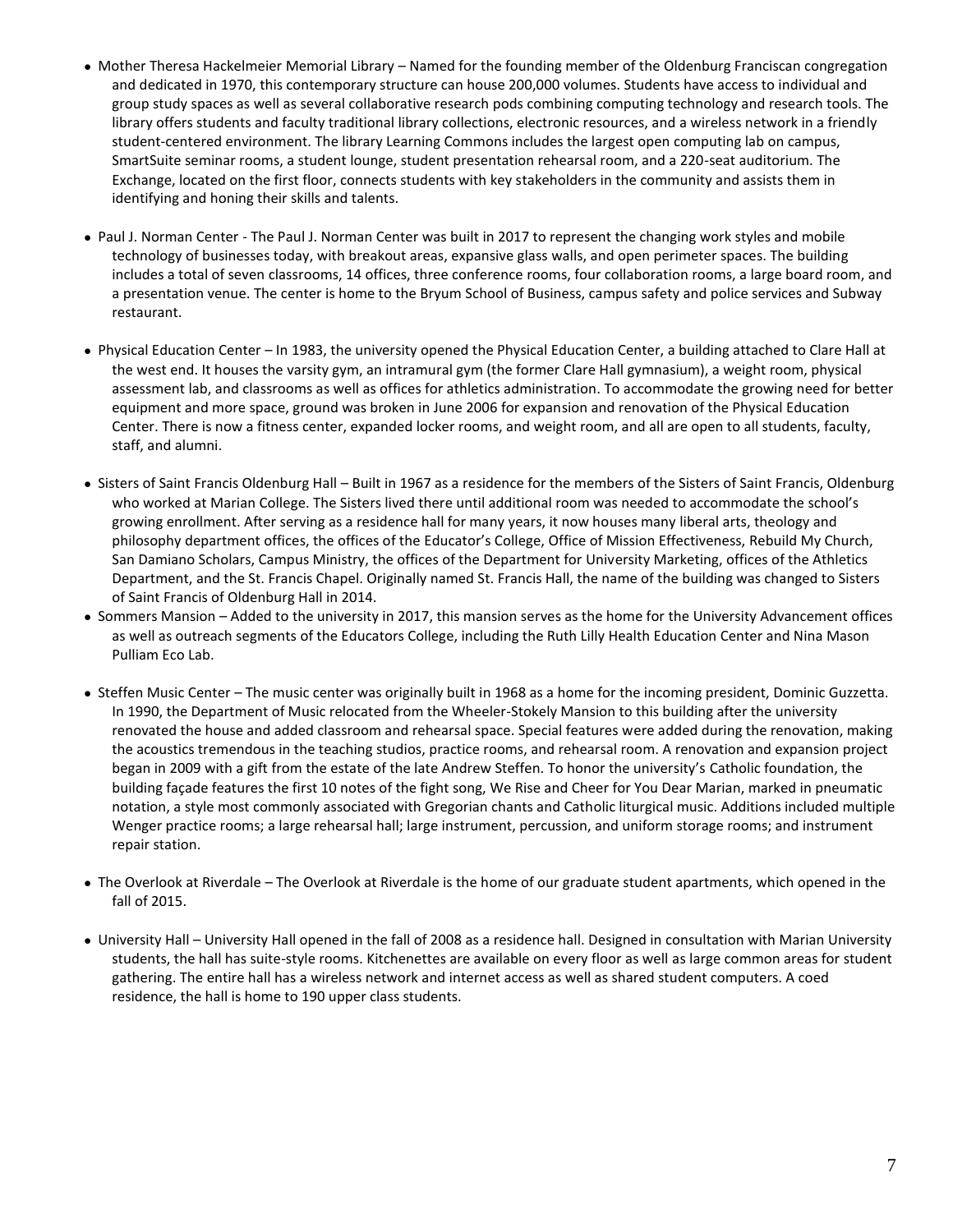Wheeler-Stokely Mansion – The Wheeler-Stokely Mansion was built for Frank Wheeler in 1911 as the main house on his estate, which he named Hawkeye. The most distinctive feature associated with the building is the 324-foot long colonnade known as the "dog walk" that extends across campus to the west. Monty Williams, purchased the estate in 1921 following Wheeler's death. He filled in Wheeler's lake and built a swimming pool. Williams occupied the house until 1937 when William B. Stokely purchased the property. He sold it to Marian College in 1963; the college subsequently removed the servant's house, garage, and water tower to make room for a much-needed student residence, Doyle Hall. Marian University first used the mansion to house the music department. The office of admission occupies the mansion. The outdoor swimming pool, used for many years by students, alumni, and friends, was filled-in in 2003. The estate was listed on the National Register of Historic Places in 2004.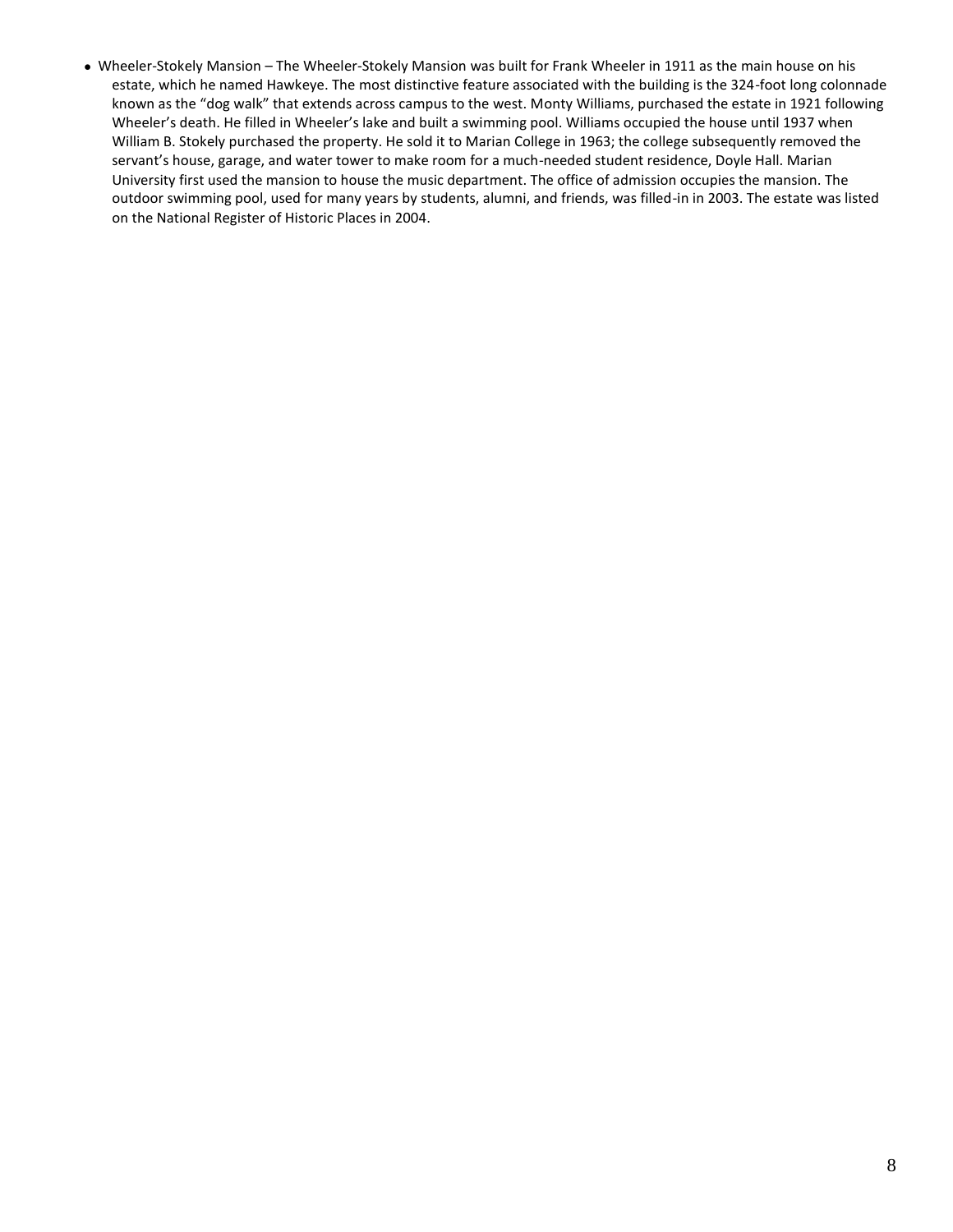#### **THE COLLEGE OF OSTEOPATHIC MEDICINE AND OSTEOPATHIC PROFESSION**

#### **MISSION**

*The Marian University College of Osteopathic Medicine is a Catholic medical institution built on the inspired vision and values of our Franciscan heritage, and dedicated to preparing osteopathic physicians who are committed to the complete healing of individuals' bodies, minds, and spirits. This institution is committed to serving the people of Indiana and to developing osteopathic physicians through research, service, and teaching.* 

Marian University's Board of Trustees recognized very early that there would be substantial synergy between our Franciscan Values and the Tenets of Osteopathic Medicine. These tenets state:

- 1. The body is a unit; the person is a unit of body, mind, and spirit.
- 2. The body is capable of self-regulation, self-healing, and health maintenance.
- 3. Structure and function are reciprocally interrelated.

4. Rational treatment is based upon an understanding of the basic principles of body unity, self-regulation, and the interrelationship of structure and function.

Hence, the mission of the Marian University College of Osteopathic Medicine is complementary both to the university's overall mission, vision, and values, and to the Tenets of Osteopathic Medicine.

#### **PHILOSOPHY OF OSTEOPATHIC MEDICINE**

Patients are more than just the sum of their body parts. That is why doctors of osteopathic medicine (DOs) practice a "whole person" approach to health care. Instead of just treating specific symptoms or diseases, osteopathic physicians concentrate on treating the whole patient.

Osteopathic physicians understand that all of the body's systems are interconnected and each may affect the others. They focus special attention on the musculoskeletal system, which reflects and influences all other body systems.

The musculoskeletal system makes up about two-thirds of the body's mass, and a routine part of the examination DOs give patients is a careful evaluation of these important structures. DOs know that the body's structure plays a critical role in its ability to function. They use their eyes and hands to identify structural problems and to support the body's natural tendency toward health and selfhealing.

Osteopathic physicians also use their ears to listen. DOs help patients develop attitudes and lifestyles that don't just fight illness but also help prevent disease. Millions of Americans prefer this concerned and compassionate care and have made DOs their physicians for life.

#### **GOALS AND OBJECTIVES**

Consistent with the mission of Marian University, the College of Osteopathic Medicine will provide:

- A quality professional education program emphasizing osteopathic training through lifelong learning and scholarly activity in a caring, academic community. This community will include students from Indiana, the nation, and the world.
- An education that "profoundly transforms lives, society and the world" consistent with the sponsoring Catholic university's four core Franciscan values (dignity of the individual; peace and justice; reconciliation; and responsible stewardship) and the tenets of osteopathic medicine.

• A curriculum that promotes and measures student competencies with an emphasis on osteopathic clinical services in diverse populations of individuals and cultures, including the underprivileged and medically underserved, in local, regional, national and international environments.

• A commitment to actively support and encourage hospitals in Indiana and surrounding states in the expansion of graduate medical education either by increasing positions in existing residency and fellowship programs or by creating new programs.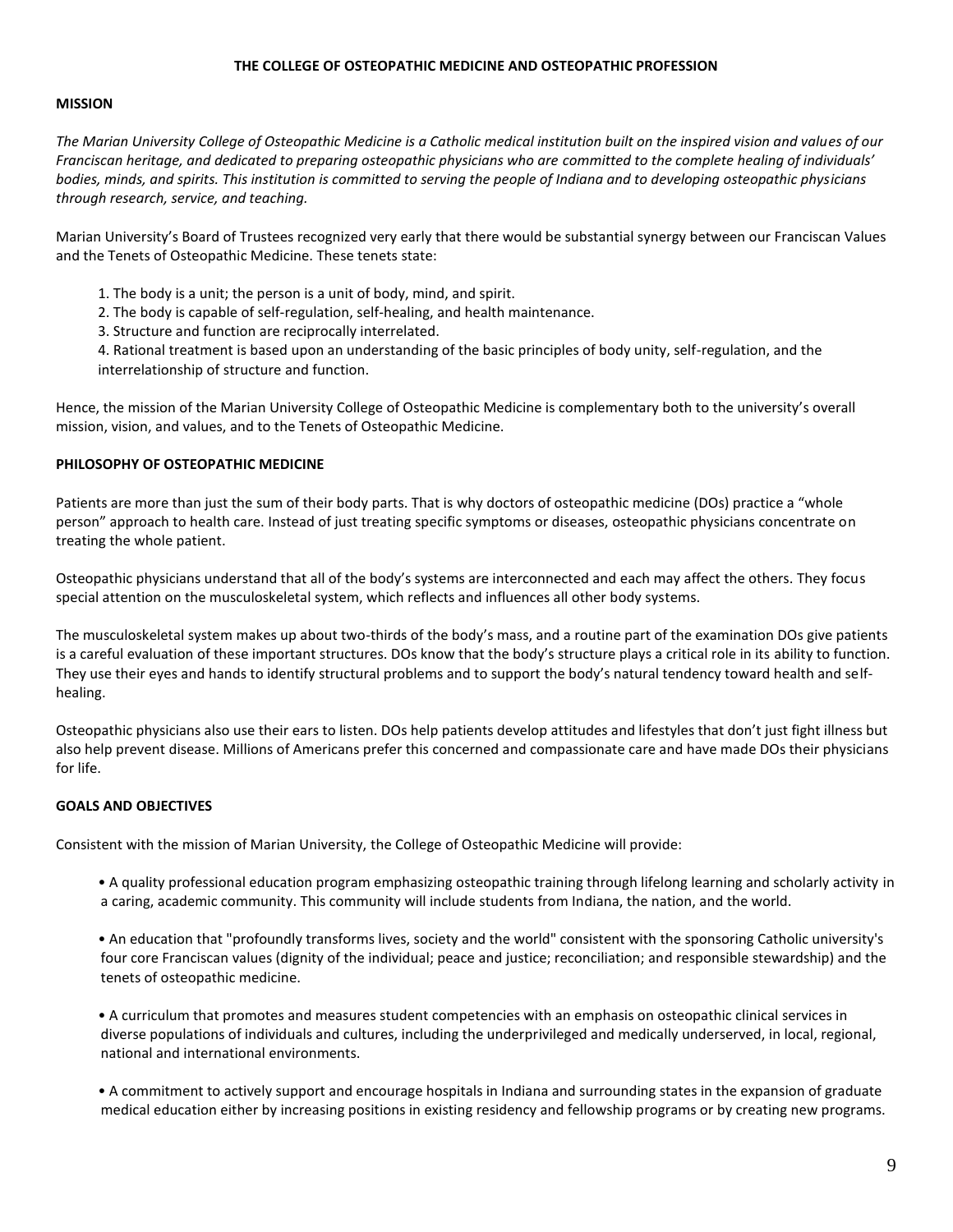#### **THE OSTEOPATHIC OATH**

I do hereby affirm my loyalty to the profession I am about to enter. I will be mindful always ofmy great responsibility to preserve the health and life of my patients, to retain their confidence and respect both as a physician and a friend who will guard their secrets with scrupulous honor and fidelity, to perform faithfully my professional duties, to employ only those recognized methods of treatment consistent with good judgment and with my skill and ability, keeping in mind always nature's laws and the body's inherent capacity for recovery.

I will be ever vigilant in aiding in the general welfare of the community, sustaining its laws and institutions, not engaging in those practices which will in any way bring shame or discredit upon myself or my profession. I will give no drugs for deadly purposes to any person, though it be asked of me.

I will endeavor to work in accord with my colleagues in a spirit of progressive cooperation and never by word or by act cast imputations upon them or their rightful practices.

I will look with respect and esteem upon all those who have taught me my art. To my college I will be loyal and strive always for its best interests and for the interests of the students who will come after me. I will be ever alert to further the application of basic biologic truths to the healing arts and to develop the principles of osteopathy which were first enunciated by Andrew Taylor Still.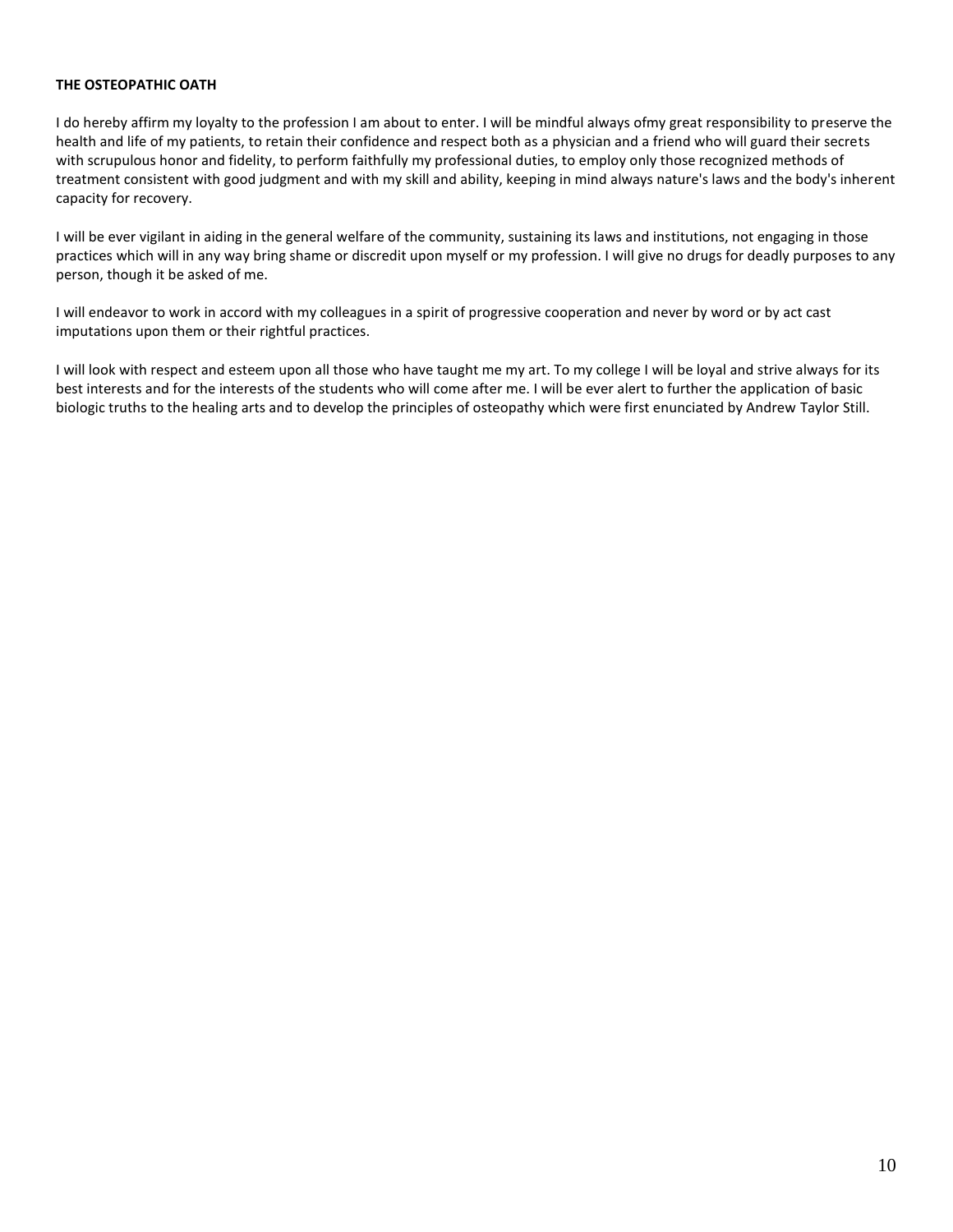## <span id="page-10-0"></span>**College of Osteopathic Medicine Admission**

#### **ADMISSIONS PROCESS**

Within a competitive environment, MU-COM uses multiple criteria to select the most qualified candidates from its applicant pool. Since a rolling admissions process is used, applications are reviewed and interview decisions are made during the admissions cycle. After interviews are conducted and the committee meets, students are notified of their status.

#### **AACOMAS APPLICATION**

MU-COM participates with other osteopathic colleges in a centralized application processing service called the American Association of Colleges of Osteopathic Medicine Application Service (AACOMAS). An application may be submitted online at: [https://aacomas.liaisoncas.com.](https://aacomas.liaisoncas.com/)

To initiate the application process, applicants must apply directly to AACOMAS.

Applicants who have taken coursework and/or have earned a degree from a foreign institution must also submit to AACOMAS an evaluation of their foreign transcripts. An approved list of evaluation services is in the AACOM College Information Book (CIB).

#### **APPLICATION DEADLINE**

All applicants are strongly urged to apply as early as possible to optimize the chance of success. The deadline for MU-COM applicants generally falls on February 1, but is subject to change annually.

Applicants who have their application sent to MU-COM through AACOMAS and who meet the minimum admissions requirements will be invited to submit the Supplemental Application and supporting documents. The last date for applicants to submit the Supplemental Application is March 1. Applicants should consult the AACOM College Information Book (CIB) for the most current, official deadlines. MU-COM begins reviewing applications as early as June of the year preceding matriculation.

#### **SUPPLEMENTAL APPLICATION**

The Supplemental Application is available by invitation only. If invited, applicants will receive a unique username and password to access the MU-COM admissions portal.

The Supplemental Application process consists of the following:

- Completing the MU-COM Supplemental Application
- Submitting a non-refundable application fee
- Submitting a certification of authenticity and responsibility
- Submitting three required letters of recommendation
	- $\circ$  The first required recommendation must be from a premedical committee or academic advisor.
		- If a committee or advisor recommendation is not available, applicants should submit a recommendation letter from a science faculty member (preferably one with a lab).
	- $\circ$  The second required recommendation must be from a science professor (preferably one with a lab) familiar with the academic work of the applicant.
	- o The third recommendation must be from a physician (DO preferred) who can speak to the applicant's ability to be a competent osteopathic physician. The preference is for the applicant to have shadowed the recommending physician.

All recommendation letters must be submitted electronically; paper recommendations are not accepted. The College welcomes minimal additional recommendations from those who are acquainted with the applicant's academic or professional ability. All recommendation letters must be originals on professional or college/university letterhead, signed by the evaluator and submitted directly to the Office of Enrollment Management—or via an approved online repository such as Interfolio or VirtualEvals. The MU-COM Admissions Committee does not review letters written by a relative.

Once the Office of Enrollment Management receives the Supplemental Application and all required supporting materials, the applicant's file is reviewed to determine eligibility for an interview.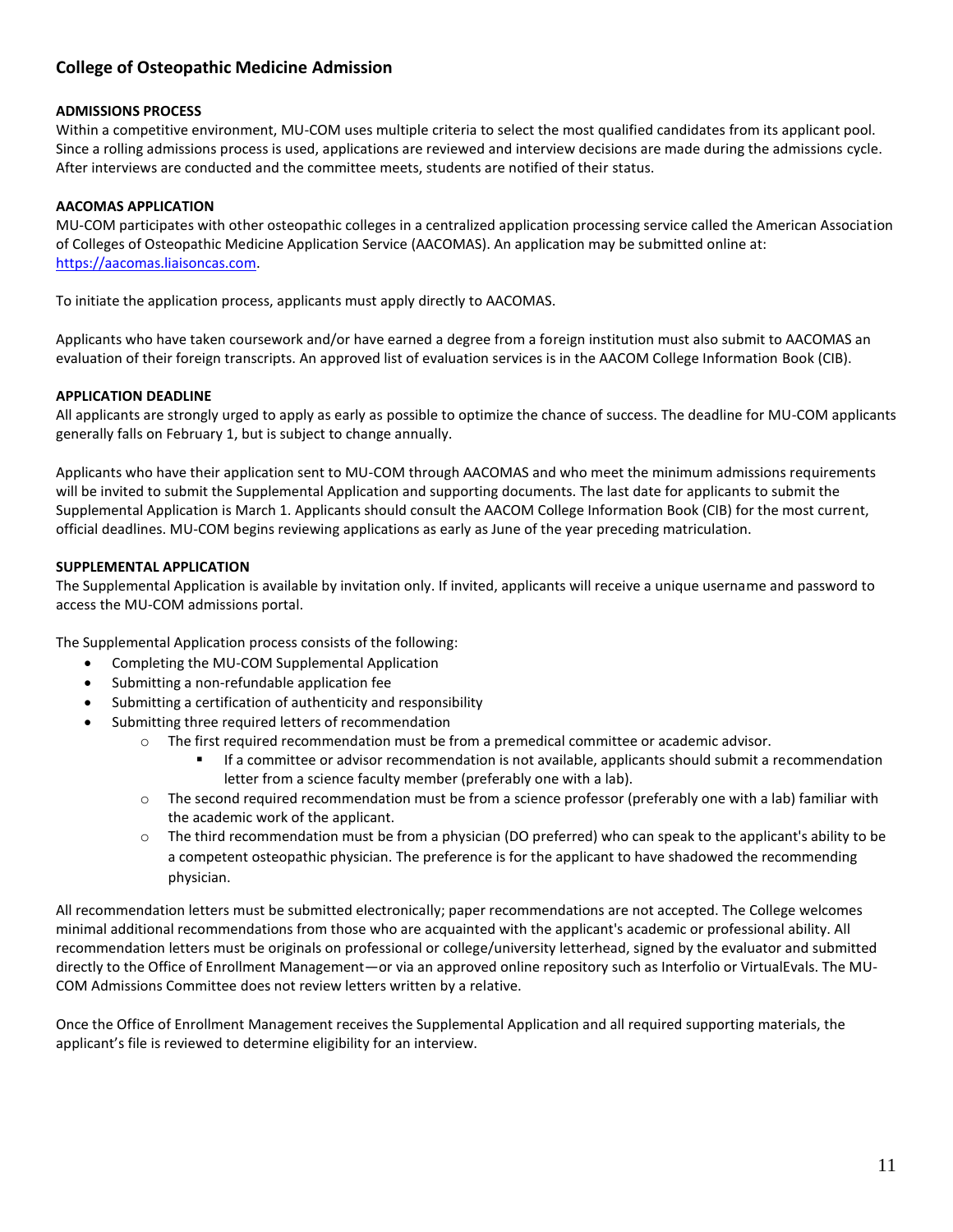If the applicant accepts the interview, she/he visits the campus to meet with several members of the faculty and administration. The applicant also joins other applicants in this process. Information sought during the interview includes not only the applicant's academic history and knowledge, but also an assessment of personal qualities that demonstrate the potential to become a quality osteopathic physician. These include such areas as non-cognitive competencies, personal record of accomplishment, health care experience, rural or underserved orientation, community service, personal goals, and other information that reflects her/his preparedness for professional training and a medical career.

At the conclusion of the interviews, the interviewers forward their recommendation to the Admissions Committee. The Admissions Committee may make any of the following decisions: accept, deny, or place the applicant on an alternate list.

#### **Supplemental Application Fee**

A nonrefundable fee of \$100.00 is payable by credit card upon submission of the supplemental application for admission.

#### **DEPOSIT FEES**

A nonrefundable seat deposit fee of \$250 is payable, per AACOMAS guidelines, after an applicant has been accepted to MU-COM. Payment is credited toward the tuition fee upon matriculation. A nonrefundable tuition deposit fee of \$750 is payable by May 1. Payment is credited toward the tuition fee upon matriculation.

#### **PROFESSIONALISM IN THE PROCESS**

An applicant aspiring to become an osteopathic physician is expected to show integrity, professional conduct, and professionalism throughout the application process, in her/his interactions with AACOMAS, and with each college of osteopathic medicine. The applicant's interactions will be considered in the acceptance process as well. Applicants must familiarize themselves with the admissions requirements and procedures, meet all deadlines, report and update any changes to the application, attend all interviews, be accurate and complete in their application, disclose completely all information requested, and withdraw from all other medical schools when they have made a final decision on the medical school they plan to attend. Any falsification or misinformation is a reason for rejection or dismissal.

#### **MINIMUM REQUIREMENTS FOR ADMISSION <sup>1</sup>**

Applicants must complete and demonstrate a mastery of the subject matter in biology, physics, organic chemistry, inorganic chemistry, English, biochemistry, sociology, and psychology. The applicant's grade point average (GPA) in required courses weighs heavily in the admissions consideration. Applicants are required to take the Medical College Admissions Test (MCAT). In addition to demonstrated knowledge, acceptance is also based on the interview process. The applicant's ability to demonstrate a history of compassion, empathy, dedication and interest in patient care is considered. Applicants with a specific interest in primary care or rural practice are desired. Qualities that reflect the applicant's ability to adapt to a rigorous academic environment and to a future as a medical professional provide an advantage in the application process.

*<sup>1</sup>This information is subject to change at the discretion of the Admissions Committee. Please refer to the MU-COM website at www.marian.edu/osteopathic-medical-school for the most up-to-date information.* 

Applicants for admission must meet the following requirements **prior to matriculation:**

- 1. Applicants must have completed 90 credit hours or three-fourths of the required credits for a degree in a college or university accredited by a regional accrediting body in order to be considered for an interview. All applicants must earn a baccalaureate degree **prior to matriculation**. An exception to the 90-hour requirement may be made if the college has a formal articulation agreement with MU-COM for a combined studies program, and all required courses in the combined studies degree have been completed. An exception to the baccalaureate degree requirement may be made when a terminal professional degree, which does not require a bachelor's, has been conferred. In this case, all pre-professional program prerequisites must be completed satisfactorily.
- 2. **GPA**: To be considered a competitive applicant to MU-COM, candidates should have achieved at least a 3.2 science and cumulative grade point average, on a 4.0 scale. Applicants with a GPA less than 3.2 are rarely accepted. The admissions process is highly competitive, and a higher grade point average (above 3.5) results in improved chances for acceptance. While persistence toward degree completion is scrutinized, MU-COM places emphasis on the last 120 credit hours and on the science and required courses when choosing between competitive applicants.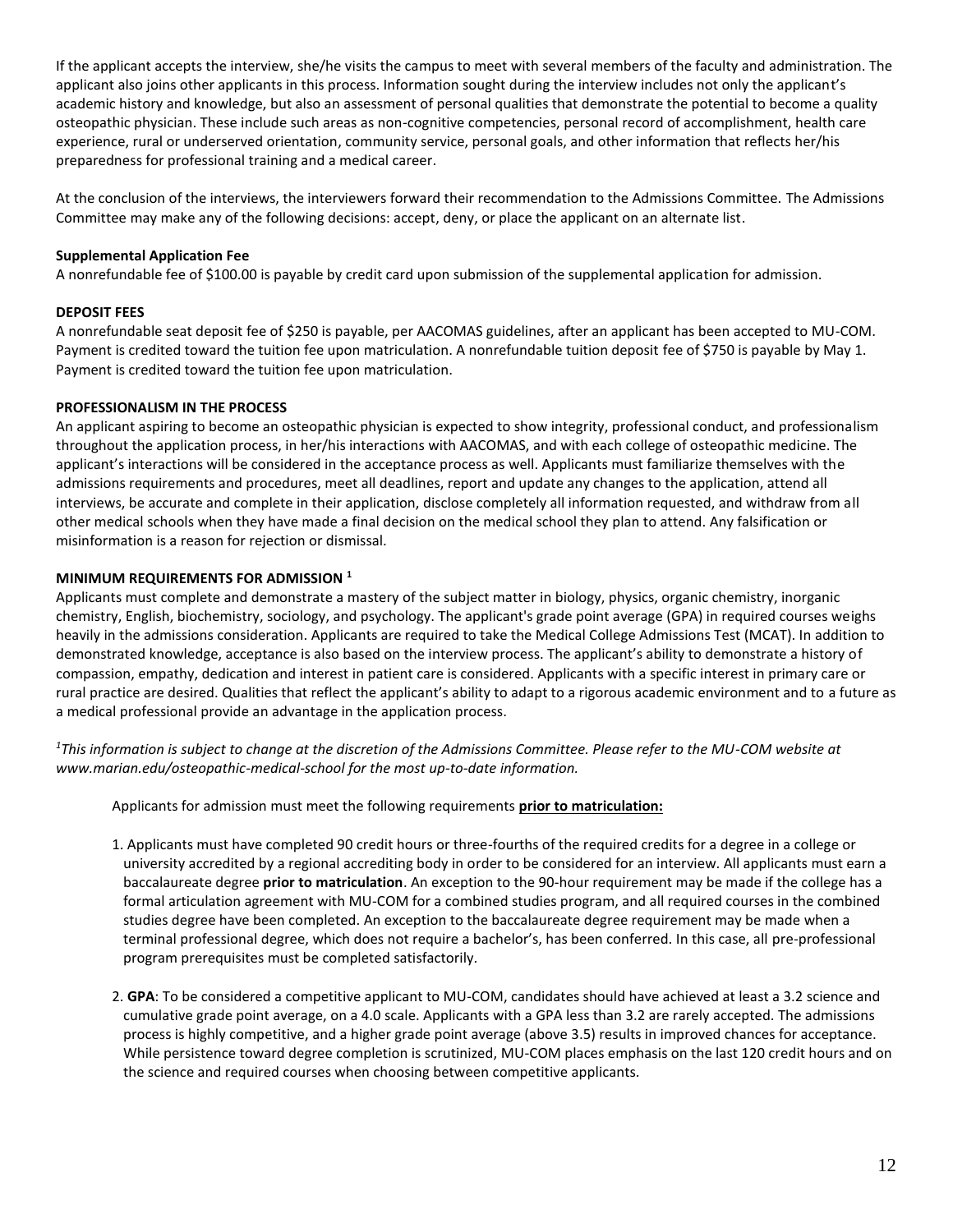- 3. The required undergraduate courses for entry are:
	- **Biological Sciences**: One year with laboratory (8 credit hours/12 quarter hours)
	- **Physics**: One year with laboratory (8 credit hours/12 quarter hours)
	- **Inorganic Chemistry**: One year with laboratory (8 credit hours/12 quarter hours)
	- **Organic Chemistry**: One year with laboratory (8 credit hours/12 quarter hours)
	- **English**: One year (6 credit hours/8 quarter hours)
	- **Biochemistry**: One semester (3 credit hours/4 quarter hours)
	- **Behavioral Sciences**: One Year (6 credit hours/ 8 quarter hours)
	- Recommended: Three (3) additional science hours each from courses in **Molecular Biology and Genetics** to enhance the applicant's success in medical school).

**Note**: Courses with equivalent content will be reviewed. MU follows the AACOMAS definition of science courses to determine science GPA and science hours. (See AACOMAS website)

*Note: The Admissions Committee can waive additional prerequisites at their discretion.*

The Marian University College of Osteopathic Medicine accepts advanced placement credit as long as such credit appears on the undergraduate transcript and indicates either specific subject credit (e.g. Organic General Chemistry - 4 units) or specific course credit (e.g. Chemistry 101 - 4 units). General advanced placement credit without such specifications is not accepted. Credits from CLEP examinations are not accepted.

- 4. **MCAT**: Applicants must submit scores from the MCAT. For the current admissions cycle, the College will accept MCAT scores from up to three years prior to the date of matriculation.
- 5. MU-COM also places a strong emphasis on the applicant's interview.
- 6. All applicants are required to meet the **Minimal Technical Standards for Admission** (listed below). All applicants must affirm that they meet the standards. Any falsification or misinformation regarding the ability to meet technical standards is a reason for dismissal.

7. **Applicants must submit all required paperwork and meet all deadlines**. If paperwork is not submitted as required, the offer of admission may be retracted.

#### **SELECTION PROCESS**

To be considered for an interview, an applicant must meet all the preceding admissions requirements. After the Office of Enrollment Management receives these materials, the applicant's file is reviewed to determine eligibility for an interview, based on the established criteria of the Admissions Committee. Each applicant who interviews with MU-COM will have the complete application reviewed by the Admissions Committee. Generally, an admissions decision will be provided to the applicant within two to three weeks of the interview date.

MU-COM reserves the right to deny admission to any applicant for any reason it deems sufficient. Matriculation will be denied to accepted applicants who have failed to maintain a satisfactory record of scholastic performance and/or personal conduct between the time of their acceptance and their matriculation at the MU-COM.

#### **INTERNATIONAL STUDENT APPLICANTS**

Undergraduate coursework taken at a foreign institution must be evaluated for United States institution equivalence. Foreign coursework must be evaluated by any one of several services designated by AACOMAS for this purpose.

Applicants who will require either an F-1 or J-1 Visa must contact the MU-COM Office of Enrollment Management for immigration requirements at the time of application. At a minimum, the requirements include official, first source transcripts from previous institutions attended, MCAT, a statement of financial proof, and citizenship documents. In addition, scores from standardized tests as may be required by the educational institution such as the Test of English as a Foreign Language (TOEFL). Marian University's Office of Admissions is responsible for processing immigration documents in concert with the MU-COM Director of Enrollment Management.MU-COM will not accept transfer students from international schools.

#### **TRANSFER APPLICANTS**

MU-COM accepts transfer applicants in very rare circumstances only. All transfer students are required to meet the mission statement principles and the educational goals of MU-COM as published in the Student Handbook and Catalog. These goals are consistent with the overall mission of the Marian University.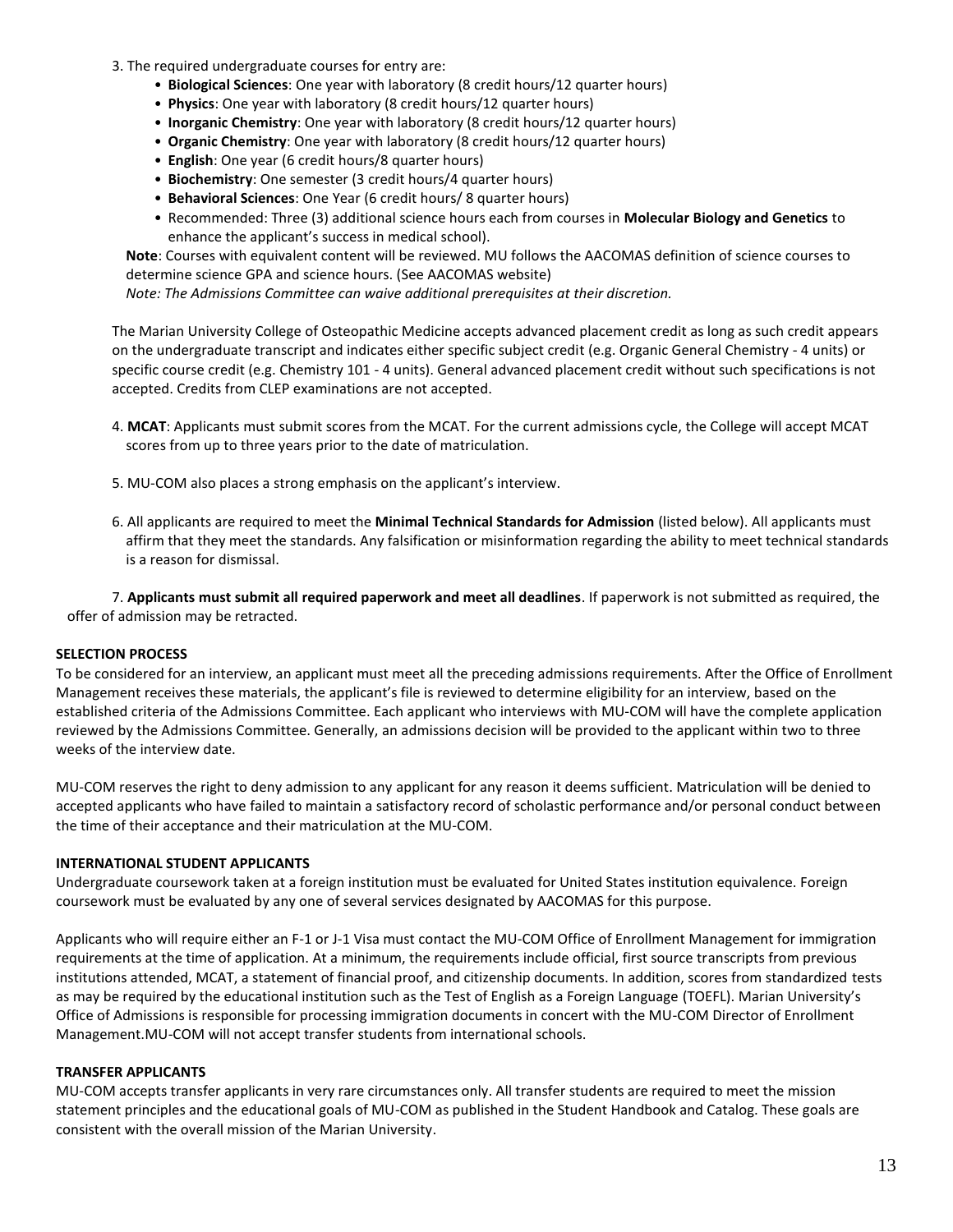Transfer applicants must be in good academic standing at an accredited (COCA or LCME) medical school at the time of transfer to MU-COM, must complete a minimum of the last two years of training at MU-COM, must show extreme need for the transfer, and if leaving a medical college to transfer, must have a letter of eligibility to transfer from the dean at the prior college attended. The transfer applicant must be eligible for continued attendance or for re- admission to their current/prior medical school to be eligible for consideration. Applicants must have a written letter from the prior medical college documenting eligibility for continued attendance, reason for transfer request, and level of prior coursework completion. Students are not accepted to transfer in the middle of an academic year. In reviewing course equivalencies, the Dean and Assistant/Associate Deans will review the Transcript prior to acceptance. The final decision will be made by the MU-COM Dean.

Course equivalency determination may require communication with the medical college from which the student is transferring and a review of the published course description. In the case of transfers from an LCME accredited allopathic medical school, MU-COM will require a minimum of 200 additional contact hours in training for osteopathic manipulative medicine, physical diagnosis, and osteopathic philosophy of care. A letter delineating the course equivalency for transfer courses accepted will be placed in the file of the transfer applicant as a part of the permanent record. The courses will be listed on the transcript; however, credit will be designated as granted by the original institution.

#### **MINIMAL TECHNICAL STANDARDS FOR ADMISSION**

The requirements to succeed at MU-COM are those necessary to successfully complete the curriculum. Students must be able to function in a variety of learning and clinical settings and quickly, accurately, and consistently learn and process data.

Osteopathic physicians utilize palpation as part of the osteopathic approach to treatment. As part of the educational process, MU-COM students must be able to tolerate palpation and palpating others in order to acquire the skills necessary for examination. This palpation is performed in a professional and appropriate manner. Acquiring the skills to palpate and examine patients requires a student to examine disrobed patients of both genders and is mandatory to successful completion of the curriculum at MU-COM. In physical diagnosis and osteopathic manipulative medicine laboratory experiences, as well as other clinical laboratories where skills are acquired, students are required to participate in the examination of fellow students of both genders who may be partially disrobed. Students will need to wear attire such as shorts and to partially disrobe for certain laboratory experiences. These are requirements for all students, regardless of cultural beliefs, in order for the student to acquire the skills necessary to practice medicine. Students who have any concerns regarding these requirements should discuss them with the Assistant/Associate Dean for Clinical Affairs prior to applying.

In addition to the above, the applicant must possess the abilities and skills in the following five areas:

#### **I. Observation**

The student must be able to visually observe laboratory demonstrations, microscopic tissue with the aid of the microscope, and published and computer based images used in laboratory demonstrations. The student must be able to visually and accurately observe physical signs and symptoms of a patient used in diagnosis and management. The use of a trained intermediary in such cases would not be allowed as the observations of another could be an influence on judgment and performance.

#### **II. Communication**

The student must be able to communicate effectively in English as the curriculum and clinical experiences are offered in English. Students are encouraged to learn other languages for medical communication; however, the MU-COM curriculum and assessments are delivered in English. MU-COM requires the functional ability to speak, hear, and observe patients in order to elicit accurate medical information. The student must be able to communicate effectively and efficiently in verbal and in written form with the patient and with all members of the health care team in order to successfully complete the curriculum.

#### **III. Motor**

Candidates must have sufficient motor function to elicit information from patients by palpation, percussion, and other diagnostic measures. The candidate must have sufficient motor function to carry out maneuvers of general and emergency care and of osteopathic manipulation. In addition, the delivery of osteopathic manipulation requires the use of extremities in palpation, positioning, and carrying out maneuvers of manipulation. These actions require fine and gross motor and sensory function, as well as the senses of touch and adequate vision for inspection.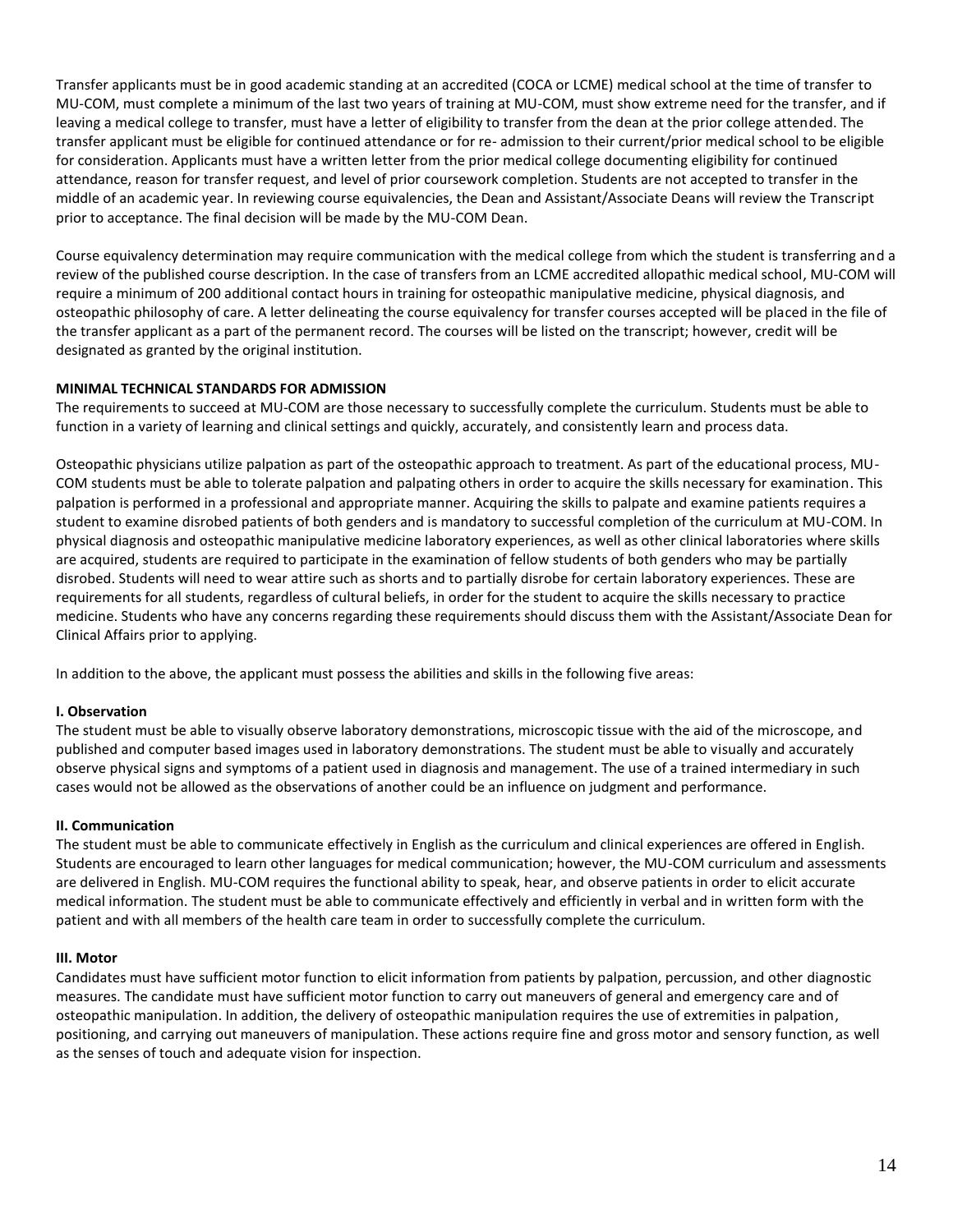#### **IV. Intellectual**

The candidate must have the ability to reason, calculate, analyze, measure, and synthesize information. The candidate must be able to comprehend, memorize, and recall a large amount of information without assistance to successfully complete the curriculum. The student must be able to gain knowledge through all types of learning materials and must be able to identify patterns, prioritize important information, solve problems, and make decisions in timed situations and in the presence of noise and distraction. This type of demonstrated intellectual ability must be performed in a rapid and time-efficient manner so as not to place patients in emergent conditions at risk.

#### **V. Behavioral and Social Attributes**

The candidate must have the emotional health needed for full use of his/her intellectual capabilities at all times. The emotional health required for effective communication and for professional, mature, sensitive, and compassionate patient/physician or patient/student relationships must be present. Candidates must be able to function effectively under stress and with physically taxing workloads. The candidate must have the emotional stability and motivation to deliver patient care and to make emergent decisions at all times. The ability to adapt to changing environments and stressful situations and to display compassion and integrity, while maintaining the necessary intellectual capacity to care for patients is one that is observed during the interview process and throughout the progress in medical school. An ability to demonstrate the emotional health necessary for the delivery of quality and safe medical care is mandatory throughout medical school.

**Individuals with Disabilities:** MU-COM is committed to providing accommodations for otherwise qualified students with disabilities whose disability will not preclude them from meeting the minimal technical standards necessary for degree completion. Reasonable and appropriate accommodations can be provided; the student, however, is required to function with independence and demonstrate proficiency in the skills described above that MU-COM holds as mandatory for the safe and effective practice of osteopathic medicine. MU-COM facilities are handicap accessible. MU-COM accommodations, in compliance with the Americans with Disabilities Act (ADA), are not necessarily equal to ADA accommodations implemented by outside entities, e.g. National Board of Osteopathic Medical Examiners.

**Self-Assessment and Meeting Technical Standards**: MU-COM is committed to providing the accommodations that will help make a student successful. MU- COM is also committed to a safe and effective environment for patients, MU-COM students, faculty, staff, and visitors. Each technical standard listed above was derived from standards that osteopathic physicians deem necessary for the safe and effective practice of osteopathic medicine. Students must read the technical standards carefully to determine if they will be successful in the MU-COM program. If a student has a question as to his/her ability to meet the minimal technical standards listed above, he or she should contact the Office of Enrollment Management in advance of applying to determine if the standard can be met with accommodations or so reasonable testing may occur in advance. Students must identify to the Office of Enrollment Management, all areas where accommodations are needed in order to be successful in the educational program or where there is question in meeting these technical standards.

#### **HEALTH REQUIREMENTS**

Applicants accepted for admission must obtain and provide the required documentation indicating that they do not have conditions that would endanger the health and well-being of patients. Documentation includes: immunizations and titers for immunity, verification from a physician who has performed a medical history and physical examination as to the health of the student, and background checks for a legal history. Prior to matriculation, applicants are required to complete, electronically sign, and submit medical history and physical examination information through an online portal approved by Marian University. Students must maintain these health requirements throughout enrollment. Failure to perform required health and immunization activities may prevent students from completing the curriculum in clinical education rotations.

MU-COM requires the following laboratory tests and immunizations:

- Annual TB test (PPD)
- Tdap (Tetanus, Diphtheria, Acellular Pertussis)
- Hepatitis B vaccines
- Measles (Rubeola), Rubella and Mumps Titer
- Varicella Titer
- Meningococcal Vaccine
- Polio Vaccine
- Hepatitis C AB Titer
- Annual influenza vaccine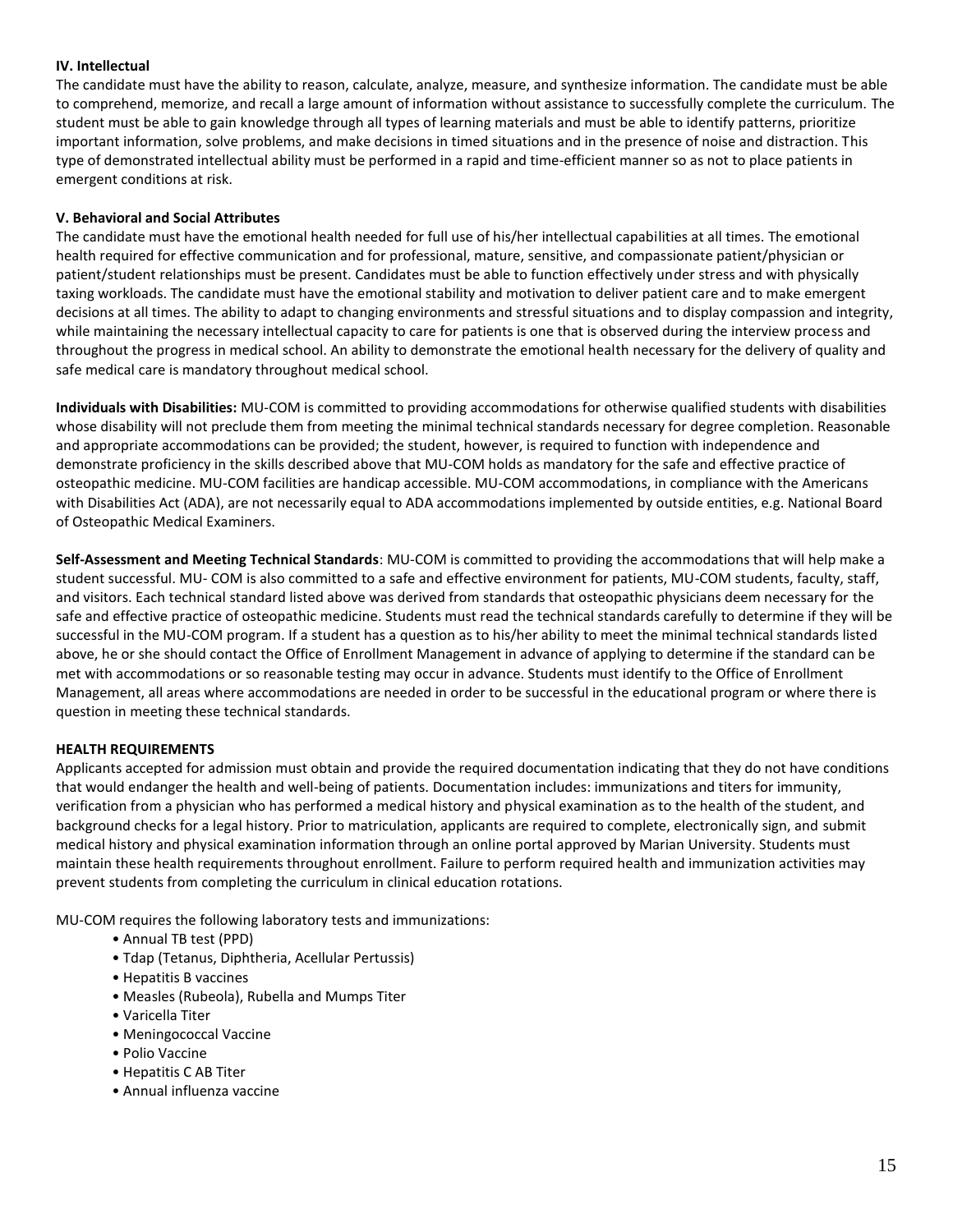Specific information about the documentation required for each laboratory test and immunization can be found on MU-COM's website at http://www.marian.edu/osteopathic-medicalschool/admissions/requirements/health-requirements. Prior to matriculation, applicants must submit their medical history and physical examination and documentation of the listed laboratory tests and immunizations to the Office of Student Affairs. **Incomplete documentation will prevent matriculation and may prevent academic advancement if not kept current.** Immunizations, titers, and TB tests may be required annually while at MU-COM. As these immunizations and proof of immunity are required by the clinical training sites and recommended to work with the public in a health environment, MU-COM students may be prohibited from visiting clinical sites if immunizations are not current.

Required laboratory tests and immunizations may change based on recommendations from the Centers for Disease Control (CDC), the United States Prevention Task Force, and healthcare facilities. Students will be notified of any change.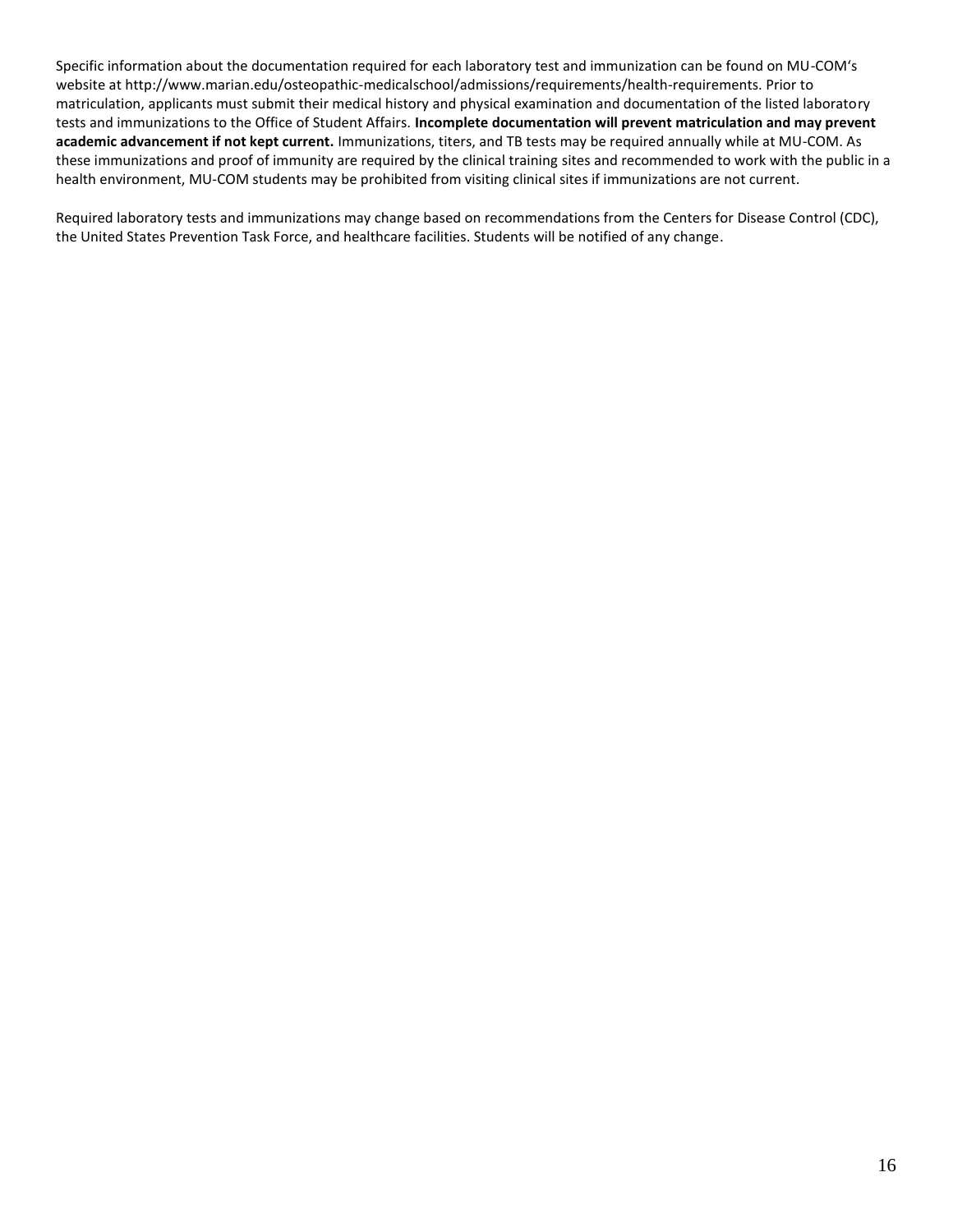## <span id="page-16-0"></span>**Finances**

The tuition and fees that each student pays to Marian University meet only about 60 percent of the expenses incurred by the university in providing a student's education. The remainder of these expenses is met through gifts and grants made to the university by individual and business donors, contributed services of the religious faculty, and from other sources. Despite the reduced tuition and fee charges, some students face difficulty in meeting their university financial obligations. Therefore, a variety of financial aid opportunities are available to Marian University students to help offset expenses.

### <span id="page-16-3"></span>**Tuition and Fees**

A complete listing of current fees is available from the Marian University Business Office. For more information, call 317.955.6020 or 800.952.3917.

#### **Tuition and Fee Payment Policy**

Tuition and fees for each semester are due and payable by the published tuition due date for all students who are not formally enrolled in a monthly payment plan with the approved provider. Students who fail to pay tuition on time or make a scheduled payment plan payment may be charged a late fee.

Student accounts must be paid in full in order for students to enroll in or attend classes for any subsequent semester. Academic records, including transcripts and diplomas, are encumbered until the student account is paid in full. Students in professional programs that require additional or external certifications or testing to progress will have restriction to official records allowing them to participate in these certifications or test.

Outstanding account balances for students who have ceased enrollment at Marian University may be forwarded to an outside billing service for installment billing or a collection agency for collection action. At the time the account is sent for installment billing or collection, the account may be assessed interest. All collection costs associated with the collection of an outstanding balance, which may include collection costs, interest, and attorney fees are the responsibility of the student. Marian University or its agent may report unpaid balances to national credit bureaus.

All students who make application to Marian University and who register for classes agree to this policy by signing and submitting their paper application or online application for admission.

#### <span id="page-16-1"></span>**Installment Payment Plan**

Marian University offers a monthly payment option which allows all or part of educational expenses to be spread over each semester without interest charges. The plan is currently administered by Tuition Management Systems, Inc. and is available to all students. Information may be obtained by contacting Tuition Management Systems, Inc. at 888.713.7240 or [www.afford.com/marian.](http://www.afford.com/marian) The plan administrator charges a semester fee for use of the plan. Marian University reserves the right to change payment plan providers at any time.

#### <span id="page-16-2"></span>**Reduction of Charges Due to Withdrawal from University**

A student who officially withdraws from school is entitled to full or partial reduction of charges for tuition, fees, housing, and meal charges. Tuition, other related fees, and housing and meal charges will be reduced in the following manner in the event the student withdraws from Marian University after confirming registration:

Standard (semester-long) courses

- $\bullet$  Withdraw during calendar week  $1 = 100$  percent
- Withdraw during calendar week 2 = 90 percent
- Withdraw during calendar week 3 = 60 percent
- $\bullet$  Withdraw during calendar week 4 = 25 percent
- Withdraw during calendar week 5 or after = No refund

Courses lasting five weeks or more (up to, but not including, semester-long courses)

- $\bullet$  Withdraw during calendar week 1 = 100 percent
- $\bullet$  Withdraw during calendar week 2 = 50 percent
- Withdraw during calendar week 3 or after = No refund
- Last date to withdraw with "W" grade is six (6) business days before the published end date of class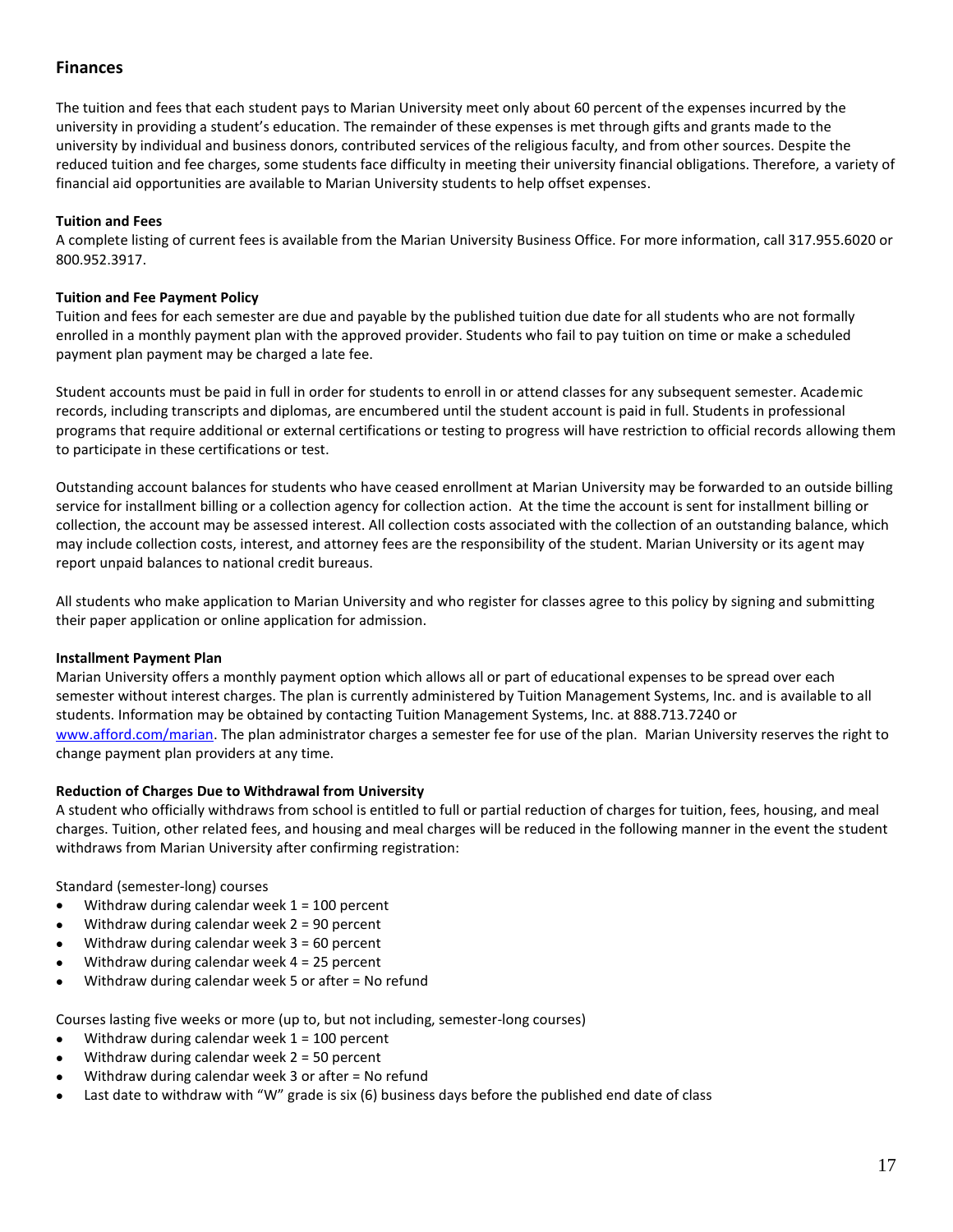| Courses lasting four or fewer weeks    |  |
|----------------------------------------|--|
| • Prior to start of class  100 percent |  |
| • After class begins  No refund        |  |

Return of federal aid funds will follow federal law and regulations. See the Office of Financial Aid for specifics.

#### <span id="page-17-2"></span>**Refund of Overpayment**

Refunding of student account overpayment, whether or not the student receives federal Title IV aid, will be made in compliance with federal guidelines for federal student loans.

## <span id="page-17-0"></span>**Financial Aid**

<span id="page-17-1"></span>Marian University wants to work with you and your family to assist in financing your Marian University education. The Office of Financial Aid will help you consider the financial options that Marian University offers, so that you and your family can plan the best ways to manage your educational investment over the coming years. The professionals at Marian University's Office of Financial Aid are pleased to provide information and answer questions about the financial aid application process. Contact the Office of Financial Aid by phone at 800.834.5494 or 317.955.6040, by email at finaid@marian.edu, or visit the web site at [www.marian.edu/financialaid.](http://www.marian.edu/financialaid)

#### **How to Apply for Financial Aid**

Students interested in applying for financial aid at Marian University must complete the following steps:

- 1.New students must apply and be accepted for admission to the university. Only students who are United States citizens, nationals, or permanent residents are eligible for federal and state aid through Marian University's Office of Financial Aid.
- 2. File your Free Application for Federal Student Aid (FAFSA) online at [https://fafsa.ed.gov/.](https://fafsa.ed.gov/) List Marian University, Title IV School Code 001821, on your FAFSA application.
- 3. If you have already filed the FAFSA, yet did not list Marian University as a recipient of your FAFSA information, please return to<https://fafsa.ed.gov/> and add the Title IV School Code 001821.

This information will be used to determine eligibility for all federal and state aid. Students applying for Marian University aid only are not required to file the FAFSA. However, they are still strongly encouraged to file, if only to determine student loan eligibility. The university will notify you if the federal government, through the verification process, requires you to send current federal tax forms (or additional documents) to the Office of Financial Aid.

Financial aid is tentatively awarded as soon as possible after the student has been admitted with seat deposit paid and the FAFSA results have been received by the Office of Financial Aid.

To receive federal aid, a student must not be in default on a Federal Direct Loan, National Defense/Direct Student Loan, Income Contingent Loan, Consolidated Loan, Perkins Loan, Federal Stafford, SLS, or PLUS loan. In addition, a student must not owe a refund on a Pell Grant, Supplemental Educational Opportunity Grant, or State Student Incentive Grant at any institution. Students certify that they have not and will not possess, use, or distribute illegal drugs during the current financial aid award year.

#### **Federal Loans**

For more information on the federal loans described below, please go to https://studentaid.gov.

Federal Direct Stafford Loan program has two loan types: (1) the Subsidized Loan, with an interest subsidy, and is only available to undergraduate students (2) the Unsubsidized Loan, without an interest subsidy. Maximum annual loan limit depends upon the student's year in program and is determined by the Office of Financial Aid.

The Federal Direct PLUS Graduate Loan allows the student to borrow up to the cost of attendance minus other aid available. Student must have no adverse credit history.

Students who receive a Federal Direct Loan must participate in a minimum of two financial aid/debt counseling sessions.

**Private Alternative Loans**: You will also find information on other loan resources at www.marian.edu/financialaid.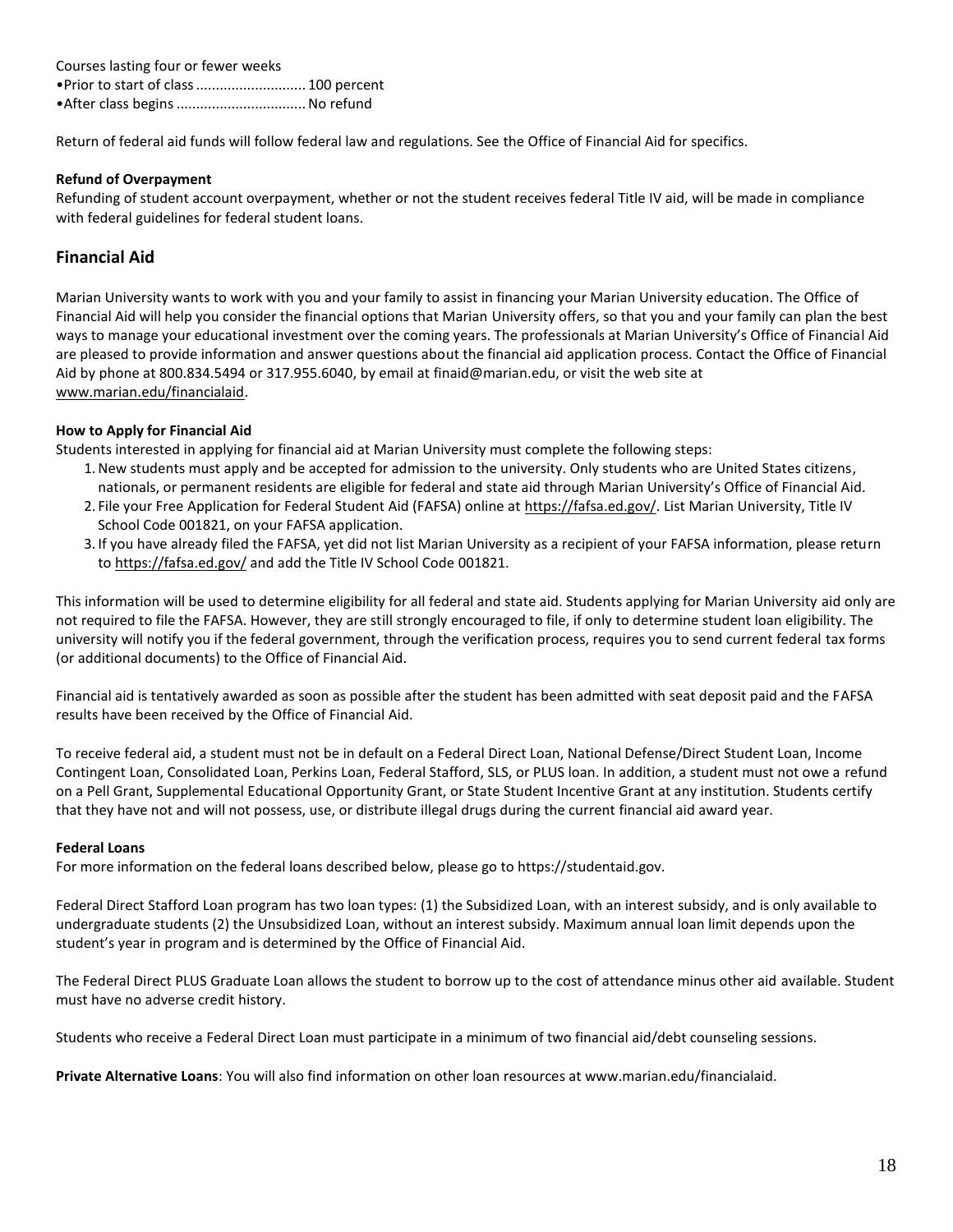#### **Standards of Academic Progress for Financial Aid**

Federal Law requires that all students receiving financial assistance from Title IV funds must maintain satisfactory academic progress as defined by the institution.

Satisfactory academic progress (SAP) is assessed at the end of each semester and is based on three items: 1) qualitative, 2) quantitative, and 3) maximum time frame measures. You must meet all three to remain eligible for financial aid.

SAP requires financial aid recipients to meet the following criteria:

- 1. Maintain a minimum cumulative GPA of 2.0.
- 2. Satisfactorily complete at least 2/3 of cumulative credit hours attempted.
- 3. Complete the degree program within the 6-year maximum time frame (including any leave of absence).

Students will receive a probation letter at the end of the first semester that they fail to meet any of the requirements. Students will remain eligible to receive aid during their semester of probation. If at the end of the semester of probation, a student does not maintain academic progress, they will receive an ineligible letter notifying them they are no longer eligible to receive financial aid.

Students may submit a written appeal to the Office of Financial Aid via an appeal. Students must provide supporting documentation to substantiate mitigating circumstances, complete with a timeline of events, and an academic plan for success. If a student's SAP appeal is granted, the student will remain on probation. If the SAP appeal is denied, the student will remain ineligible for financial aid. The decision of the Financial Aid Committee is final and cannot be appealed to the U.S. Department of Education or other Marian University employees.

#### <span id="page-18-0"></span>**Academic and Student Services**

#### <span id="page-18-1"></span>**Campus Ministry**

Campus Ministry is an essential part of the mission of the total Church. It witnesses to the Gospel by teaching and preaching the Word of God, and by gathering together the community for worship and service. It promotes theological study and reflection on the religious nature of humankind. This ministry sustains the faith community on campus with pastoral care, liturgical worship, and other prayer opportunities, and calls the University community to serve the needs of its members and the wider community.

The director of campus ministry, the campus minister of music and liturgy, and a representative facultystudent ministry committee coordinate the campus ministry services. All students, regardless of religious affiliation, are invited to participate in campus ministry activities.

The Bishop Chartrand Memorial Chapel is the center for liturgical services on campus. Mass is offered daily Sunday through Friday. At the opening of each school year, and on the regularly established holy days, special all-community liturgical celebrations are scheduled.

#### <span id="page-18-2"></span>**Campus Safety and Police Services**

The safety and well-being of our students, faculty, and staff are a top priority. Maintaining a safe and secure campus requires the involvement and support of everyone. Keeping our environment relatively crime free can be achieved only through the cooperation and vigilance of all persons in the community. Services provided by the department, staffed by sworn law enforcement officers, include 24-hour escort service, victim assistance program, motorist assistance program, disabled vehicle program, and crime prevention presentations and information

#### <span id="page-18-3"></span>**Computing Facilities**

The university provides computing access in different areas of the campus depending on the needs of the students. The hours available for computing access will vary by area. Wireless access to the local area network and the internet is available in all residential units, the library, the student center, and all academic areas.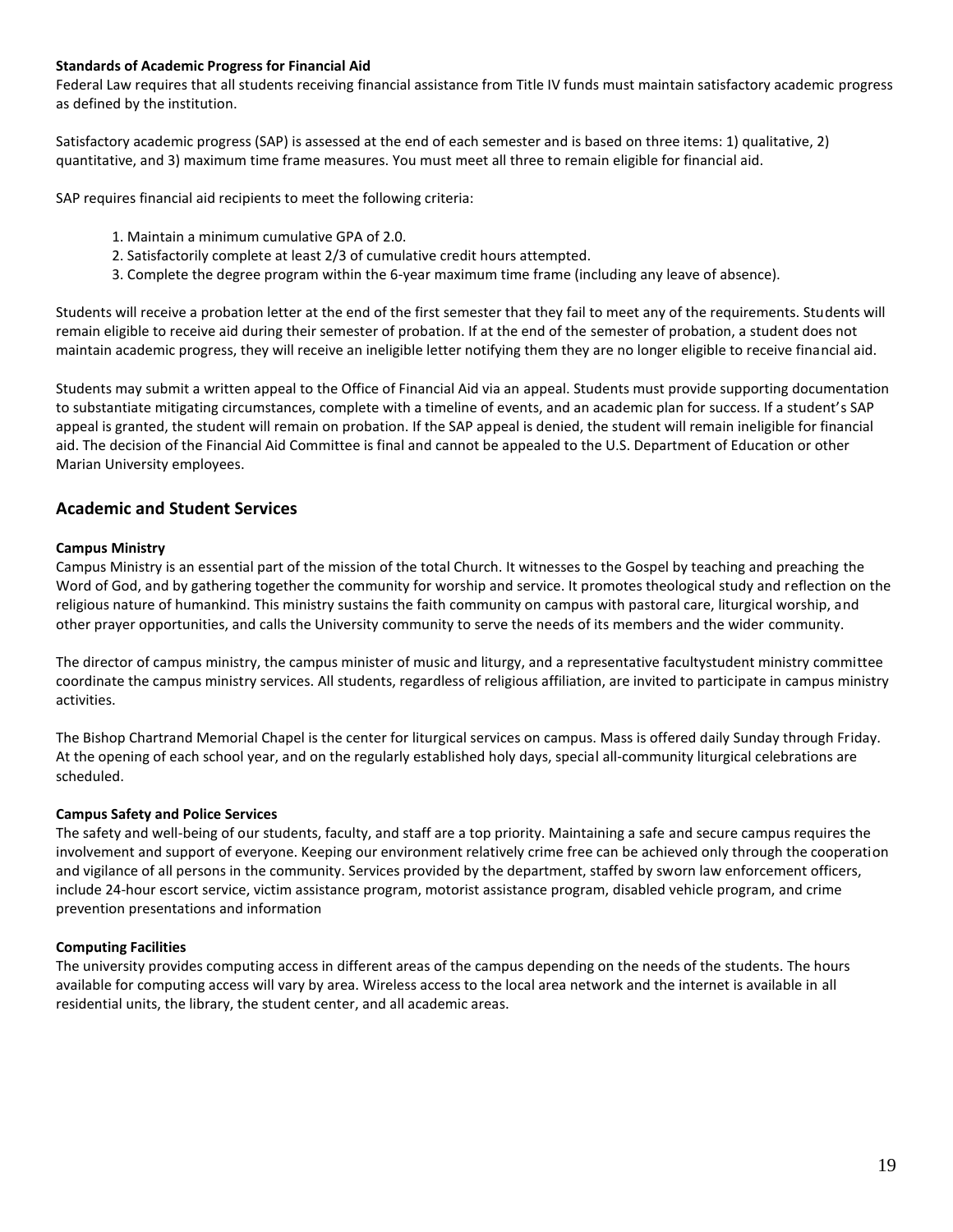All computers in the open computing and discipline-specific labs include word processing, spreadsheet, presentation, e-mail, and internet-access applications. Discipline-specific labs will have added software applications; for example, graphic design and tutorial software. Student lab assistants from the Department of Instructional Technology are available on the first floor of the library to answer questions, assist with problems, and provide informal and scheduled formal basic training on how to use the available software. Discipline-specific computing labs include biology, chemistry, education, languages, nursing, performing arts, and visual arts. Some 20 labs also have student assistants available to answer questions regarding academic software applications installed in the lab.

One computer classroom, Library 008 located in the library's lower level, is available for open computing. This classroom supports both formal class use as well as open computing access by students, faculty, and staff during non-class times. A published schedule of class times and open computing times are posted in the hall immediately outside of the lab. Other open computing locations are also available in the library and in the Ruth Lilly Student Center. Library 008 and library open computers are only available during library hours.

Students can access their e-mail through the web at [https://webmail.marian.edu.](https://webmail.marian.edu/) Access to their MUHUB is available on the MyMarian page at [https://www.marian.edu/current-students/my-marian.](https://www.marian.edu/current-students/my-marian) Both MUHUB and email accounts are available to all Marian University students. New students are issued their new accounts as they enroll. If you have forgotten your account information or your account is not working, please request assistance by visiting the Marian University Helpdesk located on the third floor of Marian Hall.

#### <span id="page-19-0"></span>**Counseling and Consultation Services**

The Counseling and Consultation Services Office is a resource center for the Marian University community. The staff provides academic support services, personal counseling, and consultation to students. Services are provided at no charge to students who are currently enrolled. The Counseling and Consultation Services Office is located in Clare Hall and students may schedule appointments by calling 317.955.6150. The Counseling and Consultation Services Office provides the following resources and programs:

#### *Assessment and Screening*

Individual assessments are given to screen for learning difficulties, attention deficit issues, learning style, substance abuse, depression, anxiety, or eating disorders. Referrals off campus for assessment and longterm treatment are available.

### *Behavioral Health Crisis Intervention*

Confidential behavioral healthcare services are available to Marian University students 24 hours per day, 7 days per week. Marian University has licensed psychologists and mental health care providers on campus. Those needing or desiring care off campus are given an extensive referral list to both community mental health centers and to licensed behavioral and mental health professionals. Students in crisis after 23 hours are directed to call 317.251.7575 for the MHA Indy Crisis Line or 317.955.6789 for the Marian University dispatcher who can refer the student to the on-call psychologist.

### *Individual Counseling*

Individual counseling is available to assist students who are experiencing problems that interfere with the attainment of their academic, interpersonal, spiritual, and vocational goals. Students may seek counseling for a variety of reasons, some of which may include problems with adjustment to University life, family conflicts, relationship difficulties, depression, anxiety, eating disorders, and substance abuse. The Counseling and Consultation Services Office is designed to handle acute and short-term mental health situations. Referrals to off-campus community agencies may be necessary and are available. Off-campus referrals are at the student's expense.

#### *Audiovisual Resources*

Audio and video tapes and resource books are available for check-out on topics such as time management, anxiety, stress management depression, eating disorders, substance abuse, personal growth and development, and many others.

#### <span id="page-19-1"></span>**Dining Services**

We are proud to offer one of the best university dining programs in the area. Dining locations on campus include: Dining Commons (located in Clare Hall), Subway (located in the Ruth Lilly Student Center), Papa Johns, Grille Works, Starbucks (located in Alumni hall) and P.O.D Market (located in the Evans Center). An All Access Meal Plan is available as well as Commuter student meal plans. Knight Bucks (dining dollars) and meal plan upgrades for commuter students can be purchased at the Dining Services office (Clare Hall 121) or online at [www.marian.campusdish.com.](http://www.marian.campusdish.com/) Whether you eat every meal on campus or just grab a bite now and then, you'll love the value, variety, convenience and flexibility of your meal plan.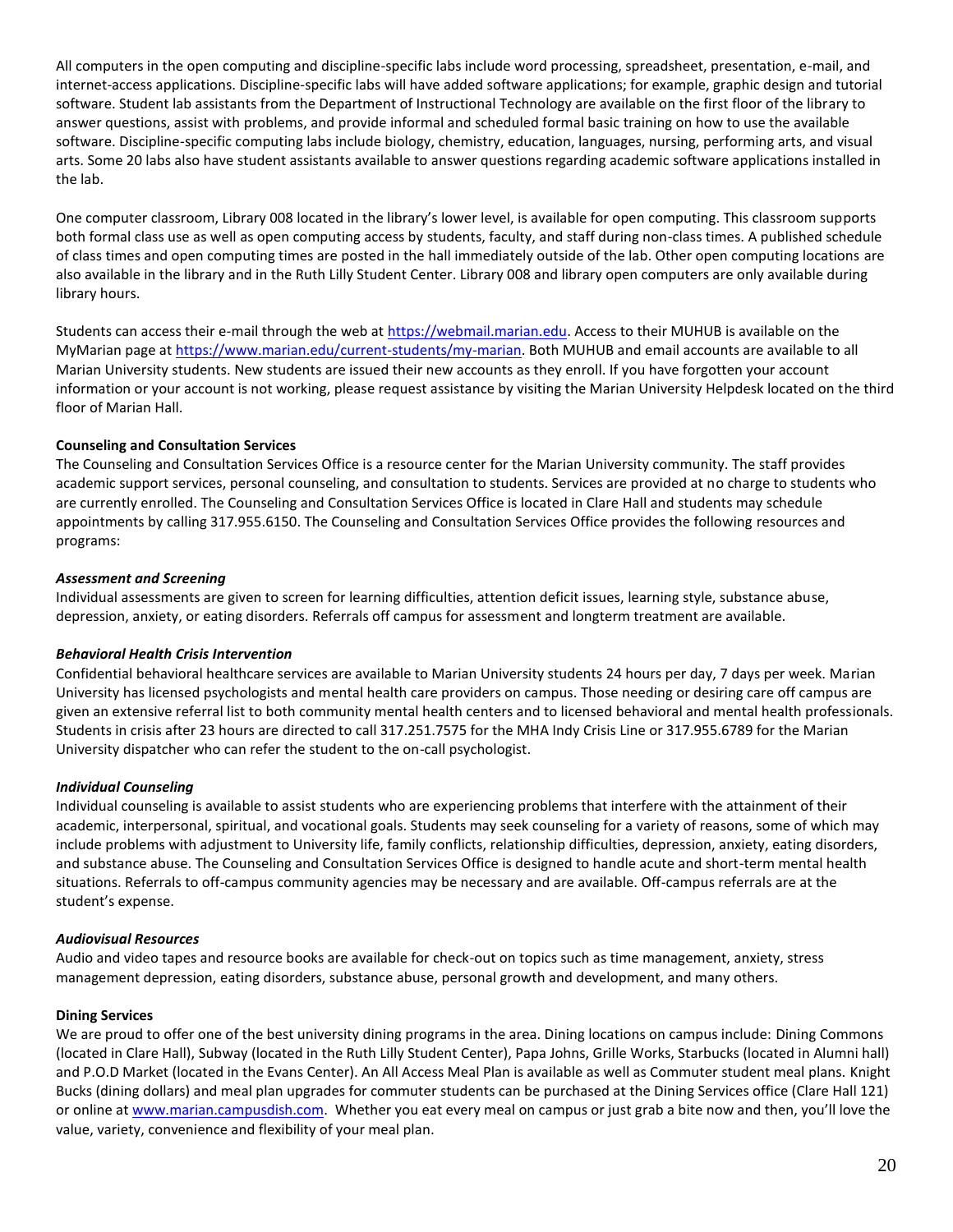#### <span id="page-20-0"></span>**The Exchange Career Development and Experiential Learning**

The Exchange staff works with currently enrolled students and alumni to explore career options and develop key skills critical to their long-term success. The Exchange connects students to the larger community early and often - - students learn through multiple "real world" experiences in the form of informational interviews, job shadowing, internships, mentored research, and service learning tied to their coursework.

The Exchange coordinates application for on-campus and off-campus employment, including federal work study positions, through Handshake, which can be accessed by students and alumni at www.marian.edu/exchange. Exchange staff members assist with resume and cover letter development and interview skills, as well as guidance on graduate school admission and competitive graduate scholarships and fellowships. The Exchange also hosts many career preparation events throughout the school year: career fairs, networking opportunities, employer visits and tailored workshops.

#### **Graduate Medical Education Advising**

The Director of Graduate Medical Education (GME) Advising and Applications provides guidance and support to students during the GME application and selection process. This office provides support for individuals, couples, and groups to discuss the following topics: Residency Match planning, resources, statistics, and strategies (Military, Ophthalmology, Urology, NRMP, and SOAP); first year summer opportunities; deciding to take the USMLE; Office of Student Affairs Canvas course content; Clerkship Development Day content follow-up; Curriculum Vitae (CV); The Electronic Residency Application Service (MyERAS); interview preparation; letters of recommendation; Medical Student Performance Evaluation Support; personal statements; Alumni engagement and networking opportunities; exploring your options to find the right "fit" for residency; Fellowship application preparation.

The Director of Graduate Medical Education Advising and Applications also refers students to career advising consultants in specific specialty areas. Visit http://bit.ly/ChrisParr to schedule an appointment, or please contact Chris Parr at cparr@marian.edu or 317- 955-6605 anytime for support.

#### **Graduate Student Academic Support Services**

The Academic Support Services Program supports all MU students in their quest for academic success. Individual consultation and group workshops are available to assist students who desire additional academic support. Students may seek academic support services for a variety of reasons, including poor academic performance, difficulties with time management and organization, help with study and test taking strategies, test anxiety, etc. All academic support services provided by MU are offered at no charge to students enrolled at MU-COM.

#### *Peer Tutoring*

Peer tutors may be available in many academic subject areas. Peer tutors are students who have demonstrated academic excellence in a specific subject area and have been approved by student affairs. This service is dependent upon tutor availability for specific courses and is not guaranteed at all times throughout the semester.

#### *Resource Library*

Various resources are available to students through the Graduate Student Academic Support course on Canvas. Resources include: USMLE and COMLEX review resources, time management, study strategies, note-taking, test anxiety, memory skills, stress management, wellness, and many others.

#### *Peer Mentoring*

All first-year students have the opportunity to be paired with a second-year medical student as part of the OMS Peer Mentor Program. Peer mentors provide practical guidance on the transition to medical school, study strategies, and wellness.

#### *Workshops*

Workshops and seminars are offered as needed or requested. Topics may include study skills, test anxiety, board preparation, testtaking strategies, and time management.

#### <span id="page-20-1"></span>**Health Insurance**

<span id="page-20-2"></span>MU-COM students must maintain health insurance coverage, which must be current at all times. Students must provide proof of insurance when requested.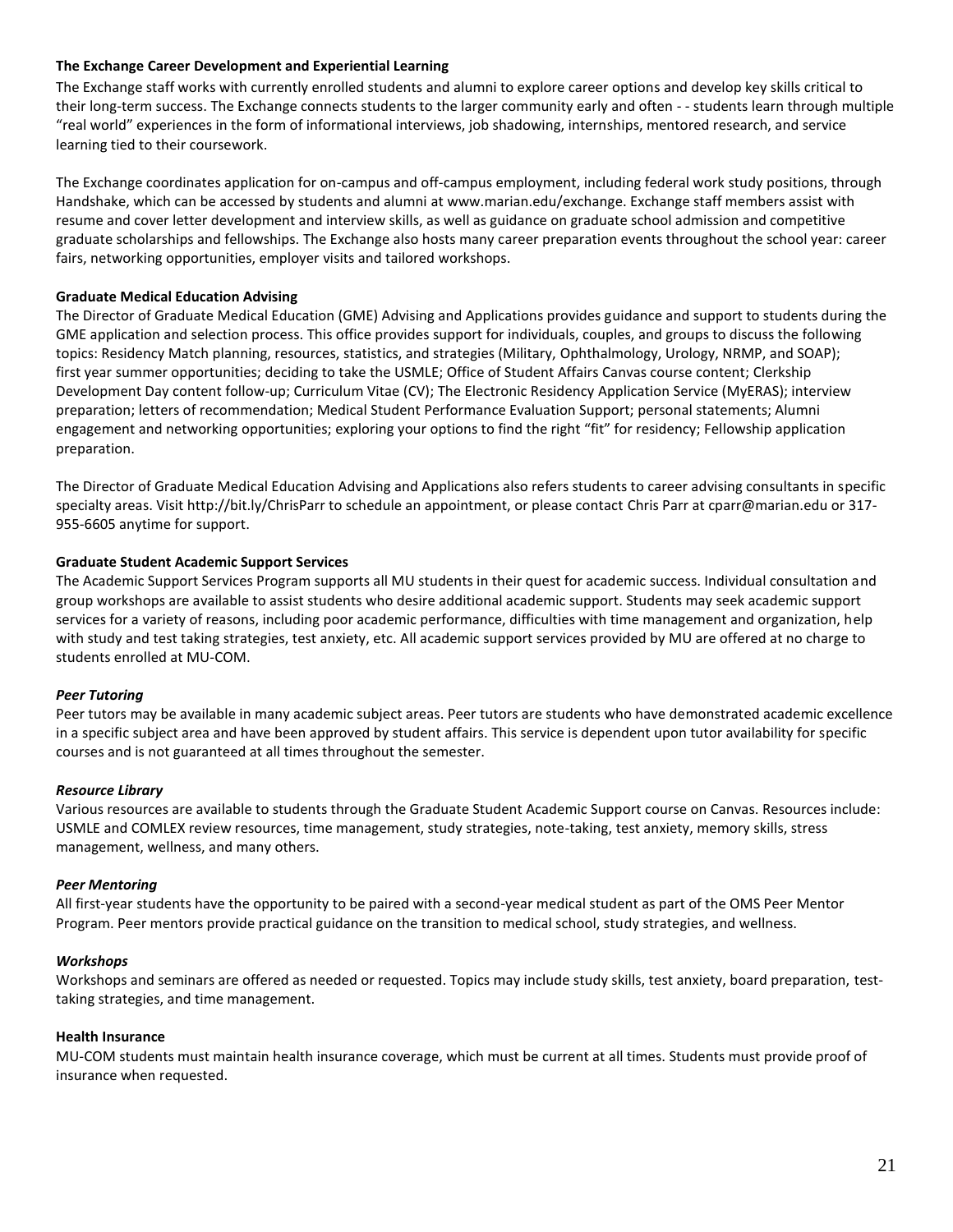As a benefit of enrolling in one of Marian University's graduate health sciences programs, students have access to high quality student health insurance offered at significantly lower rates than most employer plans, family plans, and options on the exchange. Students will receive an email when open enrollment begins. If no action is taken by the end of the open enrollment period, the student will be automatically enrolled in the Marian University Student Health Plan.

For more information about the Student Health Plan you can find a Health Plan Summary and FAQ page at this site http://www.marianstudentinsurance.com/.

#### **Health Services**

The Marian University Student Health Center, provides the clinical opportunities for students to achieve their level of optimal wellness. The Catholic Franciscan heritage coupled with current medical information guide the implementation of clinical services. These services address a wide range of needs in the form of providing treatment for acute illness, well visits, immunizations, physical exams and promotional health education programs. The Student Health Center provides limited over-the-counter medications and prescriptions when indicated.

All students must complete a Student Health Record form and Student Immunization Record form (forms can be found on the Marian University Health and Wellness web site). The student's signature, is required for authorization to administer treatment.

#### <span id="page-21-0"></span>**Housing and Residence Life**

Students are responsible for their own living accommodations. There are currently several options available for graduate student housing on campus. Housing options are found here[: https://www.marian.edu/Campus-Life/Housing-And-Residence-Life](https://www.marian.edu/Campus-Life/Housing-And-Residence-Life)

#### <span id="page-21-1"></span>**Inclement Weather Policy**

In the unusual event that inclement weather or adverse campus conditions necessitate the canceling of classes and/or shutting down office operations, Marian University will report this information to local media stations and on social media platforms. Additional information and for a complete listing of local media stations, go to [www.marian.edu/campus-life/campus](http://www.marian.edu/campus-life/campus-safety/inclement-weather)[safety/inclement-weather.](http://www.marian.edu/campus-life/campus-safety/inclement-weather) Students enrolled in online courses or have off-campus program requirements may be required to fulfill those requirements regardless of the weather conditions or operations of the main campus.

#### <span id="page-21-2"></span>**International Student Support**

The Director of International Student Success and Global Engagement connects International students with services, provides academic support, and shares programs to help them become more familiar with the university and American culture. This office also assists in all matters regarding immigration (such as passports, visas, and employment), health insurance, as well as the celebration of our students' cultures. The director oversees Marian 22 University's travel grants and exchange programs and serves as a resource for the university's International programs.

#### <span id="page-21-3"></span>**Intramurals and Recreation**

Consistent with students' needs and interests, the director of intramurals coordinates a comprehensive program of sports and recreational activities. For the active participant, activities are offered in team sports such as flag football, basketball, softball, volleyball, racquetball, tennis, and dodge ball. Opportunities for participation in low-intensity exercise programs are also provided in such sports as jogging, weight lifting, and aerobics.

#### **Mother Theresa Hackelmeier Memorial Library**

The library is staffed by professional librarians whose goal is to meet the research needs of the Marian University community. It holds over 125,000 physical volumes and approximately 200 print journals. The library's electronic collection is vast; with subscriptions to over 100 databases, there is access to literally thousands of journals across multiple disciplines, and over 150,000 ebooks. The health sciences collection includes 1500 electronic medical texts and more than 2700 journals. Interlibrary loan services are available to obtain materials from other libraries. Open computing stations and printers are located on three floors to accommodate student need and access. Study carrels, seminar rooms and an auditorium are also available.

Student IDs are necessary to check out materials from the library, and log in credentials are required to access library resources both on and off campus. For more information about the library, please call 317.955.6090 or visit the website at http://www.marian.edu/library.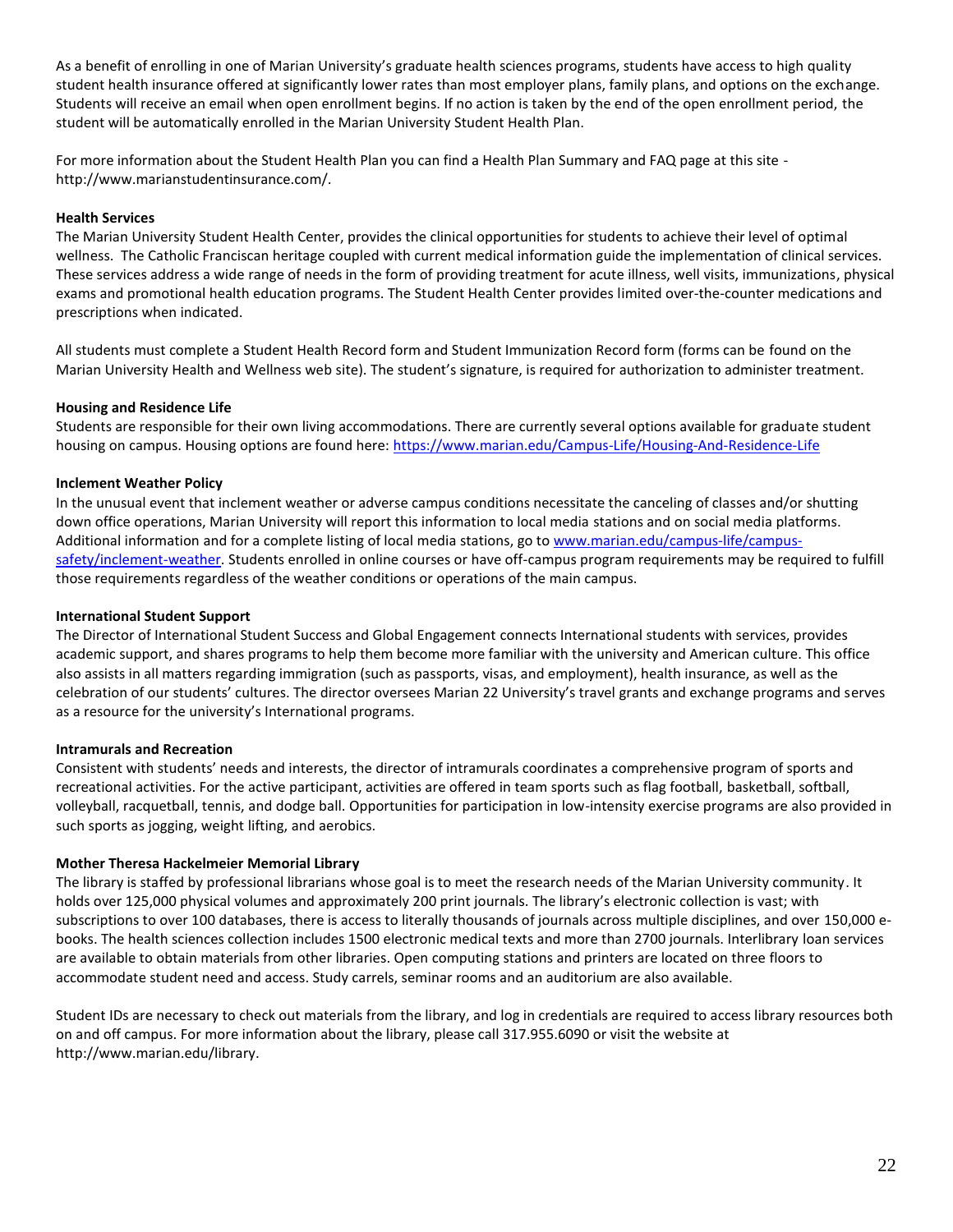#### **Standards of Conduct**

The university assumes that when a student enrolls, a commitment is made to abide by university policies. The policies are based on the university's foundational values. The Office of Student Affairs in the division of Student Success and Engagement assists students, faculty, and staff in formulating guidelines intended to maintain an atmosphere conducive to attaining educational goals. This office is responsible for the administration of the Code of Students Rights and Responsibilities. To view the Code please go to [www.marian.edu/studentrights](http://www.marian.edu/studentrights)

#### <span id="page-22-0"></span>**Student Government Association**

The MU student government association provides an opportunity for the expression of student views and interest; all currently enrolled students are members. The governing board, elected representatives of the student body, is designed to assist in providing for students' social, cultural and physical well-being and to help promote better educational standards.

The student government association provides an opportunity for students to participate in the governance of the college. It also affords a means whereby students may gain experience and training through participation in community leadership, for student cooperation and communication with the faculty and administration, and for demonstrating that students may effectively and responsibly govern themselves.

#### **Student Organizations and Activities**

<span id="page-22-1"></span>Opportunities for student involvement are available through specialty areas of medicine, social interest, professional and nationally affiliated clubs and organizations. For a complete list of student organizations please contact the office of student affairs.

Numerous opportunities are available to develop leadership skills, interact with students, faculty and staff, and to share in personally enriching experiences through participation in student government, clubs and organizations and in class offices.

#### **Writing Center**

The Writing Center offers a range of writing and literacy related services for Marian University students, faculty, staff, alumni, and Indianapolis residents. The Writing Center is located in the lower level of Clare Hall (CH021) and also operates satellite locations within the Mother Theresa Hackelmeier Memorial Library and The Exchange.

*Individual Consultations* – Peer Tutors are available to collaborate with English and Spanish language writers in generating ideas, responding to texts, composing drafts, identifying writing strategies, and navigating the academic and creative writing process. Individual consultations are available on a walk-in basis, but appointments are encouraged and may be made by visiting the Writing Center website at [www.marian.edu/writing-center](http://www.marian.edu/writing-center) . Online individual consultations are also available.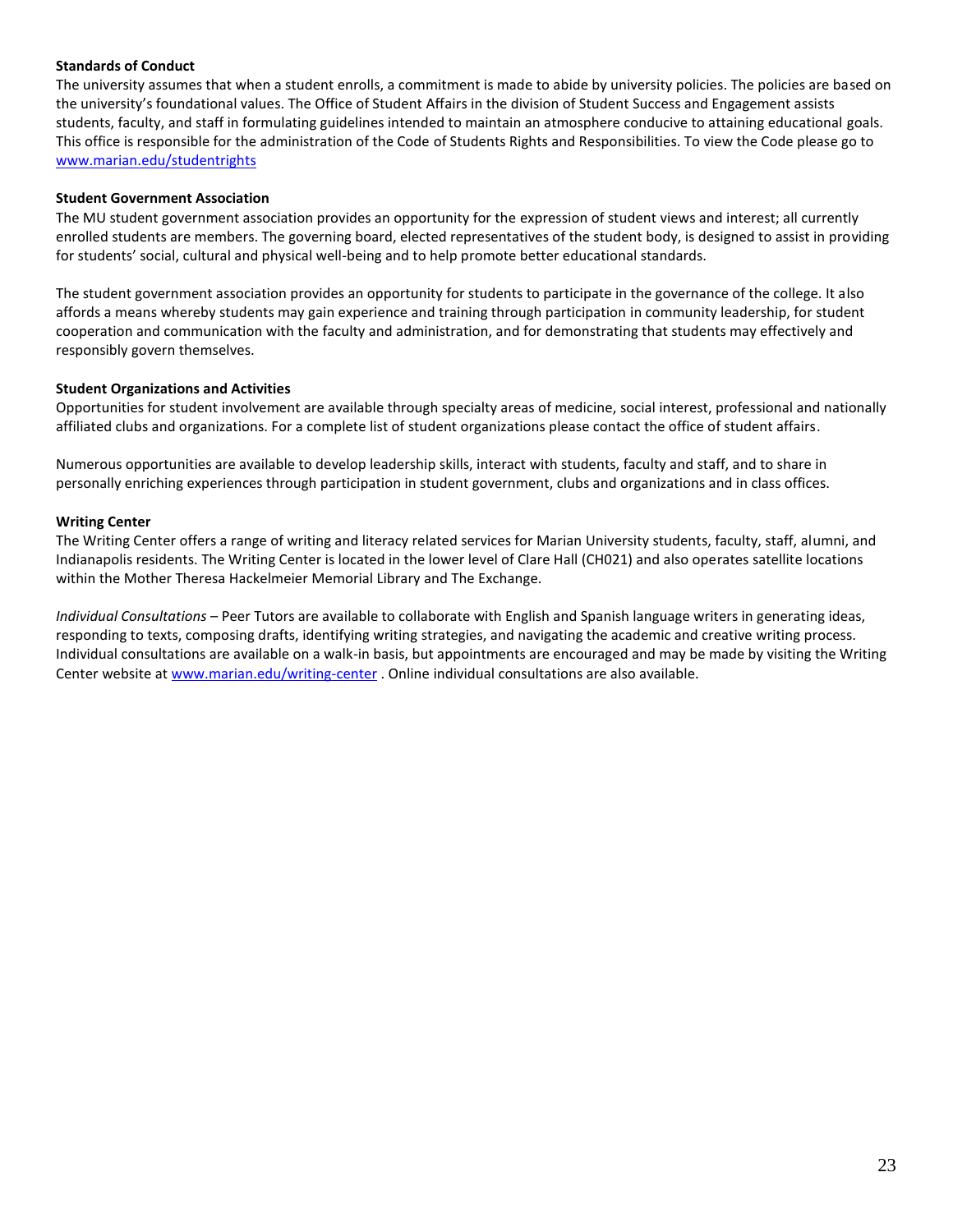## <span id="page-23-2"></span><span id="page-23-0"></span>**Academic Success and Progress**

#### <span id="page-23-1"></span>**Academic Integrity**

As noted in the Code of Student Rights and Responsibilities, members of the MU community are expected to maintain the highest level of honesty in every phase of their academic and professional lives and to help create and promote an ethical atmosphere in which the goals of the University can be fully realized.

Students are responsible for knowing and avoiding all types of academically dishonest behaviors which are explained in detail in the Code of Student Rights and Responsibilities. Students who violate these MU standards for academic integrity, or fail to report an alleged violation, will be subject to disciplinary action, including possible dismissal from the institution. The Code can be found here [https://www.marian.edu/docs/default-source/campus-life/codeofstudentrightsandresponsibilities.docx?sfvrsn=14.](https://www.marian.edu/docs/default-source/campus-life/codeofstudentrightsandresponsibilities.docx?sfvrsn=14)

#### <span id="page-23-3"></span>**Grading and Performance Standards**

#### **Grading System**

The quality of each student's work as determined by class achievement, tests, and examinations, is reflected in terms of letter grades. Points are given for each semester hour of credit in the course in which the grade is earned.

#### **Grading Policy**

Course directors (Year 1 and 2) and the Assistant/Associate Dean for Clinical Affairs (Year 3 and 4) determine the means by which the final grade will be computed. Course grades are based on a numeric scale from 0-100. In the first two years, 70 is a passing grade in a course. During clerkships, the grading structure includes Honors, High Pass, Pass, Fail, Satisfactory, and Unsatisfactory.

| Grade                     | <b>Grade Points</b> | <b>Score</b> | <b>Used in GPA</b> |
|---------------------------|---------------------|--------------|--------------------|
| Α                         | 4.00                | 95-100       | Yes                |
| A-                        | 3.67                | 90-94        | Yes                |
| $B+$                      | 3.33                | 85-89        | Yes                |
| B                         | 3.00                | 80-84        | Yes                |
| <b>B-</b>                 | 2.67                | 77-79        | Yes                |
| $C+$                      | 2.33                | 74-76        | Yes                |
| $\mathsf{C}$              | 2.00                | 70-73        | Yes                |
| CX Passed via remediation | 2.00                | 70           | Yes                |
| F                         | 0.00                | <70          | Yes                |
| H Honors                  | 4.00                | 90-100       | Yes                |
| HP High Pass              | 3.00                | 80-89        | Yes                |
| PS Pass                   | 2.00                | 70-79        | Yes                |
| F Fail                    | 0.00                | < 70         | Yes                |
| I Incomplete              | none                |              | No                 |
| IP In Progress            | none                |              | No                 |
| AU Audit                  | none                |              | No                 |
| W Withdrawal              | none                |              | No                 |
| S Satisfactory            | none                | 70-100       | No                 |
| U Unsatisfactory          | none                | < 70         | No                 |

#### **Note:**

1. Only letter grades will appear on the student's transcript.

2. The numerical grades will be used solely to calculate class quintiles after years 1 and 2.

**CX** Remediated C - Maximum grade for a course successfully remediated after failure.

<span id="page-23-4"></span>**I** Incomplete is given when it is determined that, in unusual circumstances, the student should have the opportunity to finish incomplete work. To be eligible to arrange an incomplete, the student must have completed substantial portions of the course and be in good academic standing in the course (2.00 GPA or above). In consultation with the faculty member, the student initiates the request; final approval of awarding an incomplete grade is determined by the Assistant Provost. An incomplete form must be submitted within one week after the last day of the semester, or the grade assigned will be changed to an "F". All incompletes must be removed by the end of the sixth week of the next semester or the incomplete becomes an "F."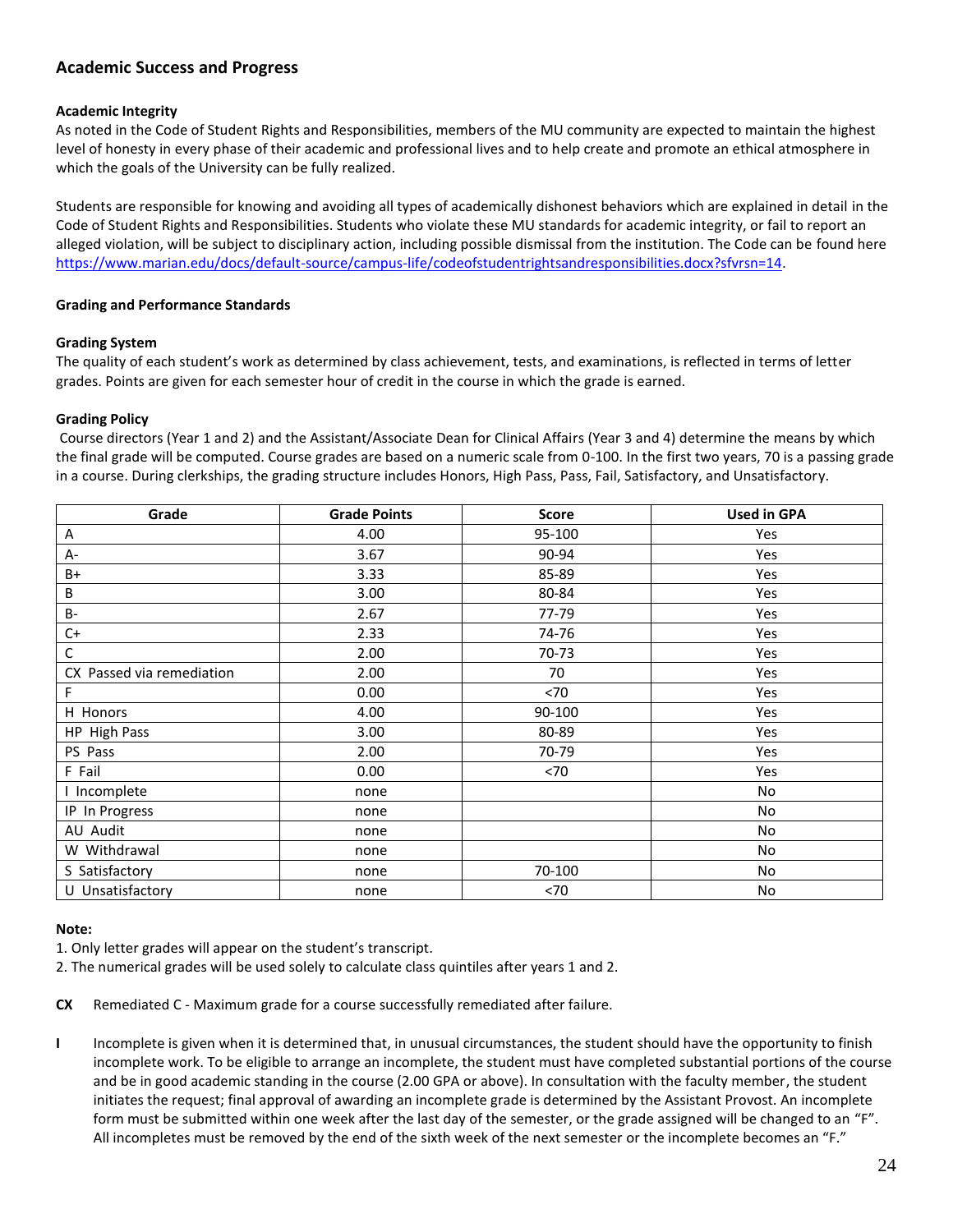- **IP** In progress grade for courses which span two or more semesters. The final grade and earned hours will be recorded for the course in the final semester.
- **AU** Audited courses carry no credit and no grade.
- **W** A grade of "W" is recorded when a student withdraws from a course during the second through the 10th week of classes for regular semester-long classes or by the end of the second week of classes for courses lasting at least five weeks but less than a full semester. The semester withdrawal is official only if the student completes the proper form and obtains authorization from the program director and the course instructor before filing the withdrawal request with the Office of the Registrar. A student who stops attending classes without processing this formal notice incurs an automatic "F" in the class. "W" grades are not given for courses lasting fewer than five weeks without complete withdrawal from the university.

Students withdrawing from all university classes must complete the withdrawal process prior to the scheduled final exam in order to receive a "W" in the classes. Students must process the necessary paperwork to document this withdrawal starting with the Office of the Registrar. Students withdrawing from the university are also removed from all future classes enrolled in through advanced registration.

- **S** Student has successfully passed the course. An "S" grade does not increase the number of divisor credits or grade points earned, but it does increase the number of credits earned.
- **U** Student has not passed the course. A "U" grade does not increase the number of divisor credits, credits earned, or grade points earned.

#### **Grade Point Average**

The grade point average is calculated by dividing the total number of GPA hours with the total number of quality points assigned to each course. Only courses taken at MU-COM are included in this calculation.

#### <span id="page-24-0"></span>**Grade Reports**

At the end of each term, final grade reports are available online in each student's MUHUB account. Mid-term grades are not collected for doctoral level courses.

#### <span id="page-24-1"></span>**Transcripts**

Official transcripts of credits earned at Marian University are available at the Office of the Registrar. Students can locate fee information and order transcripts online a[t www.marian.edu/current-students/registrar/transcripts.](http://www.marian.edu/current-students/registrar/transcripts)

#### **Student Promotion and Academic Progress**

The MU-COM policy for Student Promotion and Academic Progress (SPAP) outlines college standards relating to grading, promotion, retention and graduation.

- 1.1 Title
- 1.2 Purpose
- 1.3 Scope
- 1.4 Definitions
- 1.5 Promotion and Retention
- 1.6 Student Promotion and Academic Progress Committee
- 1.7 Student Rights
- 1.1. Title

Student Promotion and Academic Progress Policy

#### 1.2. Purpose

To articulate the expectations held by the Marian University College of Osteopathic Medicine (MUCOM) with respect to student retention, promotion and graduation and define the methods utilized to assist students in meeting those expectations.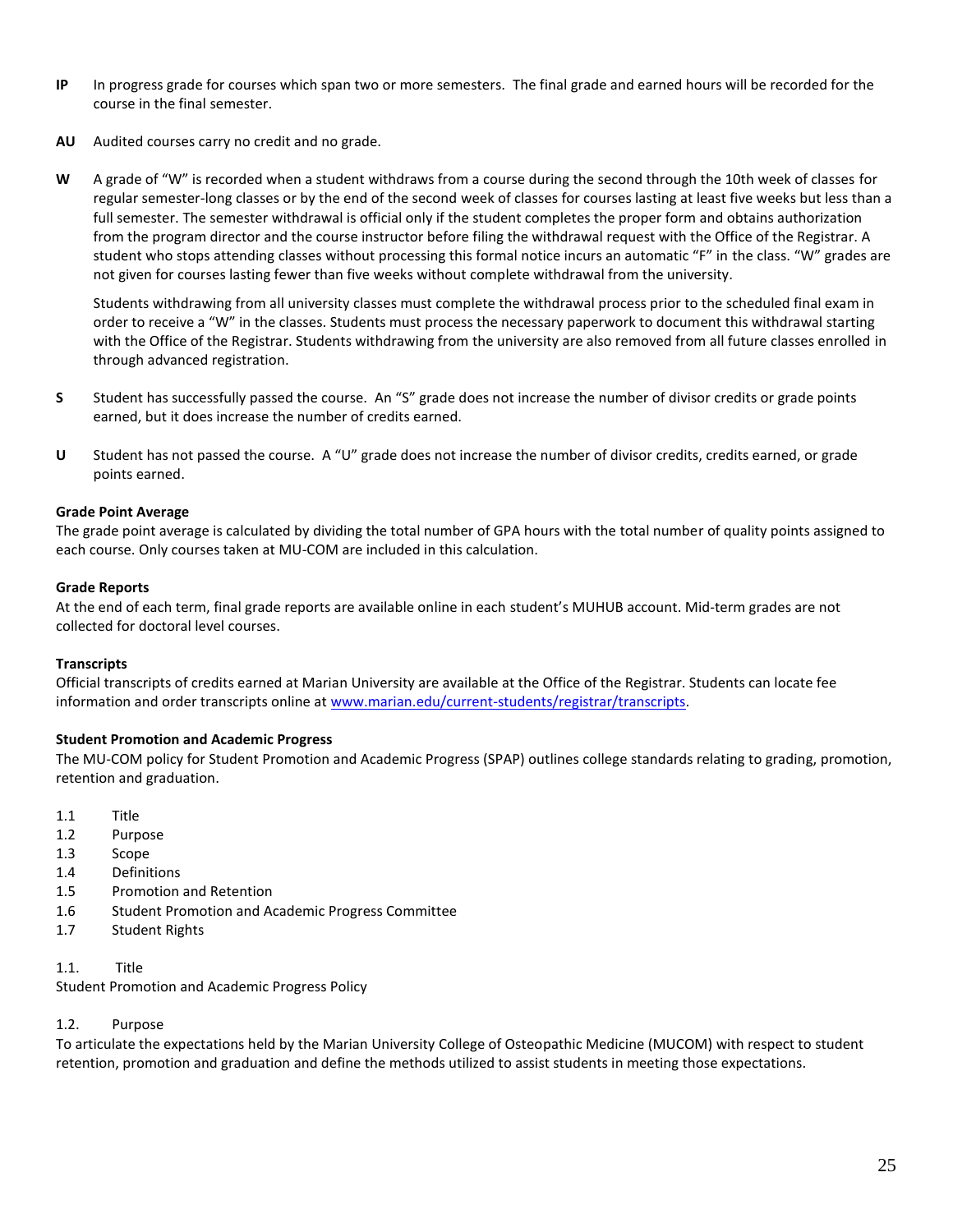### 1.3. Scope

MUCOM has an obligation to assess student performance from matriculation until graduation, and to endorse each student as meeting the prerequisite knowledge, skills and attitudes for retention, promotion and graduation.

This policy also includes the consideration of student requests to return to the curriculum following leaves of absence that total an excess of one academic year, either continuous or recurrent.

#### 1.4. Definitions

- 1.4.1 The Committee on Student Promotion and Academic Progress (SPAPC): A standing committee of MUCOM.
- 1.4.2 Professionalism: Students are required to satisfy professionalism standards as defined by MUCOM and Marian University. Alleged violations of professionalism are not adjudicated under this policy.
- 1.4.3 Technical Standards: Students are required to satisfy technical standards published by the College. Continued fulfillment of these standards is a requirement for enrollment at MUCOM.
- 1.4.4 Maximum Length of Degree Completion: A student has a total of 6 years from time of matriculation to complete the DO degree, including leaves and periods of disenrollment.

#### 1.5. Promotion and Retention

Students are required to complete all program requirements in order to graduate from MUCOM with a doctorate of osteopathic medicine.

- 1.5.1. Promotion
	- 1.5.1.1. Students who complete all curricular requirements at the completion of year one will be recommended for promotion to year two.
	- 1.5.1.2. Students who complete all curricular requirements at the completion of year two and have passed COMLEX Level 1, will be recommended for promotion to year three.
	- 1.5.1.3. Students who complete all curriculum requirements at the completion of year three will be recommended for promotion to year four.
	- 1.5.1.4. Students who complete all curriculum and graduation requirements by the completion of year four will be recommended for graduation. Students who have not met all requirements for graduation will not be recommended to graduate.
- 1.5.2. Retention
	- 1.5.2.1. Good Academic Standing: An enrolled student is in good academic standing when eligible to continue in the curriculum, to transfer to another medical school or to graduate.
	- 1.5.2.2. Monitored Academic Status: A student who fails a single course or clerkship, or has failed a single attempt at a COMLEX exam, will be placed on monitored academic status.
		- 1.5.2.2.1. When placed on monitored academic status for a failure of a preclerkship course the student is required to meet with learning support specialist and create a student success plan. The plan will identify deficiencies in his or her knowledge, skill or attitude and establish a plan to remediate those deficiencies.
		- 1.5.2.2.2. When placed on monitored academic status for a failure of a single attempt of a COMLEX exam, the student is required to meet with the Assistant/Associate Dean of Academic Affairs and create a student success plan.
		- 1.5.2.2.3. When placed on monitored academic status for the failure of a single clerkship, the student is required to meet with the Assistant/Associate Dean of Clinical Affairs to create a student success plan.
		- 1.5.2.2.4. The student on monitored academic status is permitted to take the remediation experience associated with the failed course or rotation without review or permission from the SPAPC.
		- 1.5.2.2.5. The monitored academic status will be removed when the student passes the remediation experience associated with the failed course or rotation or has passed the second attempt of the COMLEX. In addition, the student must create a student success plan.
	- 1.5.2.3. Academic Warning: A student is placed on academic warning due to a demonstrated unsatisfactory level of performance that places the student at risk for additional failures, or dismissal, if not addressed. 1.5.2.3.1. A student is placed on academic warning if he or she fails more than one course or
		- rotation or fails two or more COMLEX licensure examinations.
		- 1.5.2.3.2. Students placed on academic warning are required to appear at a meeting of the SPAPC.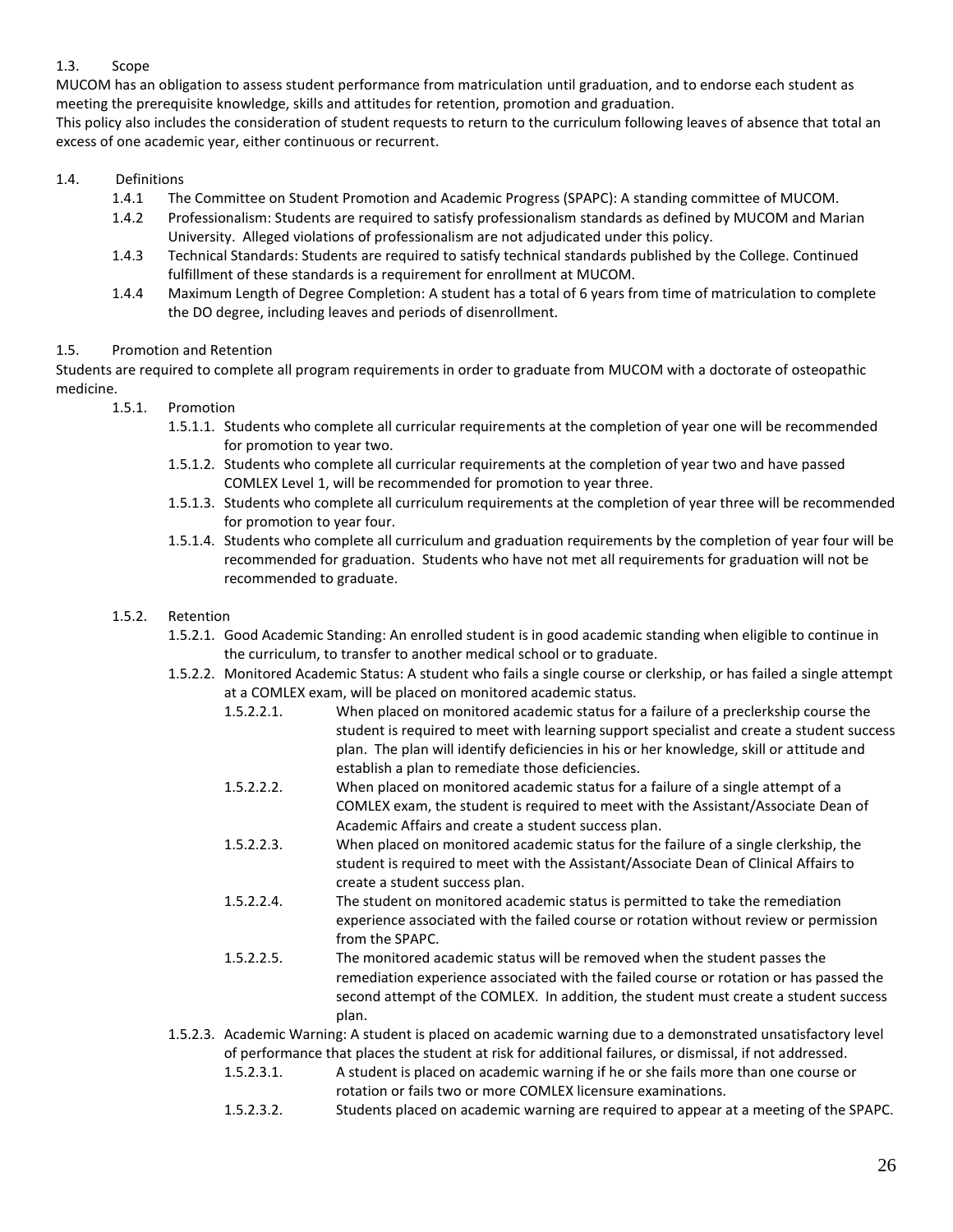- 1.5.2.3.3. If a student fails a course or rotation and does not pass the corresponding remediation, he or she will be placed on academic warning.
- 1.5.2.3.4. A student on academic warning is not permitted to take a remediation experience
	- associated with a failed course or rotation unless permission is given by the SPAPC.
- 1.5.2.3.5. The SPAPC will provide the student with requirements necessary to remediate identified deficiencies in his or her knowledge, skill or attitude.
- 1.5.2.3.6. The academic warning status will be removed when the student satisfies the requirements outlined by the SPAPC.
- 1.5.2.4. Academic Probation: A student is placed on academic probation when a student fails to remediate his or her deficiencies related to knowledge, skills or attitudes and is at risk of dismissal.
	- 1.5.2.4.1. A student who did not satisfy the requirements necessary to remove the academic warning status will be placed on probation.
	- 1.5.2.4.2. A student on probation is required to meet with the SPAPC, who will determine terms of the probation and duration, not to exceed one academic year.
	- 1.5.2.4.3. The academic probation status will be removed when the student satisfies the requirements outlined by the SPAPC.
	- 1.5.2.4.4. If unable to satisfy the terms of the probationary status, a student will be dismissed.
	- 1.5.2.4.5. The status of academic probation will be reported to third party entities with a need to know.
- 1.5.2.5. Dismissal: The status given to a student who is no longer enrolled at MUCOM.
	- 1.5.2.5.1. The SPAPC may make the determination to dismiss due to a student's inability to:
		- 1.5.2.5.1.1. meet the school's technical standards,
			- 1.5.2.5.1.2. successfully remediate deficiencies in knowledge, skill or attitude
			- 1.5.2.5.1.3. complete the program in 6 years,
			- 1.5.2.5.1.4. obtain a passing score on COMLEX Level 1, LEVEL 2CE or 2PE after 3 attempts on any single level of the exam
- 1.6 Student Promotion and Academic Progress Committee
	- 1.6.1 The SPAPC convenes three times a year, at the conclusion of the spring, summer and fall semesters, to meet with students who are: on academic warning, on academic probation, or are requesting to return from a leave of absence that exceeds one academic year (continuous or recurrent).
		- 1.6.1.1 The SPAPC may convene additional meetings as needed to engage in continuous quality improvement. These meetings will not include students or and individual student data will not be reviewed.
	- 1.6.2 At the conclusion of the fall semester, the committee will make recommendations for student graduation.
	- 1.6.3 The SPAPC will adopt procedures consistent with this document.

### 1.7 Student Rights

Students who appear on the SPAPC agenda are afforded the following rights, to:

- 1.7.1 Ask for and receive from the MUCOM office of student affairs an explanation as to why they are required to attend a meeting of the SPAPC and a copy of the committee's procedures.
- 1.7.2 Have an opportunity to discuss their academic progress and deficiencies with a learning support specialist or Assistant/Associate Dean of Student Affairs.
- 1.7.3 Have an opportunity to submit a written statement to the SPAPC accounting for the failure(s), extenuating circumstances, proposed approaches for remediation, or any other information the student believes may be relevant to the committee.
- 1.7.4 Be accompanied to the meeting by an advocate of his or her choice. An attorney is not considered an advocate and will not be permitted into the hearing.
- 1.7.5 Receive a written letter detailing the decision of the committee.
- 1.7.6 Appeal the decision of the SPAPC within 3 business days of receipt of written notice to the appropriate subcommittee of the SPAPC.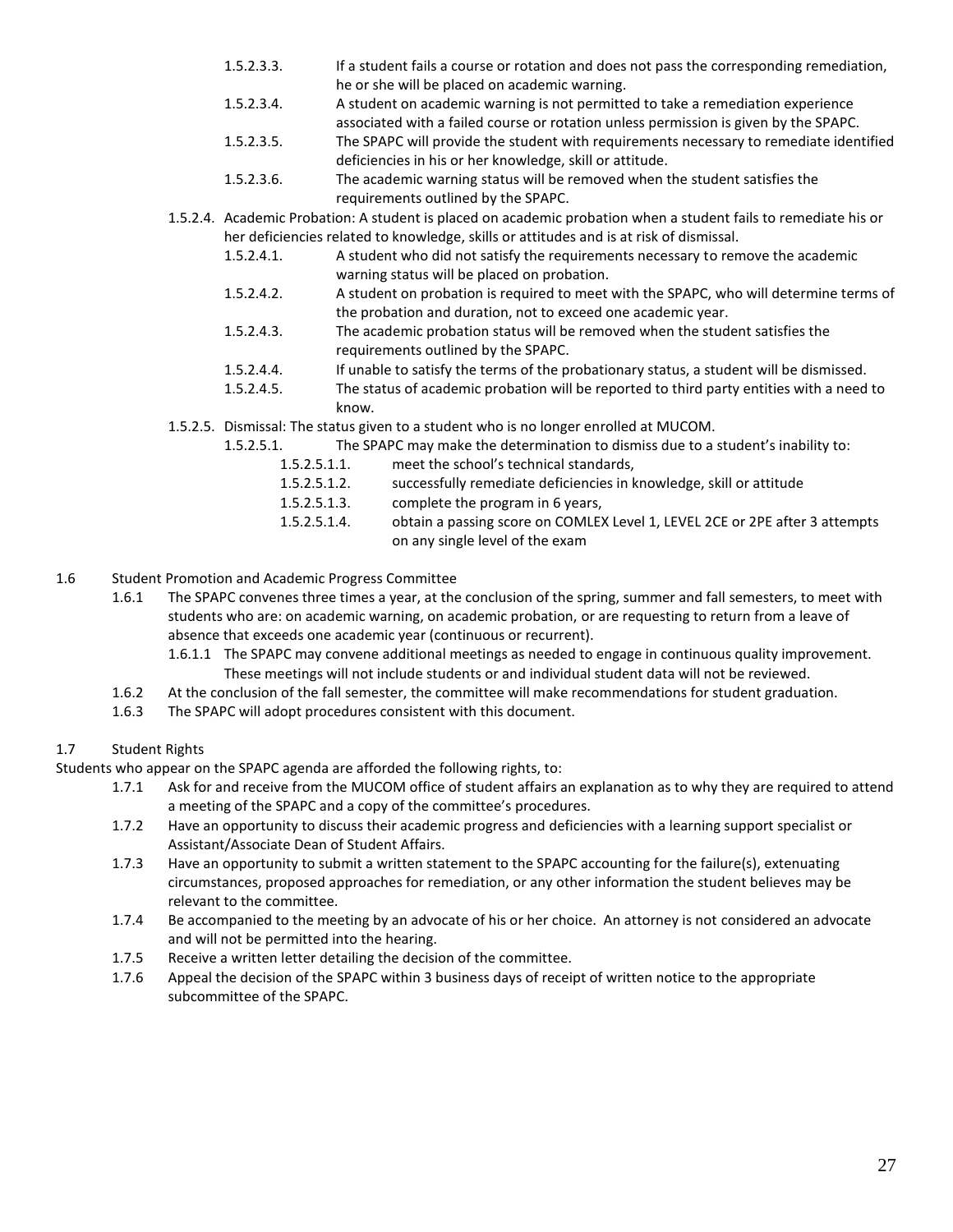#### **COMLEX Failure Policy**

All students must pass COMLEX-USA Level 1, Level 2CE and Level 2PE to graduate from MU-COM with a D.O. degree. All students must take COMLEX-USA Level 1 before June 30th of their second year in order to enter their clerkships, unless an extension is granted by the Assistant/Associate Dean of Academic Affairs.

Students who successfully pass all required courses in years 1 and 2 of the curriculum will be conditionally promoted to year 3 pending achievement of a passing score on COMLEX-USA Level 1. If a student fails COMLEX Level 1, they are required to meet with the Assistant/Associate Dean of Academic Affairs to determine the most appropriate next steps, which may include a variety of actions, including but not limited to adjusting a clerkship schedule, student removal from clerkships, or completing a remediation plan.

In addition, students must take the COMLEX Level 2 CE before July 31st and COMLEX Level 2 PE between July 1st but before August 31st of their fourth year, respectively, unless an extension is granted by the Assistant/Associate Dean of Clinical Affairs.

#### **MU-COM Grievance Policy**

MUCOM students have a right to due process, which includes the right to file a grievance against a member of the MUCOM community.

As defined in the policy, a grievance is an allegation filed by a student against a member of the faculty, staff or administration of Marian University that pertains to an alleged violation of student rights. A grievance may include a request to review an academic evaluation when there is an allegation that the evaluation is based, entirely or in part, upon factors other than good faith judgment of academic performance. A grievance cannot be filed on the basis of dissatisfaction of final grade or upon the basis of the content knowledge of a faculty member.

- 1.1 Title
- 1.2 Purpose
- 1.3 Scope
- 1.4 Definitions
- 1.5 Administrative Resolution
- 1.6 Filing a Grievance
- 1.7 Committee on Professionalism and Ethics

1.1 Title

Academic Grievance Policy

#### 1.2 Purpose

To articulate the rights and a responsibilities of students when filing a grievance.

#### 1.3 Scope

MUCOM students have a right to due process, which includes the right to file a grievance against a member of the MUCOM community for an unresolvable academic issue. This policy supersedes the Marian University Grade Appeal Policy.

#### 1.4 Definitions

- 1.4.1 Grievance: An allegation filed by a student against a member of the faculty, staff or administration of Marian University that pertains to a potential violation of student rights. A grievance may include a request to review an academic evaluation on the ground that the evaluation was based, entirely or in part, upon factors other than good faith judgment of academic performance. A grievance cannot be filed on the basis of dissatisfaction of final grade or upon the basis of content knowledge.
- 1.4.2 Burden of Proof: Academic judgment is presumed to be made in good faith, and the grievant has the burden of proving the contrary a preponderance of the evidence.
- 1.4.3 Respondent: The person who responds to the allegation or grievance.

### 1.5 Administrative Resolution

Prior to a grievance being filed, a student must attempt to resolve an issue informally through direct discussion. If the issue remains unresolved, a grievance may be filed.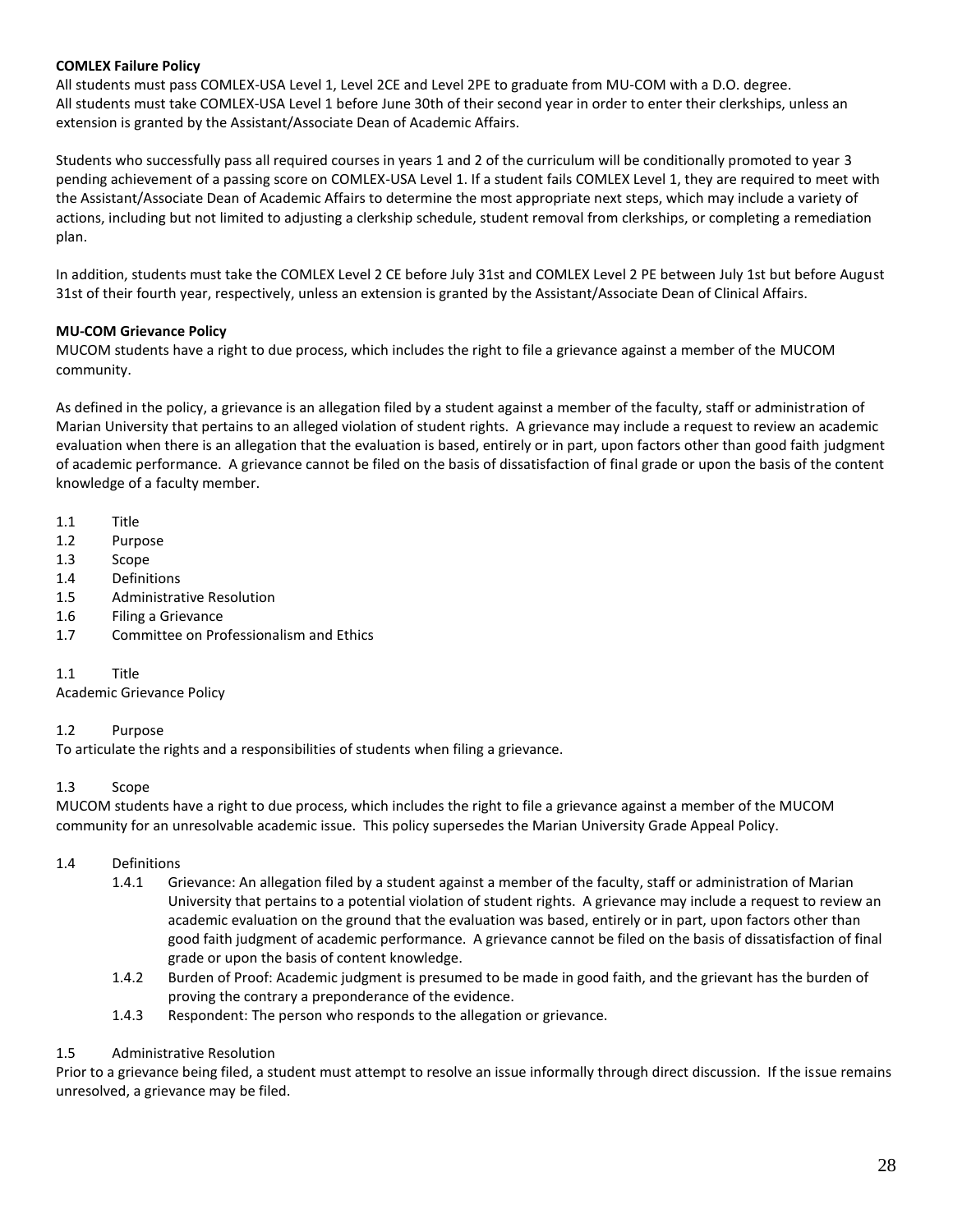#### 1.6 Filing a Grievance

To file a grievance, a written, signed statement must be submitted to the Assistant/Associate Dean of Student Affairs. The statement must contain the specific provision of a policy that was violated, the time/place and nature of the alleged violation, facts supporting the allegation, the person(s) against whom the grievance is filed and redress sought.

- 1.6.1 Anonymous grievances will not be accepted.
- 1.6.2 Grievances must be filed no later than 30 calendar days after the alleged violation occurred. Grievances filed after this time will not be considered.
- 1.7 Committee on Professionalism and Ethics (CPE)
	- 1.7.1 The CPE convenes as needed.
	- 1.7.2 The CPE will issue a decision of its findings and supporting rationale, which will include any redress to be implemented.
	- 1.7.3 The CPE will establish procedures in accordance with this policy.
- 1.8 Appeal
	- 1.8.1 The decision of the CPE can be appealed by either party in accordance with established procedures of the CPE.

#### **Student Records**

Marian University operates in compliance with the Family Educational Rights and Privacy Act of 1974 (FERPA), as amended. Students have the right to inspect official records pertaining to them and to challenge inaccurate or misleading information. Exceptions are parents' financial records and confidential letters and statements placed in the record before January 1, 1975, or placed under conditions where students have signed a waiver of right of access.

All student academic information is considered confidential except for the following "directory" information available to the public: student's name, campus and off-campus address, e-mail address, telephone and voice mail number, date of birth, photograph, major field of study, participation in University activities and sports, physical and performance statistics of members of athletic teams, dates 18 of attendance, full- or part-time status, degrees, awards, honors, dean's list, and the most recent previous institution attended by the student.

The student may request that directory information not be released. This must be made in writing to the Office of the Registrar within 15 days of the beginning of each term. Failure to notify the Office of the Registrar may mean University publications, such as team rosters, promotional brochures, or the student directory, may include some directory information. Clerkship sites require MU-COM to disclose directory information per contractual agreements.

Students may waive the right of nondisclosure, allowing access to their records by anyone designated on the waiver form. The waiver form is effective through the student's graduation or until the student designates otherwise.

#### **Maintenance of Records**

A student record is comprised of three basic categories: admissions materials, academic information and financial aid materials.

MU maintains student records for the purpose of admissions, monitoring the progress of students through the curriculum, counseling students and assisting them in the completion of their academic progress, responding to requests for licensing purposes and for formulating letters of evaluation for students as they apply for internships and residency positions. MU-COM also uses information from student records to conduct studies designed to improve instruction and services to the students.

A student can request to review the information in his/her file with a 10-day written notice to the Office of the Registrar.

#### **Access to Student Records**

Access to student's record may be granted to school officials determined to have a legitimate educational interest. The custodian of the records must determine the legitimacy of each request. The school official is not authorized to share this information with a third party without the student's written permission. All other access to a student's record is granted in accordance with FERPA.

Transcripts or grade reports from other institutions, criminal background check(s), copies of scores from national tests (MCAT, National Board, Praxis etc.) and/or any other third party material will not be released by MU. Students must contact the institution that issued these documents to obtain copies.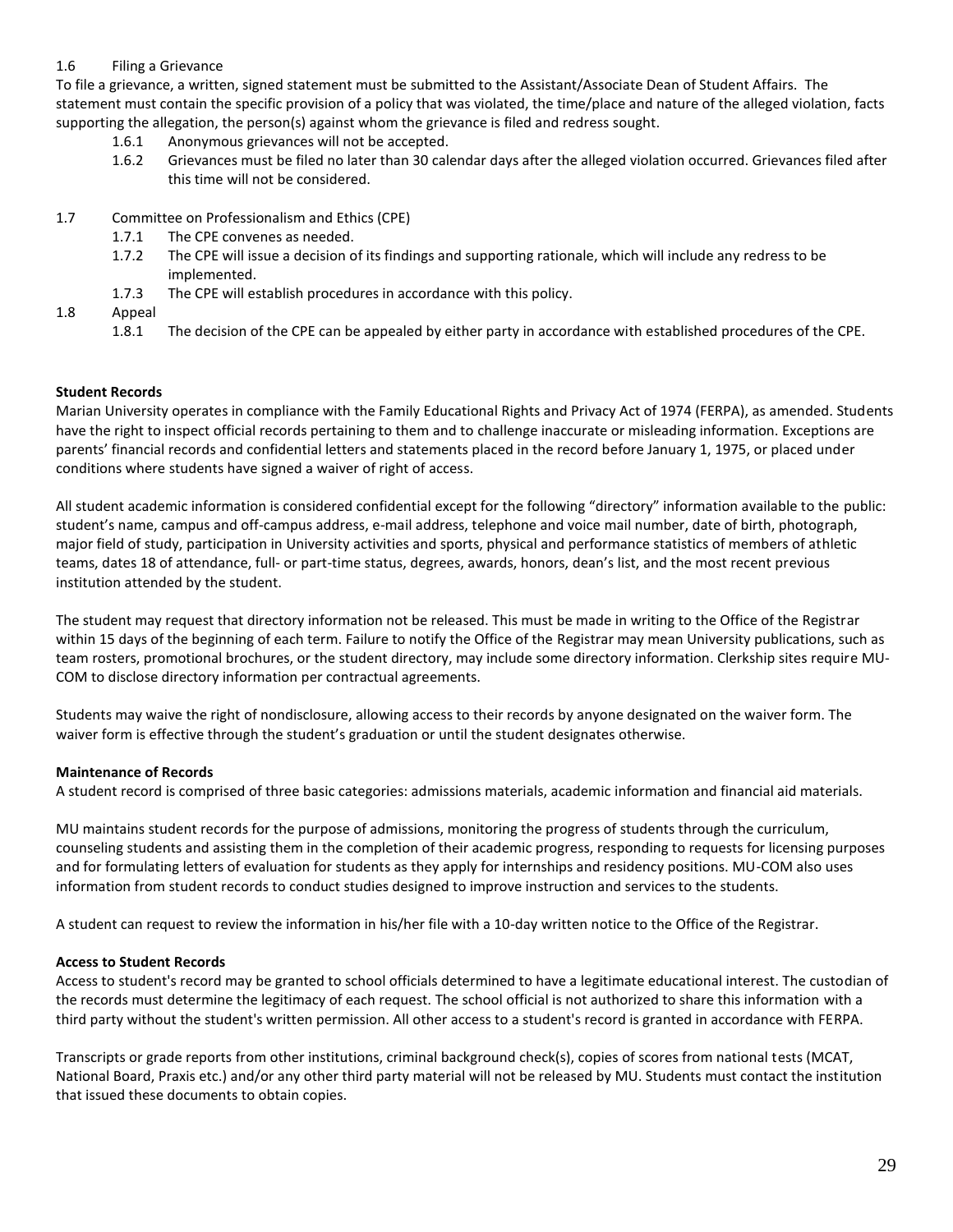#### **Assessment of Student Learning Outcomes**

The assessment of university outcomes is central to strategic planning, budgeting, and improvement of university programs and operations. Periodically, the university will conduct university-wide assessment activities to gather data for such purposes. Students and university personnel are expected to participate in annual data gathering, which may include placement testing, learning assessments, attitudinal surveys, and administrative/departmental annual reports and self-studies. The results of data analyses are used to improve academic programs and university services.

All degree programs have learning objectives to be attained by their graduates. Evidence for attainment is gathered annually, using a program-specific assessment plan and rubrics for evaluation. As part of annual institutional assessment, reports of program learning outcome attainment are sent to the Teaching and Learning Committee for review and compilation. Revisions in program curricula, academic strategic planning, and budgeting flow from assessment findings and recommendations. Academic departments are responsible for periodic evaluation of their assessment plans.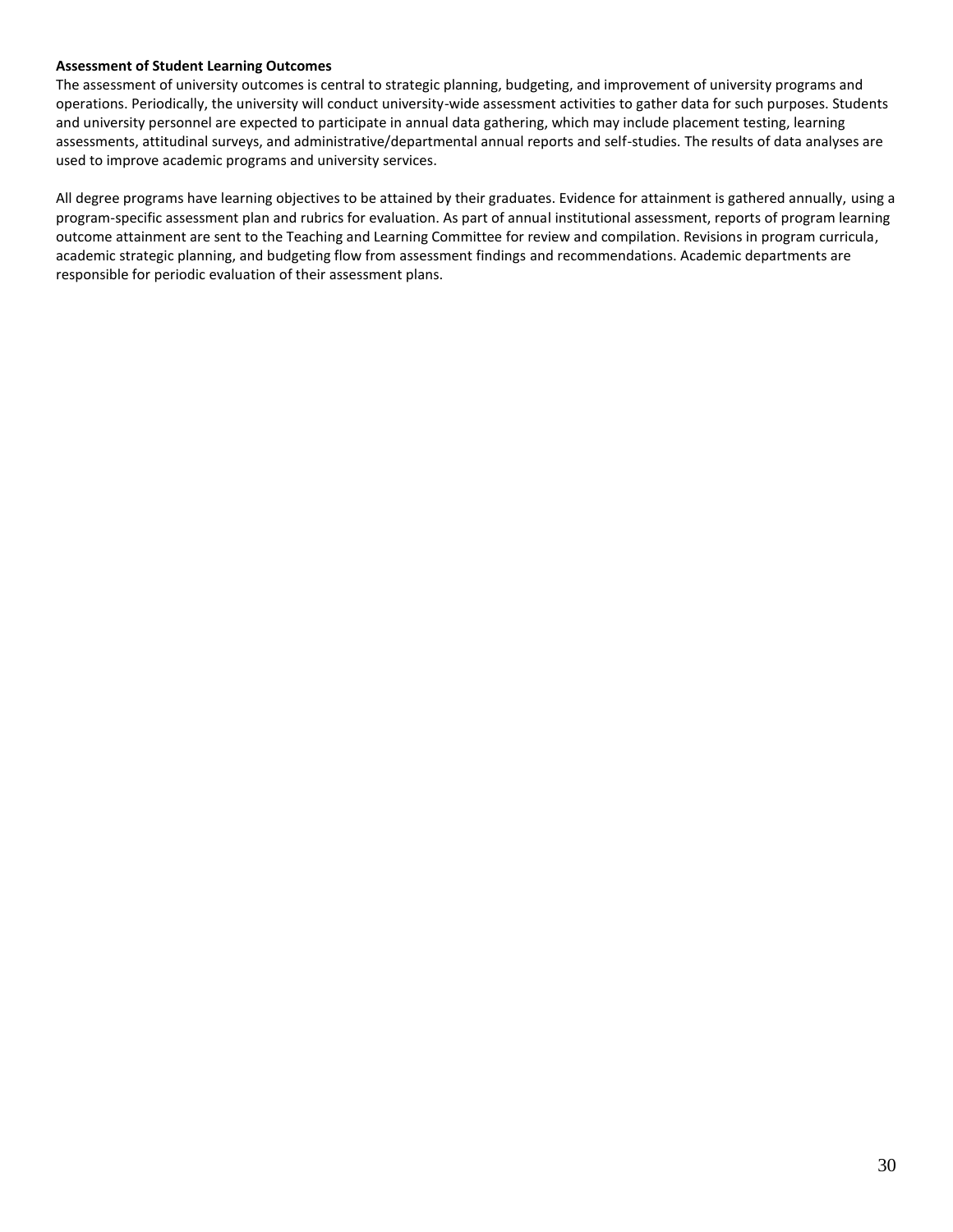## <span id="page-30-0"></span>**Registration Policies**

The Office of the Registrar serves as the custodian of student academic records and ensures the accuracy, integrity, and security of these records. Primary responsibilities include: creating and maintaining student academic records; publication of university catalogs and schedule of classes; course registration; transcript requests; interpreting and articulating academic policies and procedures; evaluating transfer credits; publication of the final exam schedule; FERPA training and compliance; certifying completion of degree requirements degree candidates; enrollment/degree verifications; academic status verifications.

The Office of the Registrar is located on the first floor of Marian Hall and is open Monday through Friday from 8 a.m. to 4:30 p.m. For Additional information and resources and a complete listing of staff members go t[o www.marian.edu/current-students/registrar.](http://www.marian.edu/current-students/registrar) Email: [regis@marian.edu;](mailto:regis@marian.edu) Main phone: 317.955.6050; Fax: 317.955.6575.

#### **Registration and Class Changes**

Students are encouraged to advance register for classes. Students must register online through the MUHUB. The MUHUB will be open and available through 11:59pm the day immediately prior to the start of the semester.

Except for courses lasting four or fewer weeks, a course may be dropped with no record during the first week of classes. From the second week through the end of the tenth class week for semester-long courses, and during the second class week of classes lasting five or more weeks but less than a full semester, a course may by dropped with a grade of "W" provided the student processes the official change of registration form. (See Grading System for details.)

#### <span id="page-30-1"></span>**Course Load**

The minimum course load for a full-time graduate student is 9 credits per semester.

#### **Course Remediation**

A student who successfully remediates a course will receive a grade of CX (70%) in that course and that grade will be used to calculate the GPA. In the event a course and the remediation of that course are failed, or the remediation of that course is not completed, the original course grade shall be recorded on the transcript.

#### **Course Repeat Policy**

Based on the SPAPC and/or course failure guidelines, a student may be required to repeat a course for which he/she has received credit. The last grade and credit replace the previous ones in computing the grade point average. A student who fails a repeated course for which he/she received credit forfeits the original grade and credit earned. All courses attempted are listed on the student's records.

### **Class Attendance**

For required courses students must follow the requirements outlined in the course syllabus. Receiving an excused absence from a course activity does not affect the expectation that the student will meet the course requirements as outlined in the course syllabus.

Osteopathic medical student education is a participatory activity. Student participation in scheduled courses is expected and can be used in faculty's assessment of student performance. The MU-COM supports and understands the right of the faculty to expect student attendance and participation in many curricular components and the need to impose consequences if those expectations are not met.

Marian University reserves the right to administratively drop or withdraw students who are reported as never attending class(es). Administrative drops or withdraws may affect financial aid, billing, and enrollment status.

### **Changes of Enrollment**

There are five change-of-enrollment categories at MU-COM. They are: Course Drop/Withdrawal, Leave of Absence, Student Requested Withdrawal from MU-COM, College's Right to Require Withdrawal or Leave of Absence, and Dismissal. Failure to file the appropriate paperwork to drop, withdraw or request a leave of absence within the appropriate time period may result in full tuition charges and a failing grade.

Detailed information about changes to enrollment are described below.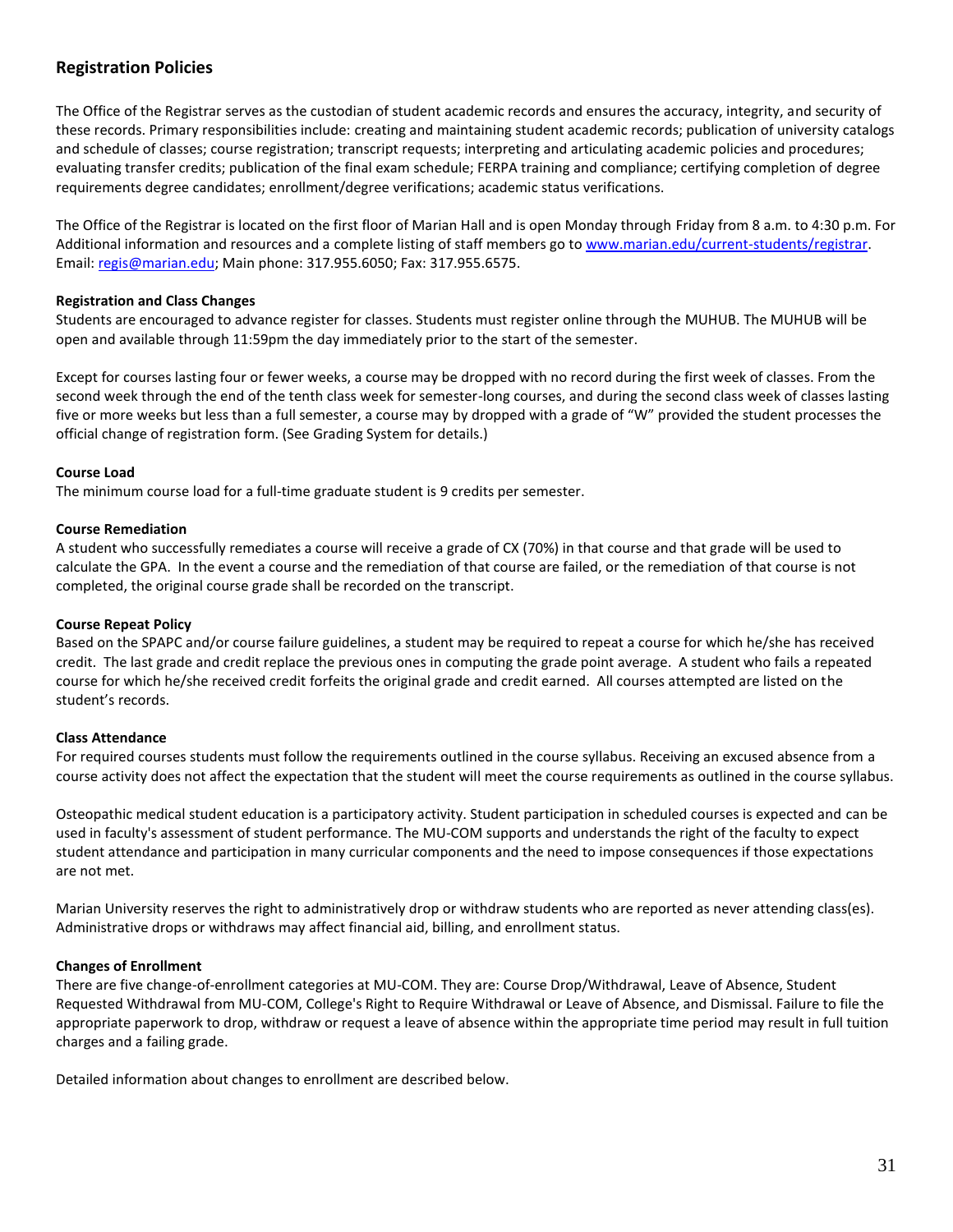#### **Course Drop or Course Withdrawal**

A student may withdraw from classes by completing the appropriate withdrawal forms and submitting them to the Office of the Registrar. A schedule for withdrawal from the University and reduction of charges can be found on the Office of the Registrar's webpage.

#### **Student-Requested Withdrawal from MU-COM**

Students should contact the Office of the Registrar to ensure that all procedures are followed and forms completed.

#### **College Required Withdrawal or Leave of Absence**

The College reserves the right, and the student, by the act of matriculation, concedes to the College the right to require withdrawal or leave of absence at any time the College deems it necessary to safeguard MU-COM standards of scholarship, conduct, and compliance with regulations or for such other reasons deemed appropriate by the College.

#### **Leave of Absence**

Students may, under exceptional circumstances, be granted a Leave of Absence (LOA) from medical school. Any such LOA granted shall be solely within the discretion of MU-COM based upon the merits of the request, evaluated on a case-by-case basis.

A student who is considering a LOA should discuss this request with the Assistant/Associate Dean of Student Affairs.

#### **Dismissal**

Dismissal is a complete separation from MU-COM. Dismissal from the College may result in charges to the student depending on when the dismissal occurs.

### <span id="page-31-0"></span>**Additional Graduation Information**

#### **Determining the Catalog in Effect for You**

Marian University students who maintain continuous enrollment each fall and spring semester use the catalog in effect at the point they first enroll at the university as a degree-seeking student. Sometimes a program change is approved for both new and current students, particularly when it is required for professional certification.

#### <span id="page-31-2"></span>**Credits Required for Graduation**

Candidates for the Doctor of Osteopathic Medicine degree must complete a minimum of 190 credits and earn a minimum 2.00 cumulative GPA.

#### <span id="page-31-1"></span>**Graduation Application**

All graduating students, whether participating in the graduation ceremony or not, must complete a Graduation Application. This form, available online, initiates the graduation audit and the process of preparing diplomas.

#### **Attendance at Commencement**

Doctoral candidates for degrees are required to wear the Marian University prescribed academic attire if attending the commencement ceremony. Degree candidates must be in good academic standing to participate in commencement. Graduate students who will complete all remaining degree requirements by August may attend the May commencement ceremony. December graduates are invited to participate in the graduation ceremony the following May.

#### **Diplomas**

Diplomas are only issued to those who have fully completed all requirements and have met all financial obligations to the college. Diplomas are not presented to students during the commencement ceremony. Students will be notified of diploma availability by the Registrar's Office leading up to and after each graduation date in May, August, and December. Diplomas may be picked up or will be mailed to the permanent address of record within ten weeks of the ceremony.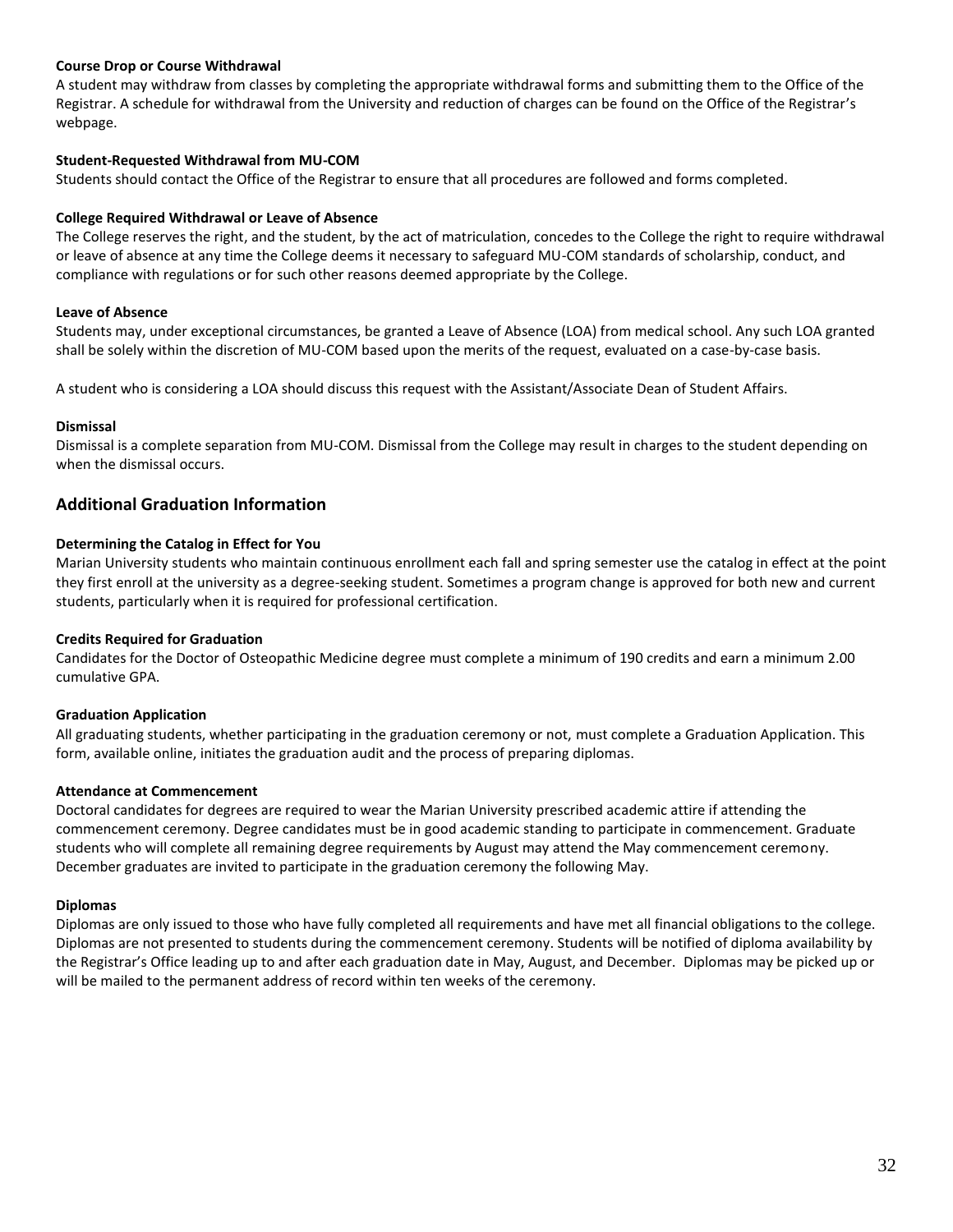## <span id="page-32-0"></span>**Graduation Requirements**

The Doctor of Osteopathic Medicine (D.O.) degree is conferred upon candidates who have satisfactorily completed all academic requirements, any requirements stipulated by the Student Promotion and Academic Progress Committee and the Task Force on Professionalism and satisfied all financial obligations.

The items that follow provide a descriptive overview of the individual elements needed for graduation from MU-COM:

• Satisfactory completion of all pre-clerkship and clerkship coursework. A minimum of two years must have been completed at Marian University College of Osteopathic Medicine.

Completion of a minimum of 190 credit hours with a minimum 2.00 cumulative GPA.

• Satisfactory completion of all requirements for graduation within six years from the date of matriculation, including approved leaves of absence and periods of disenrollment.

• Successful completion of COMLEX-USA Level 1, Level 2 Cognitive Evaluation, and Level 2 Performance Evaluation examinations. Students are approved as an eligible candidate to take the examinations by the Office of the Dean (in accordance with current NBOME standards). Additional information regarding COMLEX requirements is located in the student handbook - [https://www.marian.edu/docs/default-source/osteopathic-school-documents/final-student](https://www.marian.edu/docs/default-source/osteopathic-school-documents/final-student-handbook.pdf?sfvrsn=2)[handbook.pdf?sfvrsn=2](https://www.marian.edu/docs/default-source/osteopathic-school-documents/final-student-handbook.pdf?sfvrsn=2)

- Compliance with the curricular, legal, and financial requirements of the university.
- Demonstrated ethical, personal, and professional behavior in compliance with the Marian University Code of Student Rights and Responsibilities and MU-COM Student Handbook.
- Demonstrated suitability for the practice of medicine as evidenced by displaying integrity and competence in the conduct of clinical and academic activities.

Each graduating student must receive the endorsement of the MU-COM Faculty Association, the Marian University Faculty Assembly, the MU-COM Dean, and the Marian University Board of Trustees.

Completion of a program of study at Marian University College of Osteopathic Medicine does not guarantee placement in a residency program or future employment, licensure or credentialing.

#### **Required Coursework**

#### **Year 1**

| . cu. +             |                      |                                                   |                     |
|---------------------|----------------------|---------------------------------------------------|---------------------|
| <b>Semester</b>     | <b>Course Number</b> | <b>Course Title</b>                               | <b>Credit Hours</b> |
| Fall                | <b>MED 611</b>       | Scientific Foundations of Medicine                |                     |
| Fall                | <b>MED 612</b>       | <b>Essential Clinical Anatomy and Development</b> | 8                   |
| Fall                | <b>MED 615</b>       | Introduction to Clinical Medicine 1               | 3                   |
| Fall                | <b>MED 616</b>       | Osteopathic Principles and Practice 1             | 3                   |
| <b>Fall Total</b>   |                      | 21                                                |                     |
| Spring              | <b>MED 617</b>       | Cardiopulmonary & Renal Systems                   | 14.5                |
| Spring              | <b>MED 625</b>       | Introduction to Clinical Medicine 2               | 3                   |
| Spring              | <b>MED 626</b>       | Osteopathic Principles and Practice 2             | 3                   |
| <b>Spring Total</b> |                      |                                                   | 20.5                |
| <b>Year 1 Total</b> |                      |                                                   | 41.5                |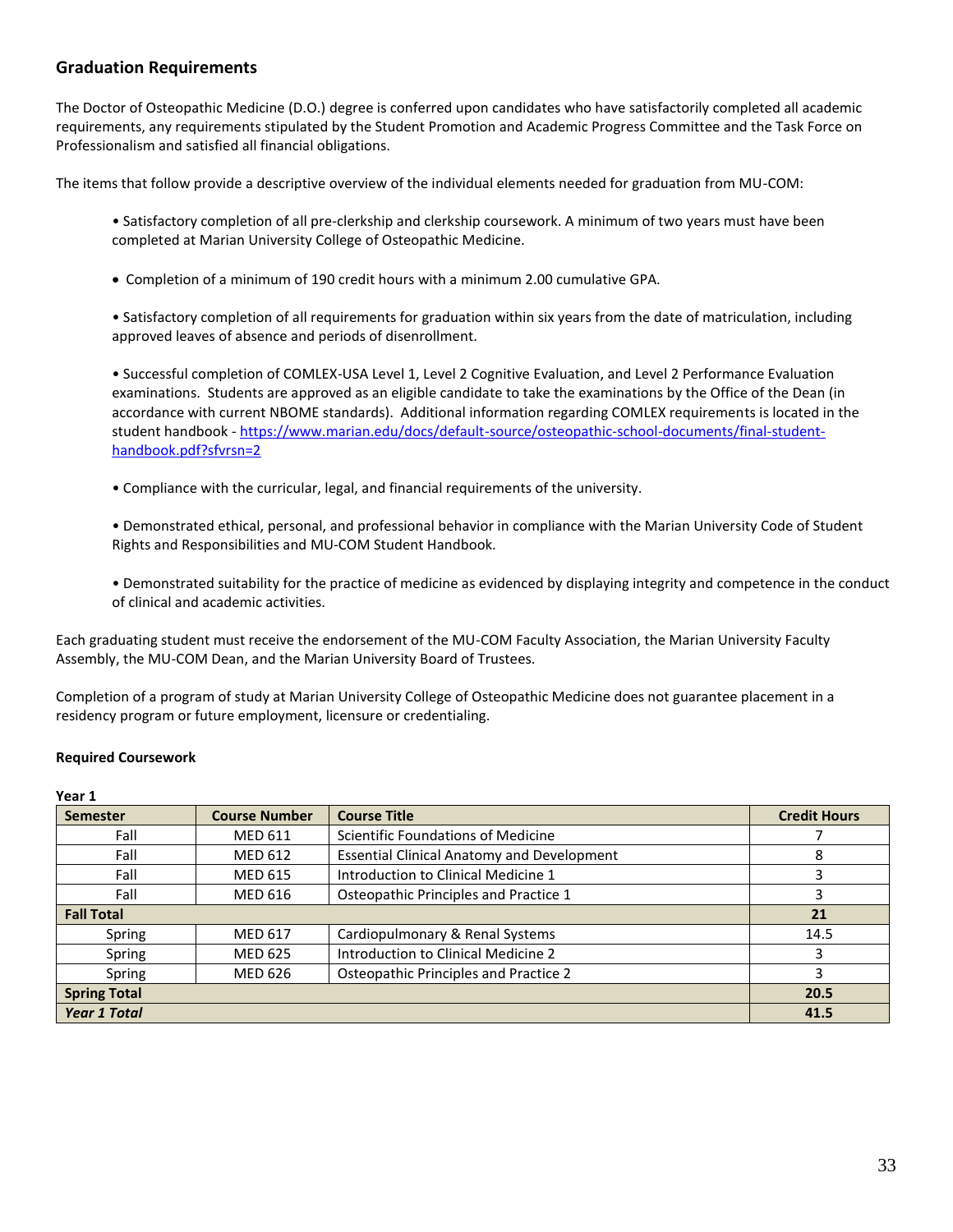| Year 2          |                      |     |
|-----------------|----------------------|-----|
| <b>Semester</b> | <b>Course Number</b> | Cou |
|                 | $ - - - -$           |     |

| <b>Semester</b>     | <b>Course Number</b> | <b>Course Title</b>                                   | <b>Credit Hours</b> |
|---------------------|----------------------|-------------------------------------------------------|---------------------|
| Fall                | <b>MED 627</b>       | Neurology, EENT, and Motor Systems                    | 9                   |
| Fall                | <b>MED 715</b>       | Introduction to Clinical Medicine 3                   |                     |
| Fall                | <b>MED 716</b>       | Osteopathic Principles and Practice 3                 | 3                   |
| Fall                | <b>MED 717</b>       | Dermatology, Immunology, Skeletal Muscle, Orthopedics | 7.5                 |
| <b>Fall Total</b>   |                      | 22.5                                                  |                     |
| Spring              | <b>MED 718</b>       | GI, Endocrine, and Metabolism                         | 7.5                 |
| Spring              | <b>MED 720</b>       | Reproduction, Aging, and Psychiatry                   | 9.5                 |
| Spring              | <b>MED 725</b>       | Introduction to Clinical Medicine 4                   |                     |
| Spring              | <b>MED 726</b>       | Osteopathic Principles and Practice 4                 |                     |
| <b>Spring Total</b> |                      |                                                       | 21                  |
| <b>Year 2 Total</b> |                      |                                                       | 43.5                |

## **Years 3 and 4**

| <b>Type</b>                  | <b>Course Number</b> | <b>Course Title</b>             | <b>Credit Hours</b> |
|------------------------------|----------------------|---------------------------------|---------------------|
| Core Rotation                | <b>MED 800</b>       | Family Medicine 1               | 5                   |
| Core Rotation                | <b>MED 801</b>       | Family Medicine 2               | 5                   |
| Core Rotation                | <b>MED 810</b>       | Internal Medicine 1             | 5                   |
| Core Rotation                | <b>MED 811</b>       | Internal Medicine 2             | 5                   |
| Core Rotation                | <b>MED 822</b>       | <b>Emergency Medicine</b>       | 5                   |
| Core Rotation                | <b>MED 835</b>       | Surgery 1                       | 5                   |
| Core Rotation                | <b>MED 836</b>       | Surgery 2                       | 5                   |
| Core Rotation                | <b>MED 840</b>       | Obstetrics/Gynecology           | 5                   |
| Core Rotation                | <b>MED 850</b>       | Pediatrics                      | 5                   |
| Core Rotation                | <b>MED 860</b>       | Psychiatry                      | 5                   |
| Selective                    | <b>IMS XXX</b>       | Internal Medicine Selective     | 5                   |
| Selective                    | PCS XXX              | <b>Primary Care Selective</b>   | 5                   |
| Selective                    | <b>SUR XXX</b>       | <b>Surgery Selective</b>        | 5                   |
| <b>Electives</b>             | <b>MED XXX</b>       | Medical Electives (five months) | 25                  |
| Internship                   | <b>MED 907</b>       | Sub-Internship                  | 5                   |
| Course                       | <b>MED 803</b>       | Clinical Colloquium 1           | 5                   |
| Course                       | <b>MED 804</b>       | Clinical Colloquium 2           | 5                   |
| <b>Years 3 &amp; 4 Total</b> |                      |                                 | 105                 |

**Total credit hours required for graduation 190**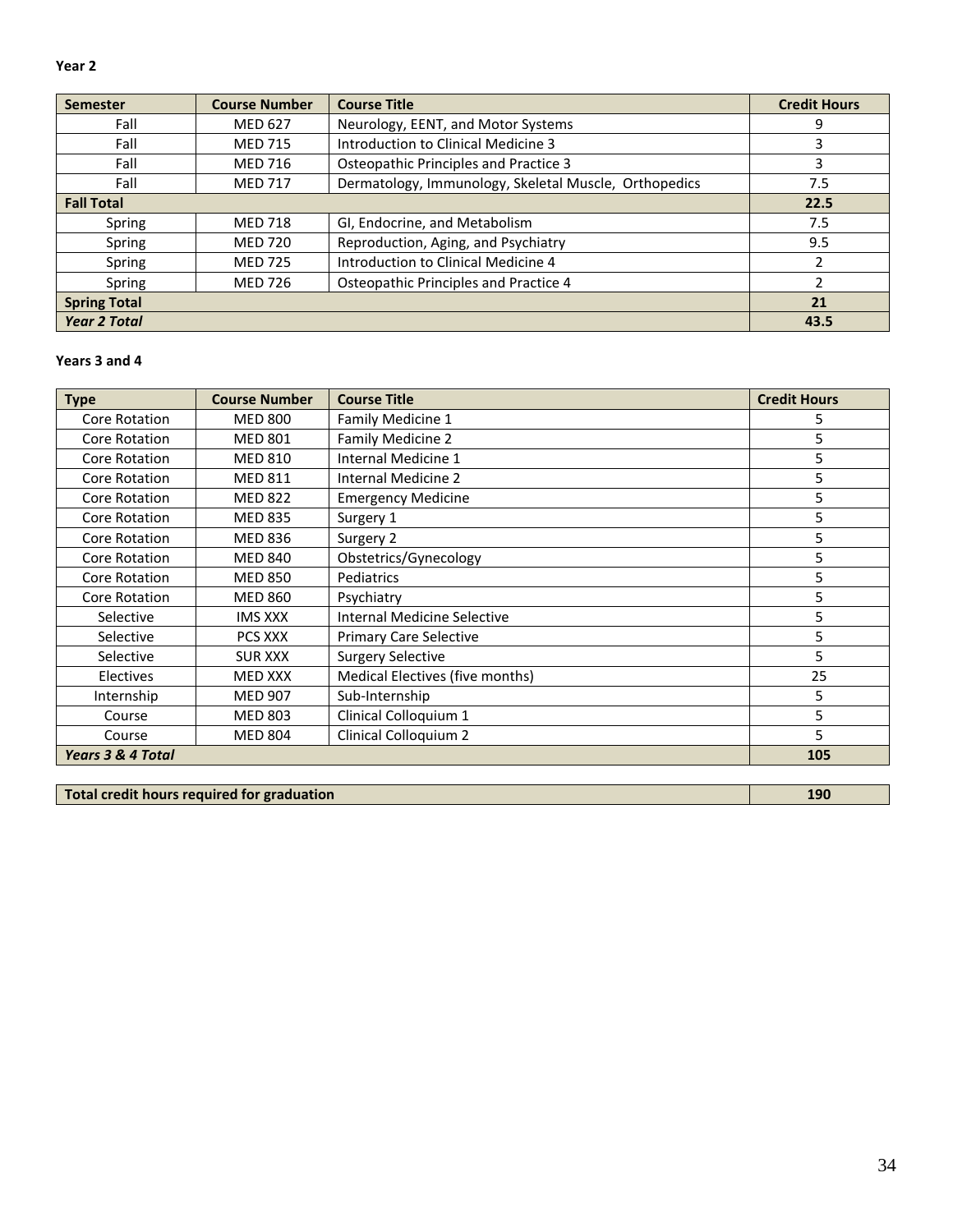## **Catalog of Courses**

An alphabetical list of course descriptions is printed on the following pages. Each course is identified by a code of three letters and a three-digit number. The number of credits per course is listed.

**Numbers 500 and above** designate graduate level courses.

Not all courses listed in this catalog are offered each semester. The rotation code of each course is indicated at the end of the course description. The codes are as follows:

SEM – every semester FAL – every fall SPR – every spring SUM – summer 2FO – every fall of the odd year 2FE – every fall of the even year 2SO – every spring of the odd year 2SE – every spring of the even year ADD – at the discretion of the department

Prior to the beginning of registration, a schedule of classes is distributed and used as the immediate guide for planning the student's schedule. The university reserves the right to add to or delete from the semester's schedule as registrations warrant.

The Universit[y Catalog of Courses and Section Offerings](https://hub.marian.edu/student/courses?_ga=2.222789339.1176439821.1551185501-956312658.1540479362) is also available online. This provides real-time course descriptions and sections offerings for all courses, for all programs.

#### **MED 611 Scientific Foundations of Medicine 7 credits**

Emphasis in this course will be placed on foundational knowledge in the biomedical sciences relevant to an understanding of clinical medicine. Consistent with the systems-based courses that will follow, biomedical science disciplines will not be presented as separate courses. The foundations course will prepare the learner to have an understanding of the basic tenets of several biomedical sciencedisciplines. This course will cultivate the application of scientific fundamentals to a deep understanding of healthy and disease states in the systems courses that will follow. (FAL)

#### **MED 612 Essential Clinical Anatomy and Development 8 credits**

The Essential Clinical Anatomy and Development course introduces the basic organization, function, and clinical importance of human structures. It serves as a framework from which to build a more in-depth understanding of the body systems and specialty clinical material presented in the integrated systems courses. Through this anatomy course, students obtain an expansive clinical and anatomical vocabulary, examine human tissues in detail, develop an understanding of human clinical anatomy, and discover the developmental basis of anatomic variants and a variety of clinical conditions. In addition, this course provides students with a first introduction to medical imaging modalities, furthering student familiarity with three-dimensional anatomic relationships. Students are routinely encouraged to integrate and apply the domains of anatomic knowledge during clinical anatomy lectures, team-based donor dissection, small group and interactive exercises, case-based interactive lecture sessions, and self-directed learning opportunities. (FAL)

### **MED 615 Introduction to Clinical Medicine 1 3 credits**

The Introduction to Clinical Medicine courses will develop skills in history-taking, physical examination, clinical reasoning, initiation of treatment, application of medical ethics and biostatistical/epidemiologic concepts, professionalism, health promotion and disease prevention, interprofessional collaboration, cultural sensitivity and competency, patient safety, and the provision of cost-effective care. ICM is taught longitudinally during the semester, with content integration from systems and OPP courses. (FAL)

### **MED 616 Osteopathic Principles and Practice 1 3 credits**

The Osteopathic Principles and Practice 1 (OPP-1) course is designed to provide students with foundational knowledge of Osteopathic Medicine. The course introduces basic palpatory skills and clinical knowledge related to Osteopathic diagnosis and treatment. Knowledge and skills taught in OPP 1 will provide a foundation for further learning and practice in subsequent courses. (FAL)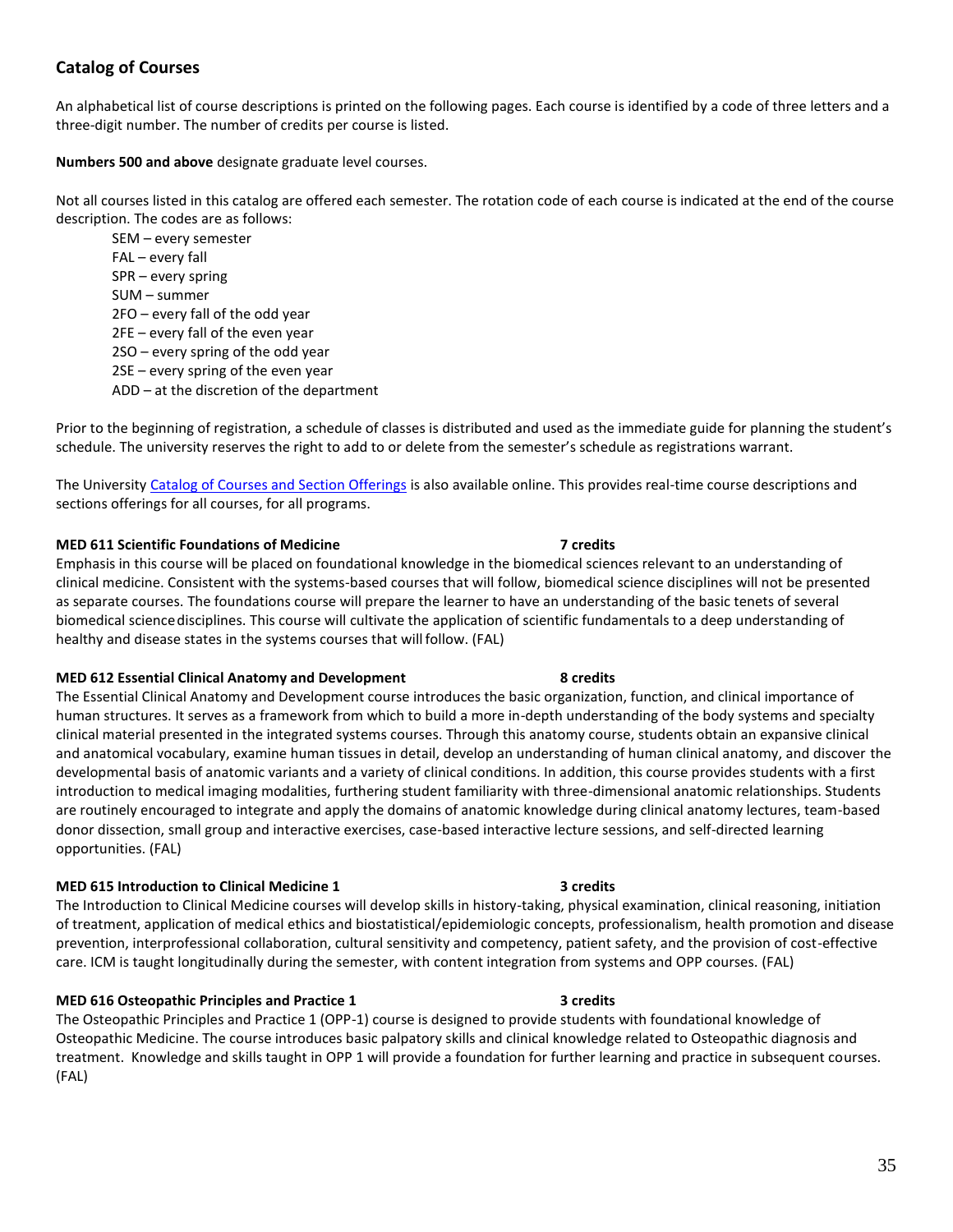## **MED 617 Cardiopulmonary & Renal Systems 14.5 credits**

This course covers the major biomedical and clinical science related to the heart, lungs, blood, blood vessels, and kidneys. Both the acute and chronic disease states of the cardiovascular, pulmonary, hematologic, and renal systems are presented, and all the systems are integrated to understand the dynamic relationship between them. (SPR)

#### **MED 625 Introduction to Clinical Medicine 2 3 credits**

### The Introduction to Clinical Medicine courses will develop skills in history-taking, physical examination, clinical reasoning, initiation of treatment, application of medical ethics and biostatistical / epidemiologic concepts, professionalism, health promotion and disease prevention, interprofessional collaboration, cultural sensitivity and competency, patient safety, and the provision of costeffective care. ICM is taught longitudinally during the semester, with content integration from systems and OPP courses. (SPR)

#### **MED 626 Osteopathic Principles and Practice 2 3 credits**

The Osteopathic Principles and Practice 2 (OPP-2) course is designed to build on the knowledge and skills obtained in OPP 1. Students will expand their foundational knowledge of Osteopathic Medicine and palpation skills introduced in OPP 1. The application of Osteopathic diagnosis and treatment related to clinical presentations will be introduced. (SPR)

#### **MED 627 Neuroscience, EENT, and Motor Systems 9 credits**

The purpose of this course is to provide the learner with a foundational understanding of the biomedical science concepts and most common diseases encountered clinically that involve normal anatomy, physiology and acute and chronic disease states of the nervous system, motor systems, the eyes, ears, nose, and throat. Biochemical and physiological regulation of systems covered are presented, and pharmacologic and non-pharmacologic interventions for common conditions are described. (FAL)

#### **MED 715 Introduction to Clinical Medicine 3 3 credits**

The Introduction to Clinical Medicine courses will develop skills in history-taking, physical examination, clinical reasoning, initiation of treatment, application of medical ethics and biostatistical / epidemiologic concepts, professionalism, health promotion and disease prevention, interprofessional collaboration, cultural sensitivity and competency, patient safety, and the provision of costeffective care. ICM is taught longitudinally during the semester, with content integration from systems and OPP courses. (FAL)

#### **MED 716 Osteopathic Principles and Practice 3 3 credits**

The Osteopathic Principles and Practice 3 (OPP-3) course is designed to expand on the knowledge obtained in OPP-1 and OPP-2. The students will apply the Four Tenets of Osteopathic Philosophy utilizing the Five Treatment Models of patient care, and will incorporate OMT and the advanced palpation skills that have been covered in previous courses. This course provides didactic and laboratory training to promote mastery in palpation skills and OMT that will be utilized by the students. (FAL)

#### **MED 717 Dermatology, Immunology, Skeletal Muscle, Orthopedics 7.5 credits**

DISkO covers four somewhat related subjects. Dermatology and Immunology are integrated and delivered in the first 2/3rds of the course together. Skeletal Muscle and Orthopedics are integrated and presented in the last third of the course. Immunology is tightly related with dermatologic disease and symptoms, and immunology connects with musculoskeletal issues through rheumatology. (FAL)

#### **MED 718 GI, Endocrine, and Metabolism 7.5 credits**

There are two major components of the GEM course. The initial focus of the course is on biomedical aspects of the normally functioning gastrointestinal tract and hepatic, biliary, and exocrine pancreatic functions as well as the pathophysiology of various disease states of these systems. Following this, the course covers the glands and tissues (including the endocrine pancreas) that are responsible for secreting hormone mediators for many biological and metabolic processes, including the signs and symptoms of endocrinopathies and diagnostic approaches to these potentially serious and life-threatening diseases. Emphasis is placed on diabetes and thyroid disorders as common examples of conditions that have far reaching consequences for public health, preventive medicine and the community and are likely to be encountered in a primary care setting. (SPR)

### 36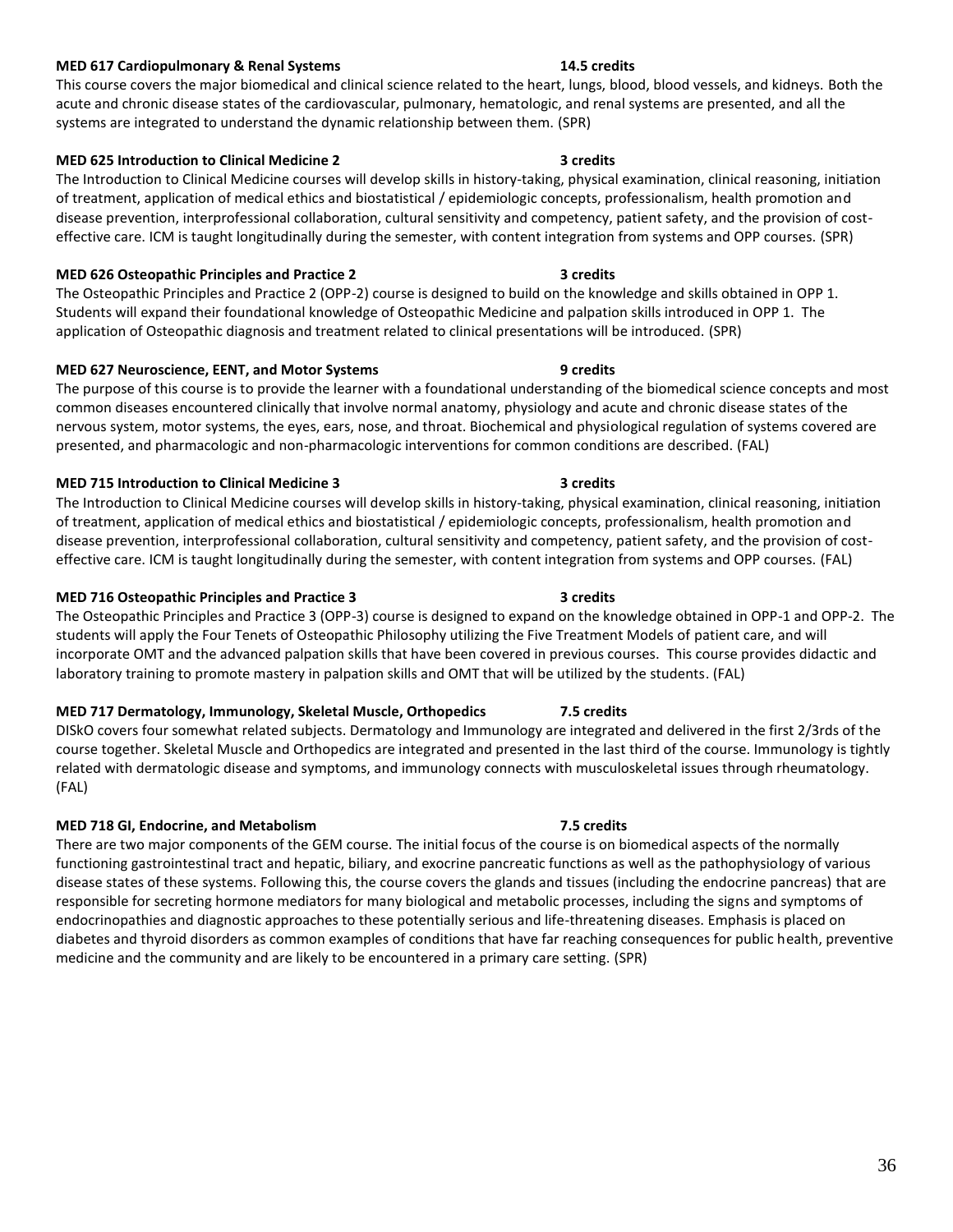#### **MED 720 Reproduction, Aging, and Psychiatry 9.5 credits**

This course is delivered in three sequential sections: Reproduction, Aging (clinical considerations through the continuum of age including Pediatrics and Geriatrics), and Psychiatry. The Reproduction section of the course will provide medical students with an understanding of the structural and functional components of the male and female reproductive system. In addition, an introduction to the anatomic, metabolic and biochemical aspects of human pregnancy will be followed by a brief overview of common disorders of pregnancy. The Aging section of the course will entail the following stages of life: newborn, childhood, adolescence, and advanced age. The Psychiatry portion of the course will focus on adaptive and maladaptive patterns of behavior, including, developmental and pervasive disorders, mental health concerns and pathological conditions. Pharmacologic and non-pharmacologic approaches to mental health concerns/disorders are presented, and the basic biochemical basis is linked to pharmaceutical agents. As one of the last systems courses, foundational knowledge attained up that point will be synthesized and assessed to allow for a more nuanced understanding of disease. (SPR)

#### **MED 725 Introduction to Clinical Medicine 4 2 credits**

The Introduction to Clinical Medicine courses will develop skills in history-taking, physical examination, clinical reasoning, initiation of treatment, application of medical ethics and biostatistical/epidemiologic concepts, professionalism, health promotion and disease prevention, interprofessional collaboration, cultural sensitivity and competency, patient safety, and the provision of cost-effective care. ICM is taught longitudinally during the semester, with content integration from systems and OPP courses. (SPR)

#### **MED 726 Osteopathic Principles and Practice 4 2 credits**

The Osteopathic Principles and Practice 4 (OPP-4) course is designed to further expand on the knowledge from previous OPP courses. The emphasis will be on the clinical application of OPP and OMT in patient treatment, with primary focus on high frequency, high impact patient presentations that frequent an osteopathic generalist office. The student will assimilate knowledge from previous courses and apply the Five Treatment Models of patient care. This course provides didactics and supervised laboratory sessions in order to prepare the student for clinical rotations and clinical patient care. (SPR)

#### **MED 803 Clinical Colloquium 1 5 credits**

Clinical Colloquium is a month-long course designed to teach students the practical and professional skills necessary to become competent and compassionate osteopathic physicians. The goal of the course is to assist students with the transition to clerkship training. Students will expand their knowledge and skills related to the seven Osteopathic Core Competencies, as well as the 13 Entrustable Professional Activities. (FAL)

#### **MED 804 Clinical Colloquium 2 5 credits**

Clinical Colloquium is designed to further develop the practical and professional skills necessary for students to become competent and compassionate osteopathic physicians. The goal of the course is to assist students with the transition to the next year of clerkship training. Students will engage in activities related to the seven Osteopathic Core Competencies, as well as the 13 Entrustable Professional Activities (EPAs). (SPR)

#### **MED 8XX Core Clinical Clerkships 6 and 20 and 20 and 3 credits** 5 credits

### The core clinical clerkships are designed to provide students with exposure to a comparable variety, scope, and breadth of clinical experiences, through patient encounters and assigned learning activities. The clinical experiential learning opportunities reinforce and expand students' understanding of concepts introduced during the first two years of the curriculum. Through guided practice, students will learn how to transfer that knowledge and skill to increasingly complex situations with increasing autonomy. (SEM)

#### **MED 9XX Clerkship Electives 6 credits** 5 credits

Clerkship electives are month-long opportunities for students to explore an area of personal or professional interest beyond the MU-COM required core and selective rotations. Electives provide a variety of healthcare-related experiences and learning opportunities to expand students' knowledge, ability, and understanding of the skills required to be successful in the medical profession. (SEM)

#### **IMS 9XX, PCS 9XX or SUR 9XX Internal Medicine and Surgery Selectives 5 credits**

Internal Medicine, Primary Care, and Surgery (IM, PCS, SURG) Selectives allow students the opportunity for additional training in subspecialty areas of Internal Medicine, Primary Care, and Surgery. Selectives provide students with a comparable variety of clinical experiential learning opportunities to expand students' knowledge, ability, and understanding of the skills required to be successful in the medical profession. (SEM)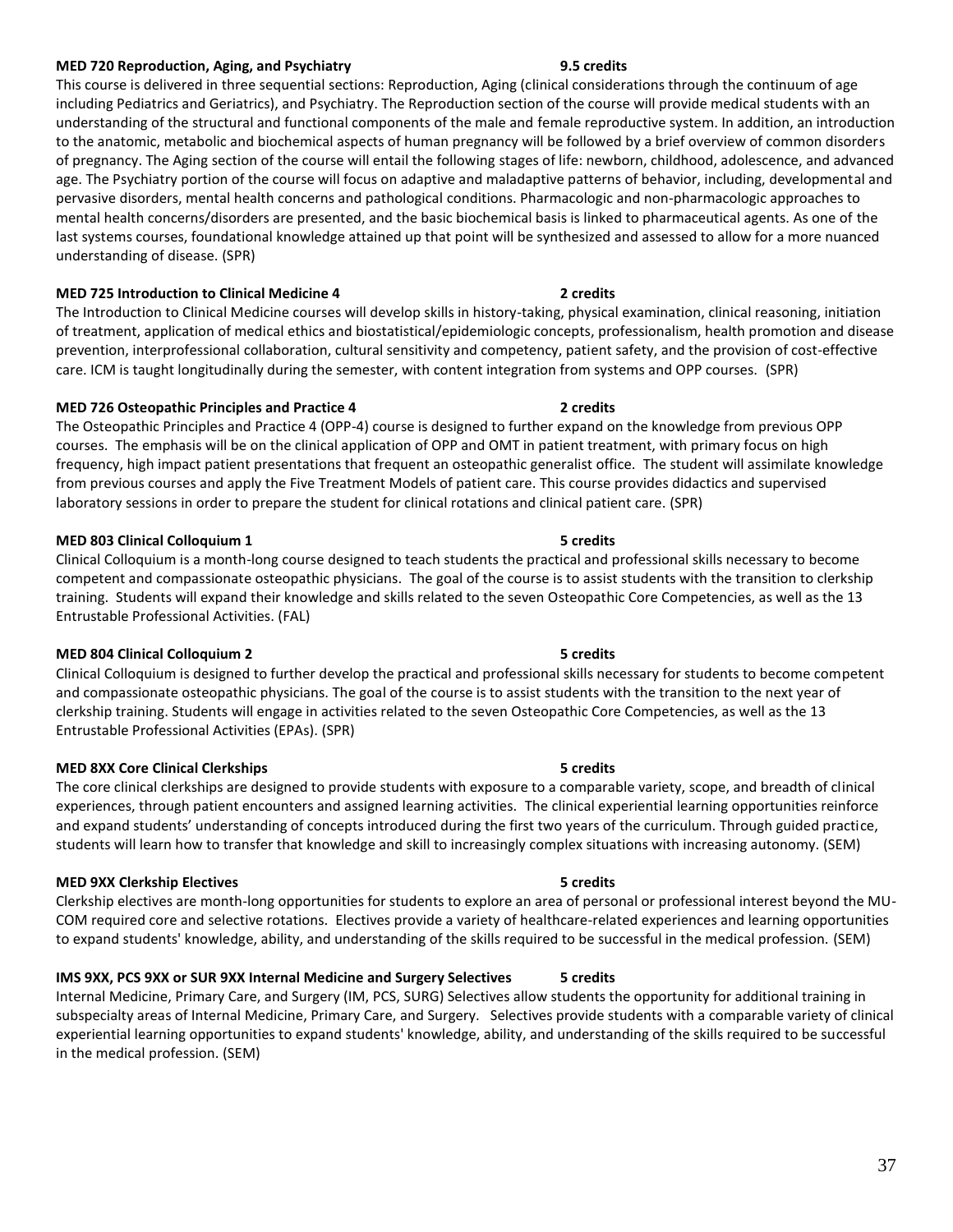#### **MED 907 Sub-Internship 5 credits**

### A Sub-Internship (Sub-I) experience is designed to provide fourth-year (MS4) medical students with patient responsibility to a greater degree of autonomy than granted to a third-year (MS3) student. Students work in inpatient settings with a resident and/or attending physician conducting daily rounds, working on consulting services, and being more involved in the admission and discharge aspects of patient care. (SEM)

#### **MED 1002 OMM Honors Elective 1 credit**

<span id="page-37-0"></span>The OMM honors program will introduce the student to the living history of Osteopathy, through reading, conversation and experiential lab. The students will first be introduced to the writings of Dr. Still as well as our present day understanding of his approach to the patient. The course will evolve to study the work of other distinguished Osteopathic physicians including the work of Dr. W.G. Sutherland, Dr. Louisa Burns, and others. This course will additionally be designed to teach students how to present the material they are learning and to enhance their communication and teaching abilities. A strong emphasis will be placed on the application of principles in the direct care of patients. Also, the students will be trained to table train, with an emphasis on teaching in the OMM lab for first year students. (SEM)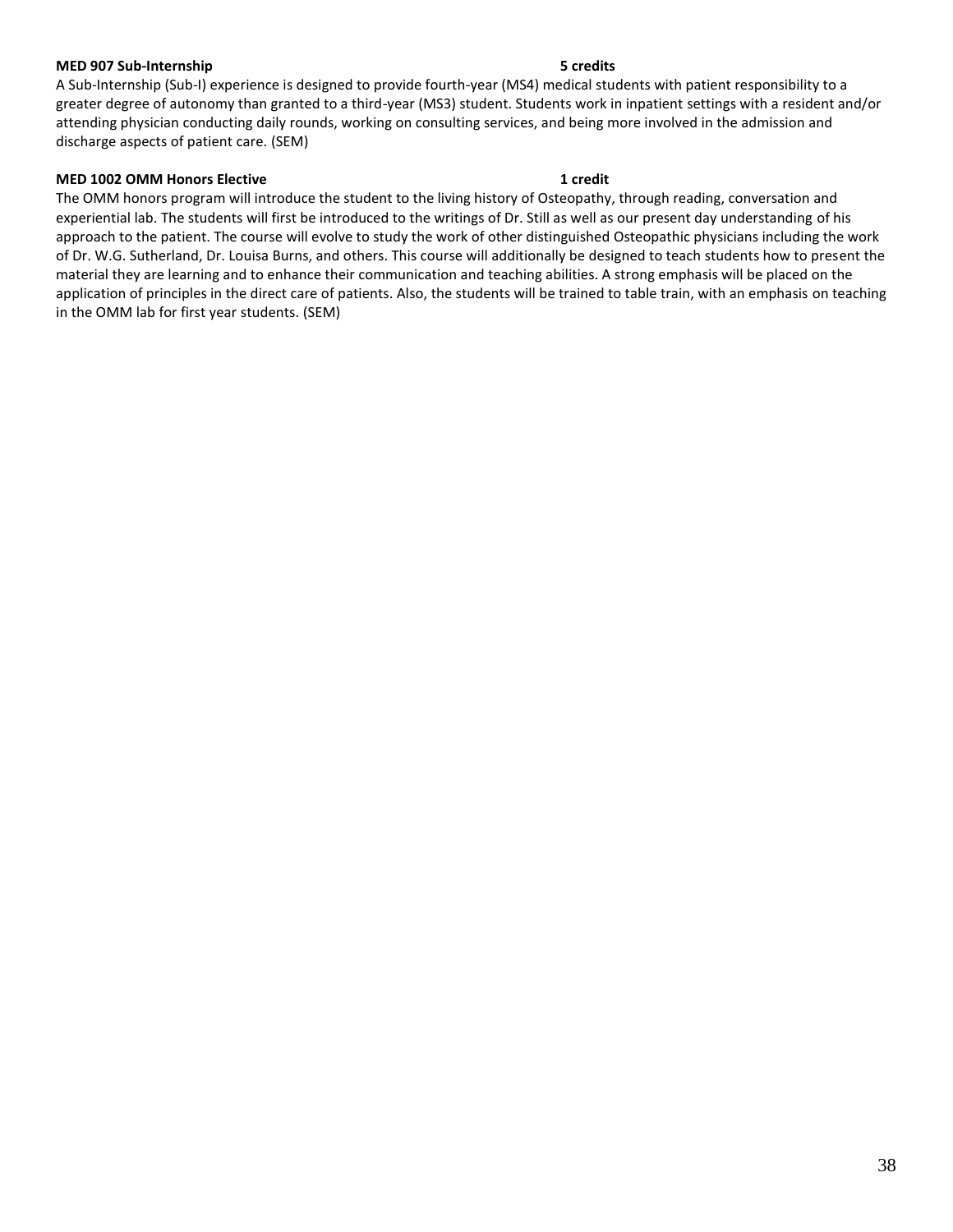## **PEOPLE**

*(Every effort was made to capture the organizational structure and title changes at the time of print)*

#### <span id="page-38-0"></span>**BOARD OF TRUSTEES AND EXECUTIVE OFFICERS**

**Michael Becher** Managing Partner, retired Deloitte and Touche LLP

**Melody Birmingham-Byrd** President Duke Energy Indiana

**Edward Bonach** Chief Executive Officer, retired CNO Financial Group, Inc.

**Mary Beth Bonaventura '76** Special Counsel Office of Indiana Attorney General

**Earl G. Brinker '74** President and CEO Irving Materials, Inc.

**Scott Bruns '96** Managing Partner Ernst & Young LLP

**John T. Cardis '63** National Managing Partner, retired Deloitte and Touche LLP

**Philip Carson '81** Agent - Owner Carson Agency, Inc.

**Frank D. Cunningham** Vice President, Managed Healthcare Services Lilly USA LLC

**Mark Daniel '80** Vice President and Group Managing Counsel, Patents, retired Merck & Co., Inc.

**John J. Dillon** Managing Director, Midwest, Commercial Insurance NFP, LLC

**Joseph Doyle** Certified Public Accountant Consultant

**William P. Eckman '74** Executive Vice President and Chief Financial Officer, retired GEO Specialty Chemicals, Inc.

**Daniel J. Elsener** President Marian University

**Denise B. Feser '77** Consultant Self-Employed

**Sr. Christa Franzer, OSF '70** Congregational Minister Sisters of St. Francis, Oldenburg

**Fritz French** CEO and Chairman, retired Calibrium, LLC

**Anne M. Frye** VP, General Counsel & Secretary Vertellus Specialties Inc.

**Theaodis "Ted" Gary, Jr.** President AMG Engineering & Machining

**Sr. Annette Grisley, OSF '74** Congregational Councilor Sisters of Saint Francis, Oldenburg

**Stephen J. Hackman** Partner Ice Miller LLP

**David Haire '71** SVP and Financial Advisor CAPTRUST

**Jeffrey A. Harrison** President & CEO Citizens Energy Group

**Sr. Marilynn Hofer, OSF '60** Sisters of St. Francis, Oldenburg

**Sr. Margaret Horney, OSF '75** Congregational Treasurer Sisters of St. Francis, Oldenburg

**Jerry Jones** President and Chief Executive Officer, retired Cannon IV, Inc.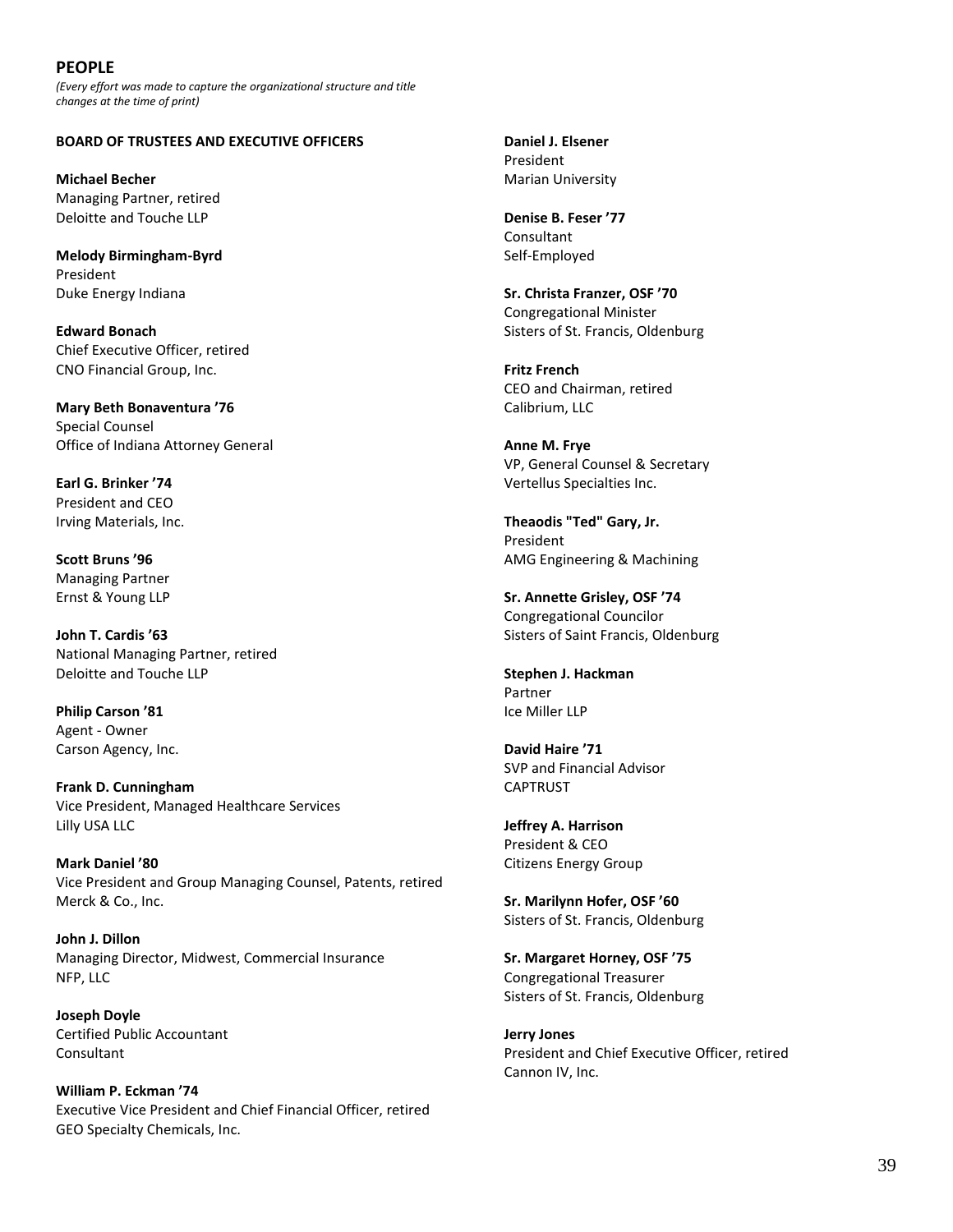**Fred S. Klipsch** Chairman of the Board Klipsch Group, Inc.

**Sr. Joanita Koors, OSF '77** Sisters of St. Francis, Oldenburg

**Rebecca Kubacki** Indiana Governor's Commission on Latino/Hispanic Affairs

**Joseph T. Kuzmitz '75** President and COO, retired Business Development Corporation

**Alan E. Leighton '62 Treasurer** Marian, Inc.

**Tobin McClamroch** Managing Partner and CEO Bingham Greenebaum Doll LLP

**Sr. Joan Miller, OSF '73** Sisters of St. Francis, Oldenburg

**Jonathan S. Nalli** Chief Executive Officer St. Vincent Health

**Denis O'Brien '04** CEO/ Founder Indy Signature Group | Keller Williams

**Marianne Price Ph.D.** Executive Director Cornea Research Foundation of America

**Msgr. Joseph Schaedel '70** Pastor St. Luke Catholic Church Archdiocese of Indianapolis **Jerry D. Semler** Chairman Emeritus OneAmerica

**Rachel Shockley, D.O.** Program Director Community South Osteopathic Family Medicine Residency

**Chad Slaughter '96** Managing Director Fifth Third Private Bank

**Joseph Slaughter** CEO and Chairman, retired Herff Jones Company

**Sr. Bernice Stenger, OSF '77** Sisters of St. Francis, Oldenburg

**Len Strom '68** Human Resources Director Archdiocese of Baltimore

**D. Anthony Watt '69** Plant Manager, retired DaimlerChrysler Corporation

**Robyn R. Werner** Partner Ernst & Young LLP

**Ramarao Yeleti, M.D.** Chief Physician Executive Community Physician Network

**Richard Andrew "Drew" Young** Owner Drew Young Law

**Raul Zavaleta** President and Chief Executive Officer Volatus Advisors LLC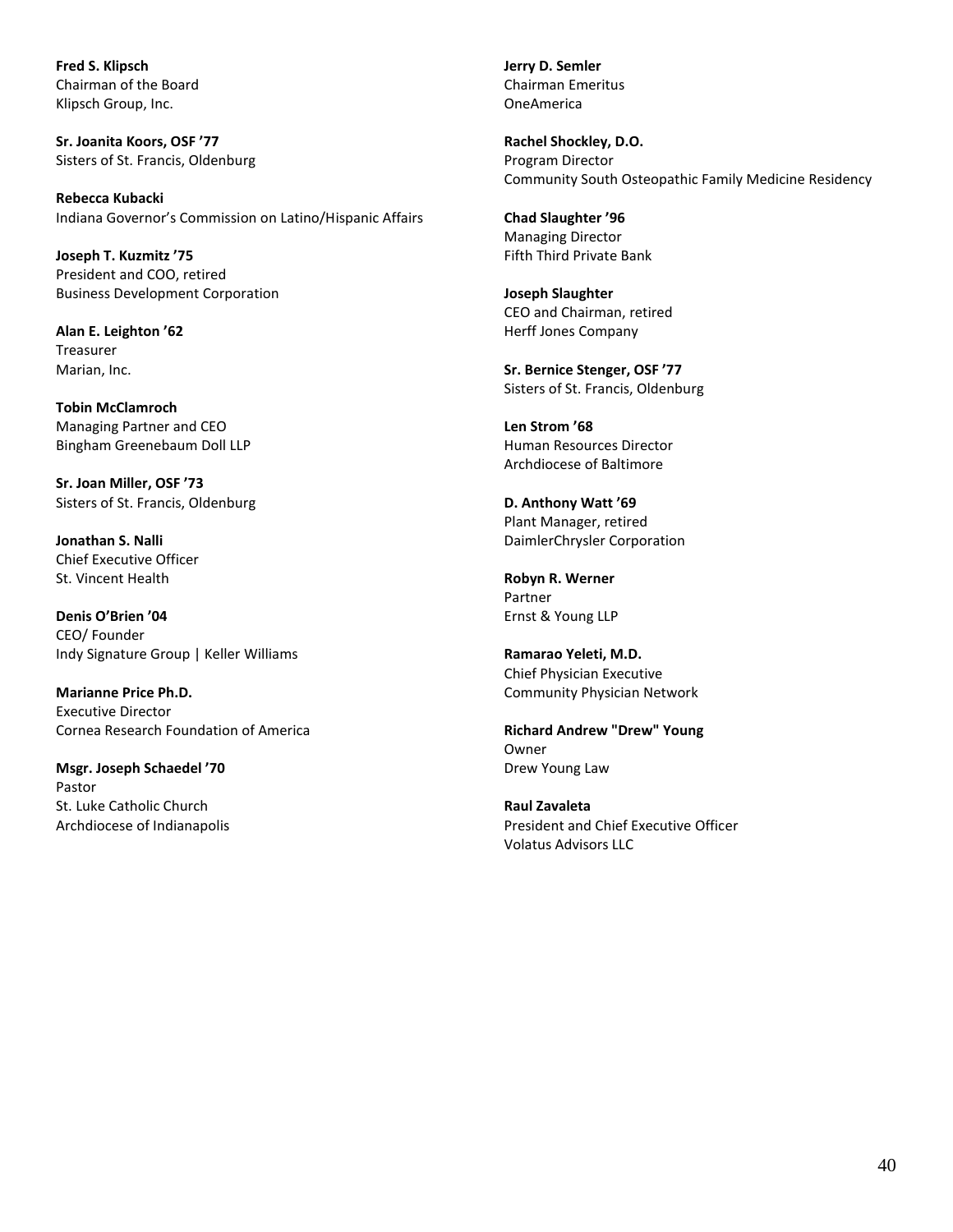#### **TRUSTEES EMERITI**

Clark H. Byrum Robert G Decraene William V. Drew '65 Bain J. Farris '72 John H. Grogan Eugene Henn S. Michael Hudson William Kelsey '61 James F. Matthews Robert H. McKinney Charles O'Drobinak John A. Purdie Joseph L. Smith, Sr. '71 Jack R. Snyder, Chairman Emeritus Mary L. Welch '68 Mary Young '47 Judge Gerald S. Zore '63

### <span id="page-40-0"></span>**EXECUTIVE OFFICERS**

**Daniel J. Elsener** (2001) President B.A., Nebraska Wesleyan University, 1977 B.S., Nebraska Wesleyan University, 1977 M.S., University of Nebraska, 1980

**Alan J. Silva, Ph.D.** (2018) Executive Vice President and Provost B.A., California State University, 1985 M.A., University of California, 1988 Ph.D., University of California, 1993

**Gregory A. Ginder** (2009) Senior Vice President for Personnel, Finance, Facilities & Technology B.S., Indiana University-Purdue University, 1981

#### **PRESIDENT**

**Daniel J. Elsener** President (See Executive Officers)

**Olivia Gehrich '14** (2016) Administrative Assistant and Correspondence Secretary B.A., Marian University, 2014

**Cyndi Kamp** (2006) Executive Assistant to the President

**Deborah Lawrence** (2002) Vice President for Administration and General Counsel B.A., DePauw University, 1984 J.D., The Columbus School of Law of The Catholic University of America, 1987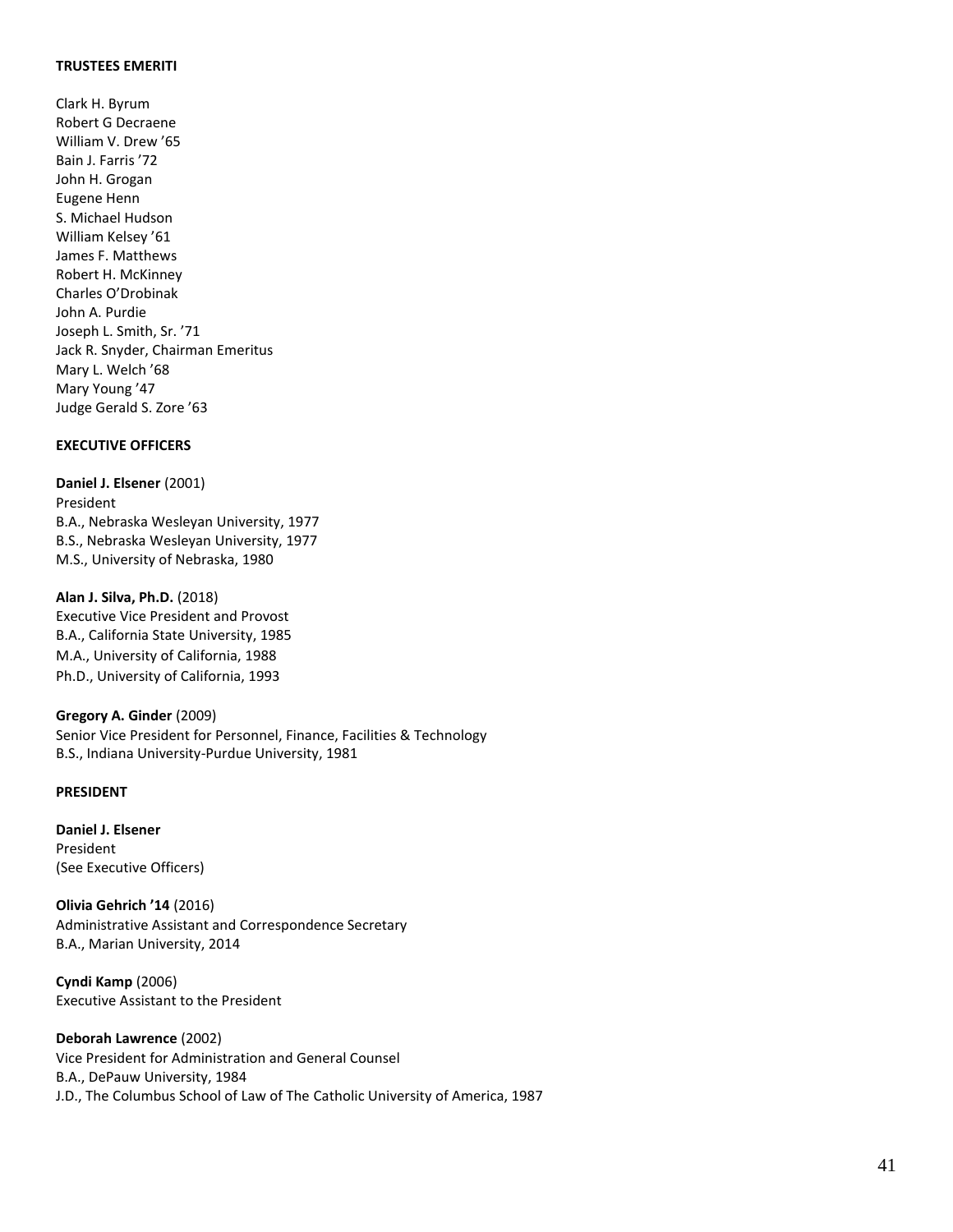#### **Kortni Wright** (2016)

Conference Services and Special Events Coordinator B.S., Indiana University/Purdue University Indianapolis, 2013

### **PROVOST**

**Zachary Beck** (2018) Director of Sponsored Research Programs B.S., Eastern Illinois University, 2007 B.S., Purdue University, 2015 M.S., Purdue University, 2017

**William B. Harting** (2000) Assistant Provost for Accreditation and Administration B.A., DePauw University, 1988 M.S., University of Kentucky, 1991

**Brooke Kile** (2015) Director, Office of Institutional Research B.A., Butler University, 2004 M.S., University of St. Francis, 2011

**Dale Selbe** (2000) Executive Assistant to Provost

**Alan J. Silva** (2018) Executive Vice President and Provost (See Executive Officers)

**Nicole Van Volkenburg '17** (2017) Institutional Research Analysist B.A., Marian University, 2017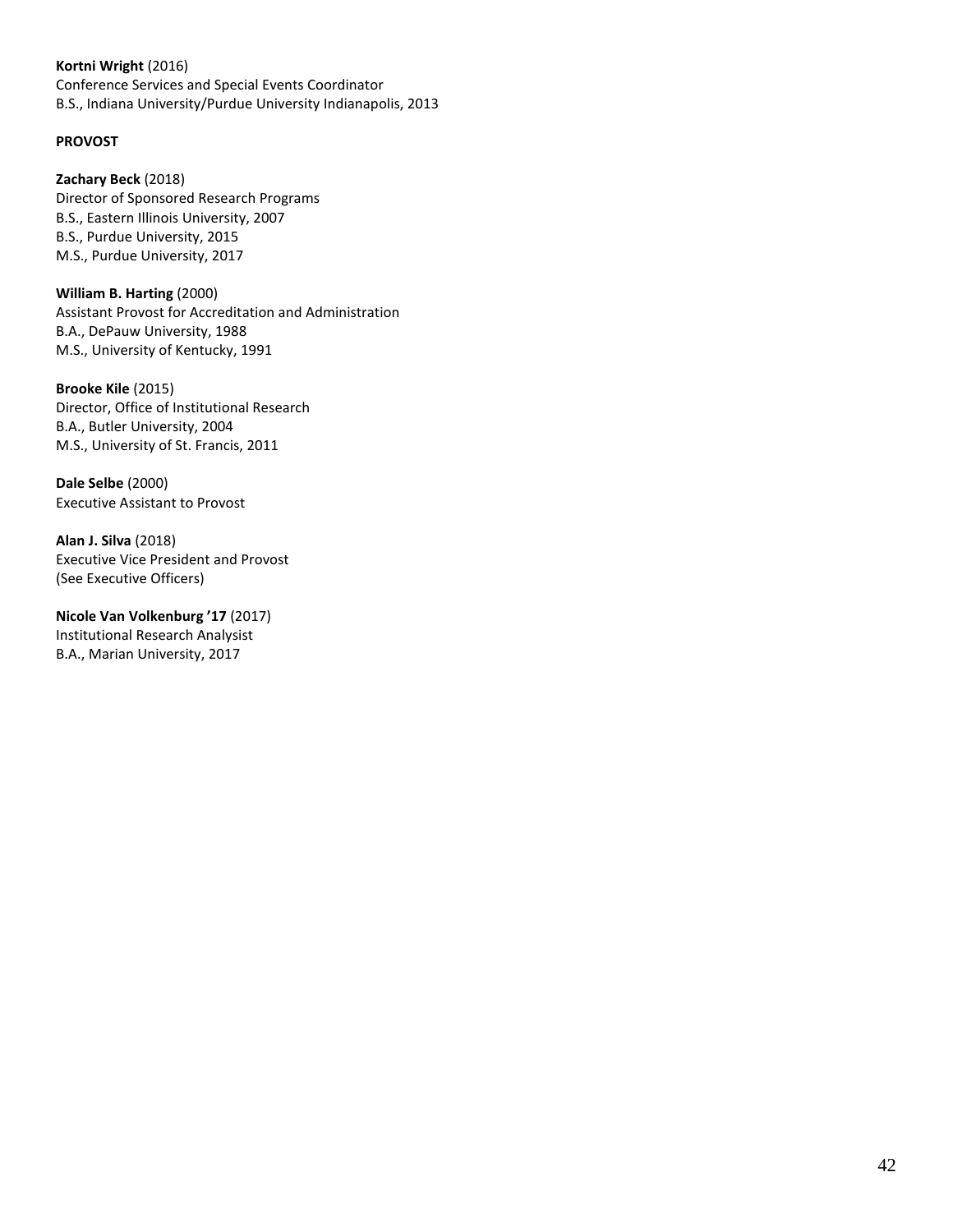#### **ADMINISTRATION AND FACULTY OF MARIAN UNIVERSITY COLLEGE OF OSTEOPATHIC MEDICINE**

#### **Dean's Cabinet**

#### **MU-COM Faculty**

Samina Akbar, Ph.D. Associate Professor of Microbiology Sage Arbor, Ph.D. **Assistant Professor of Biochemistry** Tafline Arbor, Ph.D. **Associate Professor of Anatomy** Medhane Cumbay, Ph.D. Assistant Professor of Pharmacology David Dufeau, Ph.D. **Assistant Professor of Anatomy** David Gardner, Ph.D. Professor of Biochemistry Richard Klabunde, Ph.D. Professor of Physiology Michael La Fontaine, Ph.D. Associate Professor of Biochemistry Bryan Larsen, Ph.D. **Professor of Microbiology** Jonathan Lowery, Ph.D. Assistant Professor of Physiology John Lucich, MD Professor of Internal Medicine Luke Nelligan, DO **Assistant Professor of Family Medicine** Elizabeth Petsche, JD Associate Professor of Family Medicine David Raskin, Ph.D. Associate Professor of Microbiology David Strom, Ph.D. Associate Professor of Pharmacology Michael Summers, MD Assistant Professor of Family Medicine Angela Wagner, DO Assistant Professor of Family Medicine Thad Wilson, Ph.D. **Professor of Physiology** Amanda Wright, DO Associate Professor of Medicine Emily Young, MD Assistant Professor of Pediatrics Christine Yu, Ph.D. **Assistant Professor of Anatomy** 

#### **MS in Biomedical Sciences Faculty**

#### **Clinical Chairs**

Donald Sefcik, DO**,** MBA College of Osteopathic Medicine Dean & Senior Vice President of Health Professions Jana Baker, DO **Assistant Dean of Academic Affairs** Assistant Dean of Academic Affairs Kristan Durbin Executive Assistant to the Dean Rhonda Garrison **Assistant Dean for the Continuum of Physician Education** Rhonda Garrison Bryan Larsen, PhD **Associate Dean of Biomedical Sciences** Luke Nelligan, DO Senior Advisor to the Dean Elizabeth Petsche, JD Senior Advisor to the Senior Vice President of Health Professions Clint Whitson, MS Assistant Dean of Student Affairs Amanda Wright, DO Assistant Dean of Clinical Affairs Sarah Zahl, PhD **Assistant Dean for Accreditation Logistics & Advancement** 

Jana Baker, DO **Associate Professor of Internal Medicine** Garren Gebhardt, DO Assistant Professor of Osteopathic Manipulative Medicine Daniel Gelfman, MD Associate Professor of Internal Medicine Sherman Gorbis, DO **Associate Professor of Osteopathic Manipulative Medicine** Medicine Lyree Mikhail, MD Associate Professor of Obstetrics and Gynecology Minal Mulye, Ph.D. **Assistant Professor of Microbiology and Immunology** and Immunology Sumathilatha Sakthi Velavan, MBBS, DGO, MS Assistant Professor of Anatomy Brian Skinner, PHARMD, BCPS Assistant Professor of Internal Medicine David Williams, DO **Assistant Professor of Internal Medicine** Sarah Zahl, Ph.D. **Assistant Professor of Family Medicine** 

Erica Ausel, Ph.D. **Assistant Professor of Anatomy** Assistant Professor of Anatomy Bhupal Bhetwal, Ph.D. Assistant Professor of Physiology and Biochemistry Julia Hum, Ph.D. **Assistant Professor of Physiology** Inaia Phoenix, Ph.D. Assistant Professor of Microbiology and Immunology Guang Xu, Ph.D. Assistant Professor of Biostatistics and Public Health

Ryan Bence, DO Clinical Assistant Professor of Emergency Medicine Jesse Clark, DO Clinical Assistant Professor of Family Medicine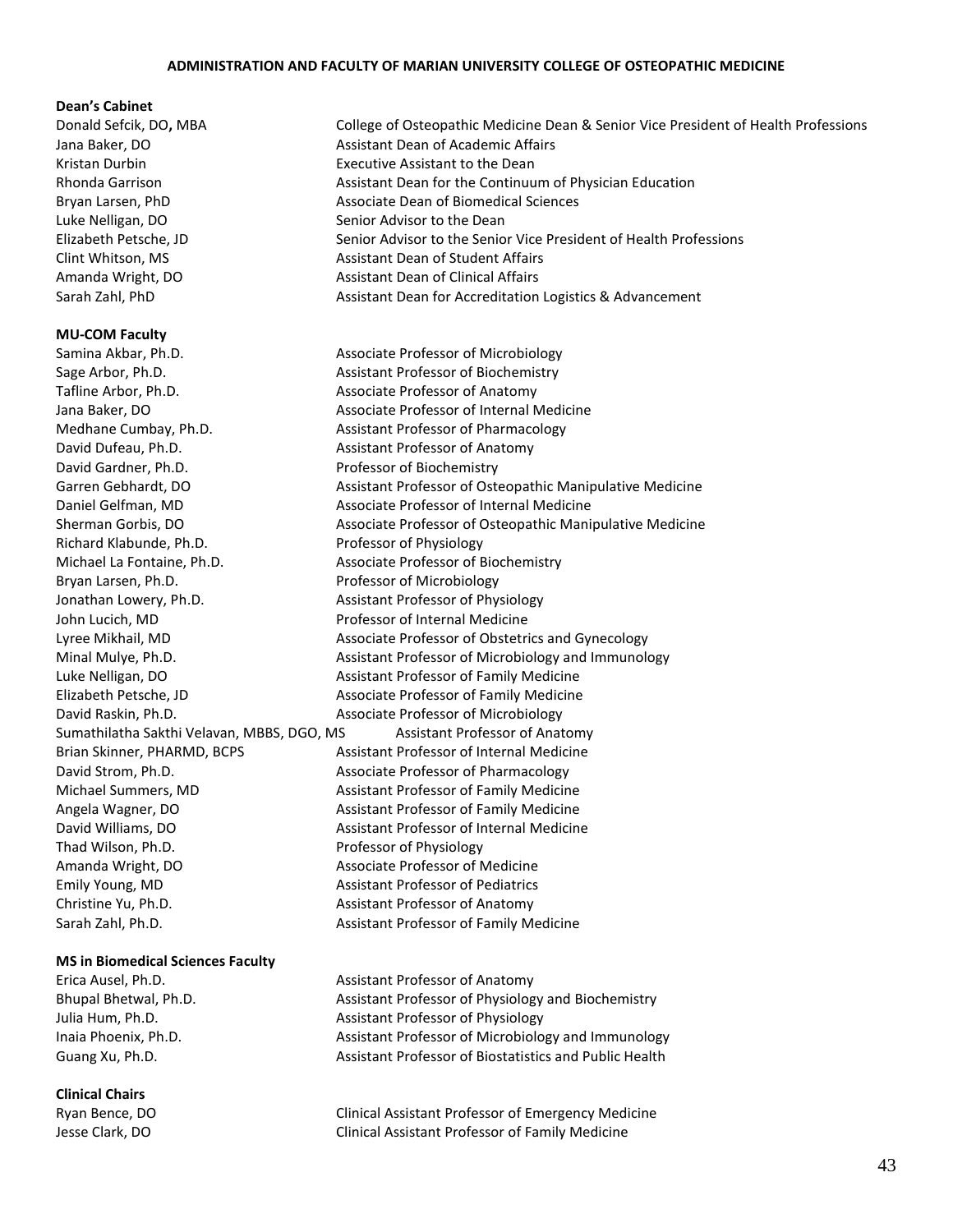Ann Cunningham, DO Clinical Assistant Professor of Psychiatry Mark DiLella, DO Clinical Assistant Professor of Surgery/Orthopedics Leah Gehring, DO Clinical Assistant Professor of Internal Medicine Barbara Matakevich, DO Clinical Assistant Professor of Obstetrics and Gynecology Heather Richardson, DO Clinical Assistant Professor of Pediatrics

#### **ADMINISTRATIVE OFFICE STAFF**

- **GRADUATE ADMISSION – [CLICK HERE](https://www.marian.edu/academics/office-of-graduate-studies)**
- **ATHLETICS – [CLICK HERE](http://www.muknights.com/staff)**
- **BUSINESS OFFICE – [CLICK HERE](https://www.marian.edu/admissions/tuition-and-fees/contact-the-business-office)**
- **CAMPUS MINISTRY – [CLICK HERE](https://www.marian.edu/faith/campus-ministry/staff)**
- **CAMPUS OPERATIONS – [CLICK HERE](https://www.marian.edu/campus-operations/our-staff)**
- **CAMPUS SAFETY – [CLICK HERE](https://www.marian.edu/campus-life/campus-safety/officers-and-dispatchers)**
- **CENTER FOR ACADEMIC SUCCESS AND ENGAGEMENT (CASE) – [CLICK HERE](https://www.marian.edu/campus-life/student-success-contacts)**
- **COUNSELING AND CONSULTATION SERVICES – [CLICK HERE](https://www.marian.edu/campus-life/counseling-services-and-programs/staff)**
- **THE EXCHANGE (Career Development and Experiential Learning) – [CLICK HERE](https://www.marian.edu/the-exchange/about-the-exchange)**
- **FINANCIAL AID – [CLICK HERE](https://www.marian.edu/Admissions/financial-aid/contact-us)**
- **HEALTH SERVICES – [CLICK HERE](https://www.marian.edu/campus-life/health-and-wellness/staff)**
- **HUMAN RESOURCES – [CLICK HERE](https://www.marian.edu/about-marian/human-resources/staff)**
- **INTERNATIONAL STUDENT SUCCESS AND GLOBAL ENGAGEMENT – [CLICK HERE](https://www.marian.edu/international-programs/contact-us)**
- **LEADERSHIP CABINET – [CLICK HERE](https://www.marian.edu/about-marian/leadership/cabinet)**
- **LIBRARY – [CLICK HERE](https://www.marian.edu/current-students/library/about/contact-the-library)**
- **MARKETING COMMUNICATIONS – [CLICK HERE](https://www.marian.edu/marketing-communications/this-is-who-we-are)**
- **MISSION EFFECTIVENESS – [CLICK HERE](https://www.marian.edu/faith/ministry-staff)**
- **REGISTRAR – [CLICK HERE](https://www.marian.edu/current-students/registrar/contact-the-registrar)**
- **SAN DAMIANO SCHOLARS PROGRAM – [CLICK HERE](https://www.marian.edu/faith/san-damiano-scholars#staff)**
- **STUDENT ACTIVITES AND ORIENTATION – [CLICK HERE](https://www.marian.edu/campus-life/student-activities-and-orientation/contact)**
- **TECHNOLOGY – [CLICK HERE](https://www.marian.edu/current-students/information-technology/staff)**

#### **COLLEAGES AND SCHOOLS - FACULTY AND STAFF**

- **COLLEGE OF ARTS AND SCIENCES – [CLICK HERE](https://www.marian.edu/college-of-arts-and-sciences/faculty-and-staff)**
- **COLLEGE OF OSTEOPATHIC MEDICINE- [CLICK HERE](https://www.marian.edu/osteopathic-medical-school/faculty-and-staff)**
- **GRADUATE AND ONLINE PROGRAMS – [CLICK HERE](https://www.marian.edu/academics/marian)**
- **KLIPSCH EDUCATORS COLLEGE – [CLICK HERE](https://www.marian.edu/educators-college/faculty-and-staff)**
- **LEIGHTON SCHOOL OF NURSING – [CLICK HERE](https://www.marian.edu/school-of-nursing/faculty-staff/undergrad-faculty-staff)**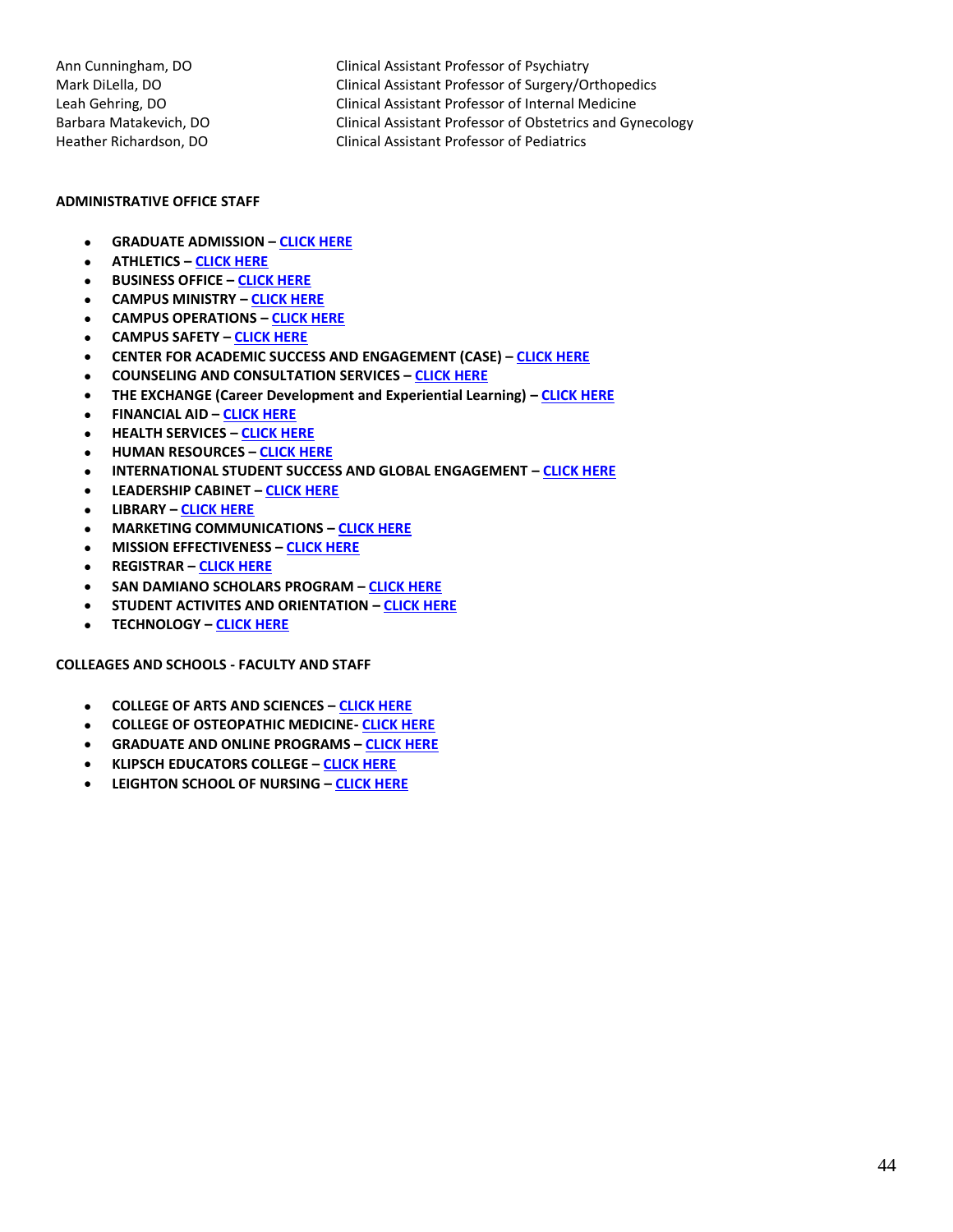#### **FACULTY AND STAFF EMERITI**

**Timothy R. Akin, M.B.A., C.P.A., C.F.P., P.F.S.** (1975 – 2015) Professor of Accounting & Finance, Emeritus

**Rev. Francis E. Bryan, M.Div.** (1974-) Assistant Professor of Theology, Emeritus

**James Divita, Ph.D.** (1961-2003) Professor of History, Emeritus

**William J. Doherty, Ph.D.** (1963-2000) Professor of History, Emeritus

**Shirley J. Friedman, MSN, RN** (1978-2000) Associate Professor of Nursing, Emerita

**Sister Mary Gloria Gallagher, OSF, M.M. '46** (1980-1995) Associate Professor of Music, Emerita

**Sister Stella Gampfer, OSF, M.A. '61** (1974-2011) Associate Professor of English, Emerita

**Robert M. Gasper, M.S.** (1964-2013) Associate Professor of Mathematics, Emeritus

**Mary T. Haugh, Ph.D. '50** (1956-1998) Professor of Sociology, Emerita

**John A. Hill, M.A.** (1988-2013) Registrar, Emeritus

**Sister Marilynn Hofer, OSF, Ph.D. '60** (1967-1995) Professor of Education, Emerita

**Mary Malatesta, M.B.A.** (1957-1986) Professor of Business Administration and Accounting, Emerita

**Esther O'Dea, R.N., Ph.D.** (1991-2002) Nursing and Nutrition Sciences, Emerita **William Pedtke, M.A.** (1965-2000) Associate Professor of Philosophy, Emeritus

**Rosanne R. Pirtle, Ph.D.** (1981-1999) Professor of Education, Emerita

**Faye Plascak-Craig, Ph.D.** (1983-2013) Professor of Psychology, Emerita

**David Shumate, M.A.** (1986 – 2016) Assistant Professor of English, Emeritus

**Anita Siccardi, Ed.D., APRN, FNGNA** (2009 – 2016) Dean, Emerita

**Sister Carol Slinger, OSF '60** (1977-2014) Associate Professor of Mathematics, Emerita

**Diana Smith** (2005-2017) Associate Professor of Nursing

**Jerry L. Stumpf, Ph.D.** (1981-2012) Professor of Biology, Emeritus

**Douglas Uselding, Ph.D., H.S.P.P.** (2003 – 2016) Associate Professor of Psychology, Emeritus

**Constance Wesner, M.S.Ed.** (1974-2005) Associate Dean for Academic Affairs, Emerita

**Sister Ruth Ann Wirtz, OSF, M.M. '56** (1959-1994) Associate Professor of Music, Emerita

**Sister Olga Wittekind, OSF, Ph.D.** (1972-2000) Professor of Psychology, Emerita

**Megan Wright, M.F.A** (1986 – 2016) Associate Professor of Art, Emerita